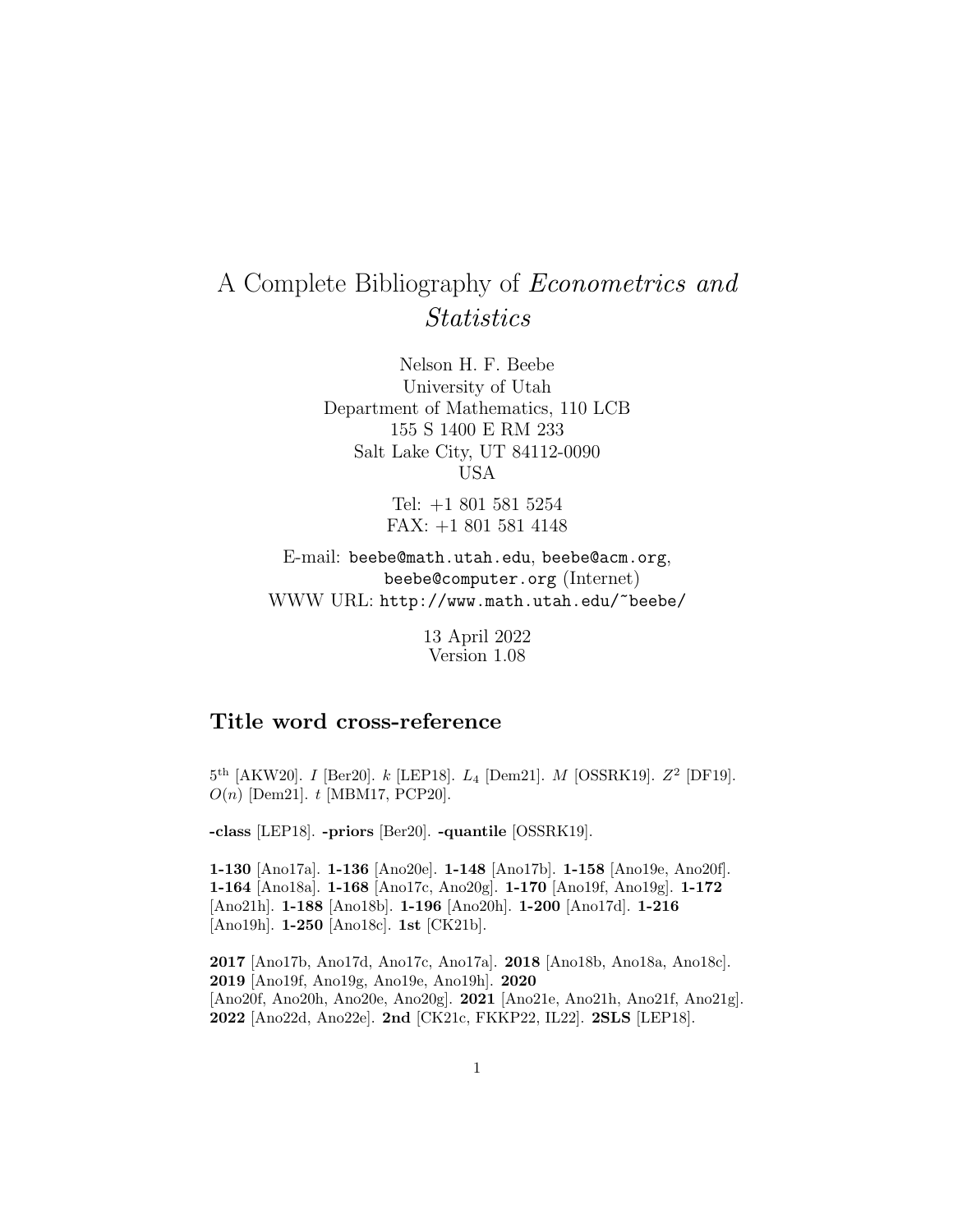**50** [CG19]. **500** [HO18].

**accepting** [DF19]. **Accurate** [Ron20]. **Achieving** [FY19]. **across** [Bla22]. **Adaptive** [BS21, OSSRK19, WW22, FR17, GF19]. **AdaVol** [WW22]. **additive** [AMK22, Yos18]. **adjusted** [BSTS22]. **Advances** [CK21b, CK21c]. **affine** [HS20]. **Against** [CY21, Mar17, MGF18]. **Aggregation** [dBCR21, Cha22]. **agricultural** [Czu19]. **algorithm** [AFKL21, BB21, Dem21, Flo18, For17]. **algorithms** [FGV21]. **allocation** [GP17]. **allows** [TB20]. **Alternative** [Hay19, HK22, MGF18]. **among** [HVBJ17]. **analyses** [BHKX17]. **Analysis** [FKKP22, KR22, CS22, DJF20, GJ19, KOPS17, LS21, MTV17, PS19a, RC22, AGE17]. **analytic** [ÖA17]. **analytical** [NW19]. **analyzers** [MBM17]. **Analyzing** [KLMO22]. **annals** [AKW20]. **annealing** [Flo18]. **annual** [BHKX17]. **annuity** [ZMG18]. **Application** [RPRH19, BFS18, CK22, DJF20, FZF19, GM18, HO18, KKW17, KJ20, Sha17, SAK21, ZZ19]. **applications** [AL17, FFO20, Gui18]. **applied** [De 20, Lux22, Mac21b]. **approach** [CZJ<sup>+</sup>17, Czu19, DFS20, FH19, GD22, Kar18, KO17, PS19b, SFdB17, VS17]. **Approximating** [BKP18]. **approximation** [Dem21]. **approximations** [LEP18]. **April** [Ano17b, Ano19f, Ano20f, Ano21e]. **arbitrage** [Mac21a]. **arbitrage-free** [Mac21a]. **ARCH** [CA17]. **arising** [QD19]. **ARMA** [DF19, KKW17, LDL21]. **ARMA-type** [DF19]. **Assessing** [BS18]. **assumption** [HP21]. **Asymmetric** [ACG21, MCRV20, Pao17, FH21]. **asymptotic** [M´el22]. **Asymptotics** [FS22]. **attitude** [STI20]. **augmented** [MPG18]. **auto** [De 20]. **auto-correlation** [De 20]. **Automatic** [KR22]. **autoregressions** [FY19, LN17]. **Autoregressive** [SM20, CA17, HKTZ19, HV21, MTV17, SZH19]. **average** [NW19, PS19b].

**band** [BS18]. **bands** [LSBW20]. **bandwidth** [AO17, WL21]. **Based** [GM22, MW20, AADN18, CR20, CKP21, CS22, FHT20, MCRV20, MGF18, dVC18]. **Bayesian**

[COSW17, CNBN22, Czu19, DJF20, FHT20, FY19, GW17, HGFO20, KC21, LCD21, LS21, MTV17, PS19a, PCP20, SG17, THS18, VS17, ZDY22]. **behaviour** [PPDZ18]. **Benjamini** [D¨oh18]. **best** [Dem21]. **between** [Czu19]. **Bias** [DGK22, FH21, BSTS22, GEH19, LEP18]. **bias-adjusted** [BSTS22]. **bias-reducing** [GEH19]. **Big** [Mar17]. **Binary** [AADN18, CF21, FM17, BBP17, PB22]. **Bitcoin** [PCP20]. **bivariate** [PCP20]. **block** [KO20]. **Blockwise** [MOCB21]. **Board** [Ano19a, Ano19d, Ano19b, Ano19c, Ano20a, Ano20b, Ano20c, Ano20d, Ano21a, Ano21b, Ano21c, Ano21d, Ano22a, Ano22b, Ano22c]. **book** [PPDZ18]. **boosting** [AMK22]. **Bootstrap** [Ang20, ZP21, BS19, GRC17]. **boundary** [Kir20]. **brain** [HGFO20]. **Break** [BS21]. **breaks**  $[A\ddot{O}21, MTV17]$ . **Brownian**  $[LS20]$ . **bubbles**  $[HV21]$ . **BVARs**  $[FHT20]$ .

**calibration** [SMSC21]. **Carlo** [BLvV21, KC21, LCD21, WCD22]. **case**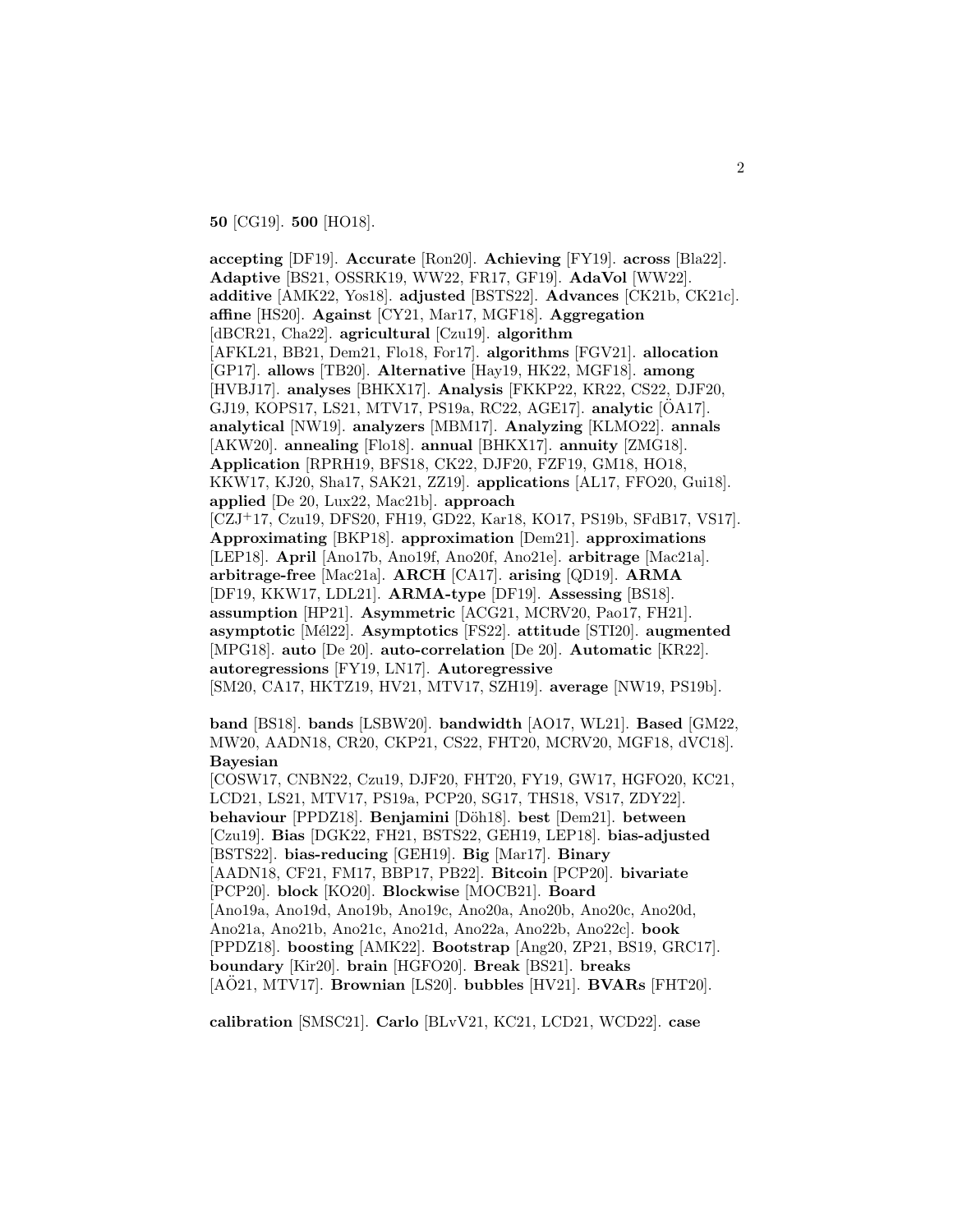[DKA17]. **categorical** [HVBJ17]. **causal** [HV21, LEB17, SM19]. **causal-noncausal** [HV21]. **causality** [AS19, BS18]. **censored** [SV18]. **Central** [HKTZ19]. **CFEnetwork** [AKW20]. **chain** [FS22]. **Change** [BHKX17, GHK18]. **changepoints** [Mac21b]. **changes** [JM21, SAK21]. **checking** [LDL21]. **Chinese** [THS18]. **choice** [AADN18]. **choice-based** [AADN18]. **Cholesky** [SOLP17]. **Choosing** [ACG21]. **class** [FGV21, For17, LEP18, PV17, QD19, Ric20]. **classifiers** [ANL<sup>+</sup>21]. **cleaning** [MPG18]. **Closed** [PS19b]. **Closed-form** [PS19b]. **closer** [TB20]. **clustered** [BBP17, BSTS22]. **Clustering** [KR22, FGV21, HVBJ17, SC22]. **coefficient**  $[Bla22, CK21a, Czu19, SZH19]$ . **cointegrating**  $[AO21, OA17]$ . **cointegration** [VS21]. **collinear** [PS19a]. **Combined** [CA17, HLU20]. **Combining** [Bay18]. **Commodity** [KLMO22]. **common** [CRT19, CG19, DF21]. **Comparison** [Lux22, Egu18]. **competitive** [KO17]. **component** [BBS17]. **components** [ACG21, CG19, Max20, PRV17]. **Composite** [GM18, WCW18]. **computation** [BK18]. **computational** [AKW20]. **concentration** [Sha17]. **Concurrent** [GM22]. **Conditional** [PB22, SM20, BB21, GD22, GSUC22, Mor19]. **conditionally** [LDL21]. **conditions** [KPY18, RSV20]. **confidence** [LSBW20, SFdB17, SMSC21]. **connectivity** [HGFO20]. **consistency** [GRC17]. **consistent** [ySL21]. **constituent** [HO18]. **constrained** [KT19]. **constraints** [WS18]. **Constructing** [LSBW20]. **consumer** [SFdB17]. **consumption** [RC22]. **contaminated** [FZF19]. **context** [Mar17]. **Continuous** [CF21, AGMR18, KLS18]. **continuous-time** [KLS18]. **controls** [BK18]. **convergence** [HSS18]. **Copula** [KR22, KH19, ACL19, GD22, GKD19, KC21, KJ20, SC22, SV18, ZDY22]. **copula-graphic** [SV18]. **copulas** [FFO20, QD19]. **corporate** [GM18]. **Correcting** [DGK22, De 20]. **correction** [Ang20, FH21]. **correlation** [De 20]. **count** [BFS18]. **covariance** [BBS17, MOCB21, Mor19, SAK21]. **Covariate** [XY22]. **Covariate-Varying** [XY22]. **Covariates** [Bin18, For17, PB22]. **credit** [DCVB22, JM21]. **criterion** [KH19, Lam18]. **cross** [AO21, JM21, RC22]. **cross-sectional** [AO21, JM21, RC22]. **cryptocurrencies** [PCP20]. **cure** [DCVB22]. **curves** [BHKX17, KPTV21, THS18]. **CUSUM** [WL21]. **Cyclical** [VS21]. **cylindrical** [AL17].

**DAGs** [BB21]. **Data** [FKKP22, PZK22, ZZZ20, AL17, ACL19, ASJLZ17, ADN18, BFS18, BBP17, BSTS22, BCJC17, CdL20, CNBN22, CS22, DJF20, DFS20, DF21, FZF19, GOP18, HVBJ17, Hay19, HO18, HLU20, KPY18, Kiv20, KKW17, KOPS17, KJ20, LS20, Mac21b, MPG18, PB22, RC22, SC22, SAK21, WCW18, ZZ19, Mar17]. **data-cleaning** [MPG18]. **decrement** [ZMG18]. **defect** [ANL<sup>+</sup>21]. **delay** [BS18]. **demand** [BFS18, Ric20]. **densities** [FH19]. **Density** [ADN18, PZK22, BS19, CR20]. **dependence** [AÖ21, CIO19, FFO20, GKO18, HO18, JM21, Kir20, KJ20, RC22, ZDY22]. **dependent** [BI19, De 20, Egu18, OA17]. ¨ **Designating** [PPDZ18]. **detect**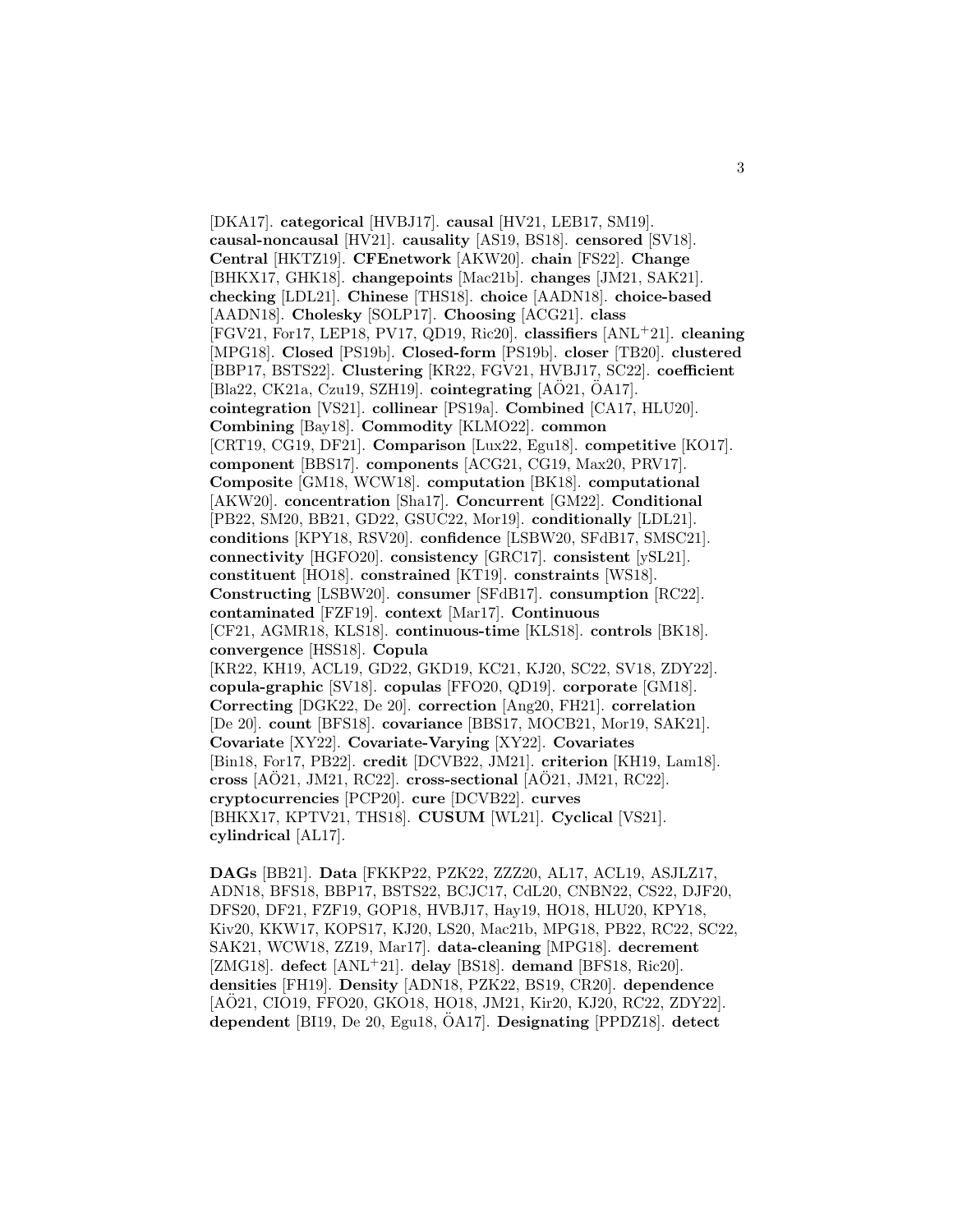[FMU20]. **Detecting** [SAK21]. **Detection** [RPRH19, ANL<sup>+</sup>21, FS22, GHK18, GF19]. **diagnostic** [LDL21]. **difference** [LDL21, MGF18]. **differences** [Bla22, TB20]. **Different** [Lux22, LN17]. **differential** [HGFO20, MZ22]. **Differentiation** [KR22]. **dimension** [MCNO17]. **dimensional** [BBS17, CK22, FR17, HO18, LY19b, Mor19, ZZZ20]. **Direct** [MW20]. **discontinuity** [FH19]. **discovery** [Yos18]. **discrete** [Dem21, Döh18, STW18]. **Discrimination** [STW18]. dispersion [TB17]. **distance** [PV17]. **distortion** [ES18]. **distress** [FMU20]. **distribution** [AFKL21, Jia17, Pao17]. **distributions** [BKP18, ES18, QD19]. **disturbances** [LEP18]. **domain** [FFO20]. **Double** [ACG21]. **Driven** [BLvV21, FM17]. **DSGE** [Ang20, FHT20, Mut18]. **DSGE-based** [FHT20]. **dynamic** [ACL19, BBS17, GW17, Hu21, Kiv20, KJ20, KO20, Mor19, NW19, Sha17, ZZ19]. **Dynamics** [Czu19, ZZ19].

**EC** [PBMS20]. **Econometrics**

[CK21b, CK21c, AKW20, BHL<sup>+</sup>17, COSW17, DHW20, KVC17]. **Economic** [OFG22, HSS18]. **EcoSta** [CK21b, CK21c, DHW20]. **edge** [DF19]. **edge-effect** [DF19]. **Editorial**

[Ano19a, Ano19d, Ano19b, Ano19c, Ano20a, Ano20b, Ano20c, Ano20d, Ano21a, Ano21b, Ano21c, Ano21d, Ano22a, Ano22b, Ano22c]. **effect** [CS22, DF19, Mul18, TB20]. **effects** [AGMR18, BBP17, NW19, Pol18, ZZ19]. **Efficient** [ANL<sup>+</sup>21, LCD21, SG17]. **Embedded** [XY22]. **empirical** [BCJC17, Lam18]. **endogeneity** [KP17, KO20]. **Endogenous** [CF21]. **Energy** [RC22]. **England** [HKTZ19]. **Ensembling** [LYBH21]. **environment** [CZJ<sup>+</sup>17]. **equation** [LS21]. **equations** [PBMS20]. **equicorrelations** [KO20]. **Equivalent** [HP21]. **error** [De 20]. **errors** [NW19]. **estimate** [Kar18]. **estimates** [CR20]. **Estimating** [GQ19, KO17, THS18, HK22]. **Estimation** [ASJLZ17, CF21, HSS18, SZH19, ZZ19, ADN18, AO17, CMR18, DJF20, DFS20, De 20, FHT20, Flo18, FH19, FH21, GEH19, GSUC22, Hay19, HS20, HLU20, KH19, LCD21, MCRV20, MPG18, Mor19, PRV17, PS19b, SM19, WS18]. **estimator** [ADGG20, BSTS22, CRT19, SV18, SVG19, dVC18]. **estimators** [ES18, LEP18, M´el22]. **Euclidean** [MOCB21]. **Euro** [CG19]. **Evaluating** [DF21]. **event** [STW18]. **Evidence** [BLvV21]. **Evolutionary** [HVBJ17]. **expectation** [BB21]. **expectations** [Ang20]. **expected** [BKP18]. **expectile** [BHKX17]. **expectiles** [GSUC22]. **explanatory** [KP17, TB20]. **extracted** [GOP18]. **extraction** [AGE17]. **extreme** [ADGG20, ES18, GSUC22, RSV20]. **extremes** [Gui18].

**Factor** [KLMO22, DF21, KC21, MBM17, NW19]. **factors** [CRT19]. **Fast** [BK18]. **field** [FFO20]. **filter** [MCRV20, MPG18]. **filter-based** [MCRV20]. **Filterbased** [KLS18]. **Filtering** [MW20, Kar18, LY19a]. **financial** [AKW20, FMU20, GP17, GOP18, KPY18, KJ20]. **finish** [ANL<sup>+</sup>21]. **Finite**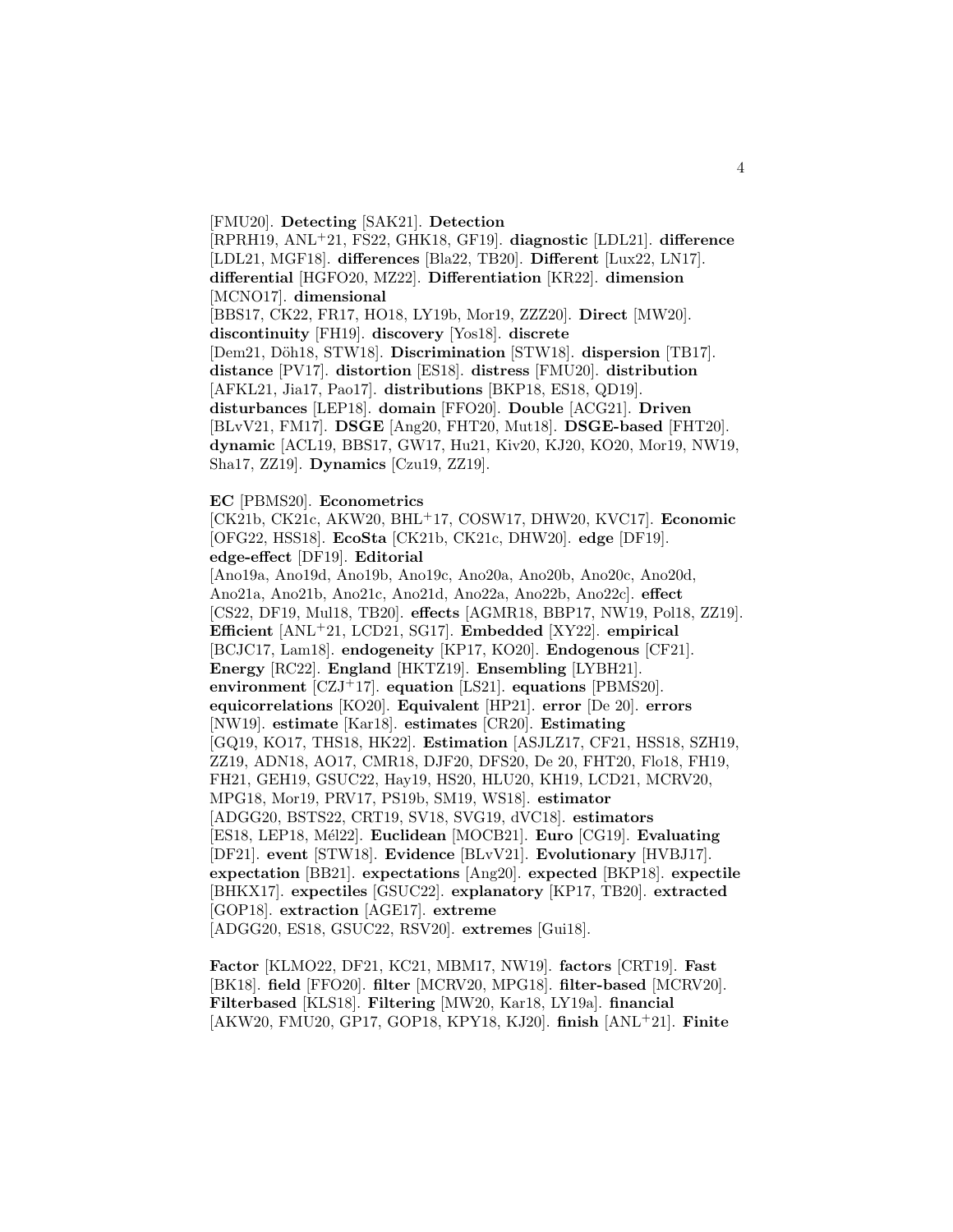[BLvV21, BBP17]. **finite-mixture** [BBP17]. **Fisher** [For17]. **Fisher-scoring** [For17]. **fitting** [For17]. **Fixed** [WL21]. **Fixed-bandwidth** [WL21]. **Flexible** [ACL19, Hau21, KJ20, AL17]. **fMRI** [DJF20, SAK21]. **focus** [PCP20]. **Forecasting** [HV21, KPY18, BBS17, GOP18, GW17, PCP20, Sha17]. **forecasts** [Bay18]. **form** [PS19b]. **Fourier** [CS22]. **Fractional** [LS20, VS21]. **Fraud** [RPRH19]. **free** [Mac21a]. **frequency** [ACG21, AJ21, BS18, CS22, DKA17, LS20, LY19a, Mil18, Pol18, WCW18]. **frontier** [DFS20]. **function** [FR17, Ric20]. **function-on-scalar** [FR17]. **Functional** [FKKP22, GM22, GSUC22, Sha17, AADN18, FZF19, KKW17, KOPS17, LW19, Mat20, MS17, SAK21]. **Functions** [PZK22, LSBW20, ZDY22]. **Futures** [KLMO22, Czu19]. **fuzzy** [FGV21].

**GARCH** [ACG21, CK22, LCD21, WCW18, WCD22]. **GARCH-type** [LCD21]. **Gaussian** [KR22, Max20, SC22]. **GDP** [RC22]. **Gegenbauer** [AMP20, PCP20]. **gene** [CZJ<sup>+</sup>17]. **gene-environment** [CZJ<sup>+</sup>17]. **general** [CR20]. **Generalised** [CKP21, OFG22]. **Generalized** [BCJC17, SM20, AMK22, ADGG20, AMP20, BBP17, BK18, Egu18, KT19, PCP20, dVC18]. **generative** [HPZ22]. **global** [GOP18]. **GMM** [Hay19, HS20]. **governance** [GM21]. **Gradient** [AMK22]. **Granger** [AS19, SM19]. **graphic** [SV18]. **graphical** [GW17]. **graphs** [BB21]. **Group** [BS21]. **grouped** [HSS18]. **grouping** [ZDY22]. **Growth** [OFG22, HSS18]. **guaranteed** [ZMG18].

**Hamiltonian** [KC21]. **Harris** [AM19]. **health** [BFS18]. **heavy** [BKP18, ES18]. **heavy-tailed** [BKP18, ES18]. **HESSIAN** [MMP21]. **Heterogeneity** [Mul18, DCVB22, Mar17, STI20, VS17]. **heterogeneous** [CRT19]. **Heteroscedastic** [CY21, PBMS20, GHK18, LDL21]. **heteroscedasticity** [LY19b, ySL21]. **heteroscedasticity-consistent** [ySL21]. **heteroscedasticity-non-consistent** [ySL21]. **Heteroskedastic** [SM20]. **heteroskedasticity** [LN17]. **hidden** [KLS18, LS21]. **hierarchical** [Col20, DCVB22, HGFO20]. **High** [CK22, FR17, ZZZ20, BBS17, CS22, HO18, LS20, LY19b, Mil18, Mor19, WCW18, dVC18]. **High-dimensional** [CK22, FR17, ZZZ20, BBS17, HO18, LY19b]. **high-frequency** [CS22, LS20, Mil18, WCW18]. **Higher** [Mut18, LEP18]. **Higher-order** [Mut18]. **highly** [PS19a]. **Hilbert** [GRC17]. **Homoscedastic** [CY21]. **horseshoe** [FY19]. **hyperplanes** [Flo18]. **hyperspectral** [FZF19]. **Hypothesis** [Kir20, GJ19].

**identifiability** [DKA17]. **Identification** [Max20, Jia17, KPY18]. **Identifying** [CZJ<sup>+</sup>17, Hay19]. **Imbalanced** [LYBH21]. **Imbalanced-Spatial-Structured** [LYBH21]. **Improved** [ES18, KR22, BS19]. **Improving** [DRW19]. **impulse** [LSBW20]. **income** [TB20, ZZ19]. **Incorporating** [VS17]. **independent** [Max20]. **index** [KPY18]. **indicator** [FMU20]. **indirect** [Cre17, GM18, Mél22]. **individual**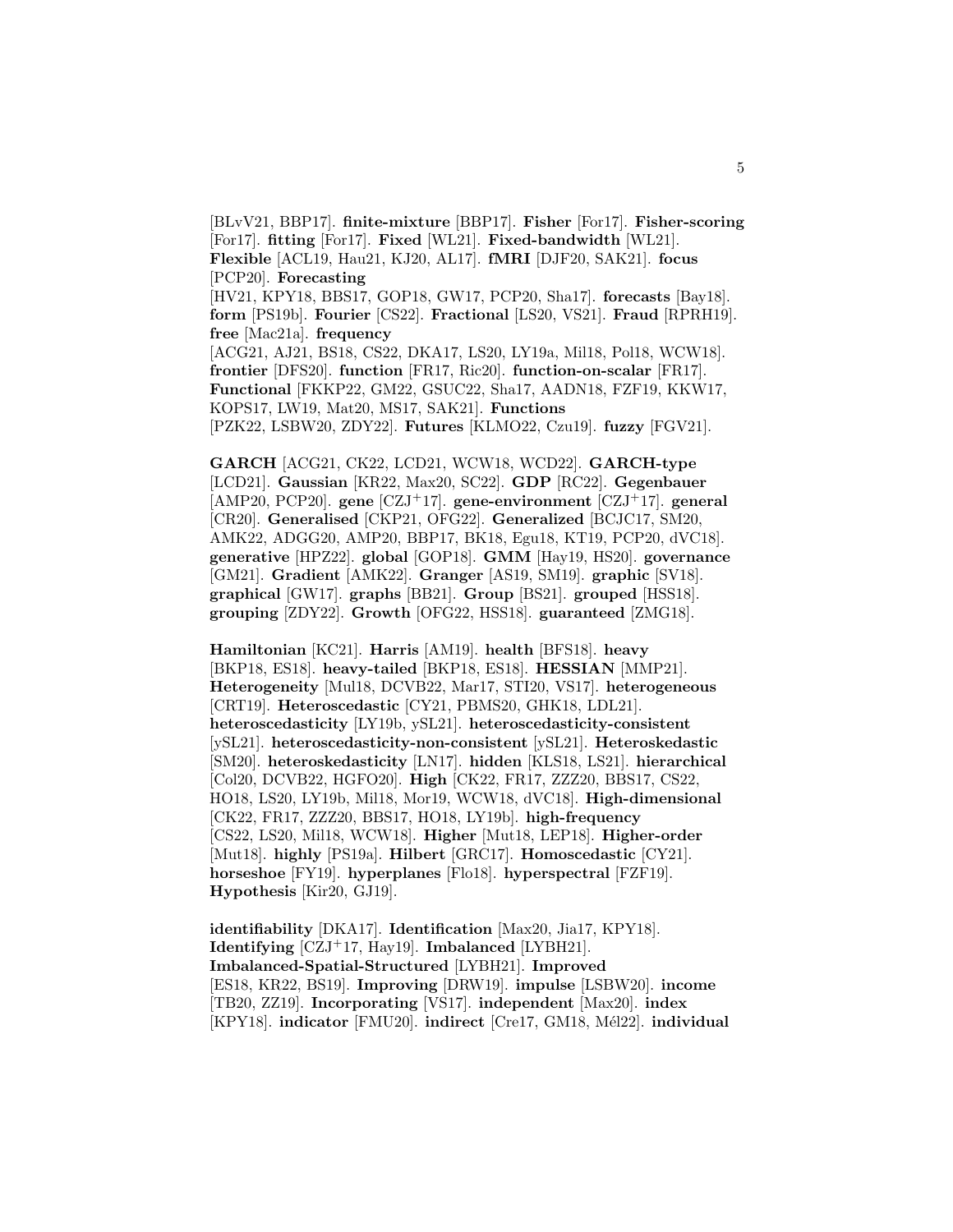[For17]. **inequalities** [KT19]. **Inference**

[KR22, Lux22, Bin18, CdL20, Cre17, DRW19, DF19, GM18, KC21, LEB17, PB22, QD19, Ron20, SG17, WCD22]. **inferences** [GSSL20]. **information** [KH19, Lam18]. **Instrumental** [CF21]. **instruments** [LEP18]. **integration** [LEB17]. **interactions** [CZJ<sup>+</sup>17]. **interactive** [NW19]. **interest** [Czu19]. **intersection** [Flo18]. **interval** [SVG19]. **Intraday** [DGK22, Sha17]. **Introduction** [GKD19]. **Invariant** [ZZZ20, ZZ19]. **irregularly** [ASJLZ17]. **Issue** [JS20, AKW20, BHL<sup>+</sup>17, COSW17, CK21b, CK21c, DHW20, FKKP22, Gui18, HKLW18, HILM17, IL22, KOPS17, MPSS18]. **issues** [Kiv20]. **Iterated** [BB21]. **Iterative** [De 20].

**January** [Ano17d, Ano18b, Ano19g, Ano20h, Ano21h, Ano22d]. **Joint** [SM19, LSBW20]. **July** [Ano17c, Ano18a, Ano19e, Ano20e, Ano21f, Ano22e]. **Jump** [CK21a]. **Jump-preserving** [CK21a].

**Kalman** [MPG18]. **Kernel** [CKP21, CR20, FH19]. **Kernel-based** [CKP21]. **kernels** [FH21].

**lag** [Ang20, CR20]. **lag-window** [CR20]. **lagged** [De 20]. **Lagrange** [CA17]. **Laplace** [CMR18]. **Large** [Hau21, AJ21, HK22]. **large-scale** [HK22]. **Lasso** [BS21, Mac21a, Mac21b, MS17]. **latent** [FM17, For17]. **Learning** [XY22, LY19a]. **Least** [CKP21, DRW19]. **level** [KPTV21, RC22]. **leverage** [CS22, KO20, PCP20]. **Likelihood** [CY21, WCD22, BCJC17, KO17, KH19, MCRV20, MOCB21]. **limit** [PPDZ18, dVC18]. **limited** [Pol18]. **limiting** [Jia17]. **line** [GF19]. **Linear** [GM22, MW20, AADN18, BBP17, Bla22, Egu18, FFO20, FH21, GKO18, GW17, KT19, PS19a, ySL21]. **links** [HVBJ17]. **Local** [GEH19, FFO20, FH21, AO17]. **located** [ASJLZ17]. **location** [AMK22, SV18, TB17]. **location-scale** [SV18]. **log** [ADGG20, dVC18]. **log-generalized** [ADGG20, dVC18]. **Long** [dBCR21, AMP20, GEH19, LS19, PCP20, WL21]. **Long-Memory** [dBCR21]. **longitudinal** [DJF20]. **look** [TB20]. **low** [Mil18]. **low-frequency** [Mil18]. **M** [BCJC17]. **Machine** [LYBH21, XY22]. **maker** [PPDZ18]. **management** [GM21, MPSS18]. **many** [LEP18]. **marginal** [Col20, LEB17]. **market** [CG19, FMU20, PPDZ18, RSV20]. **market-specific** [CG19]. **markets** [Czu19, LS20, Mac21a, PPDZ18]. **Markov** [AMK22, FS22, Kar18, KLS18, LS21, Lux22, WCD22]. **Markov-Switching** [Lux22, AMK22, Kar18]. **martingale** [GJ19, LDL21]. **matrices** [BBS17, Mor19]. **matter** [Sha17]. **max** [GKO18]. **max-linear** [GKO18].

**maximum** [Flo18, KH19, MCRV20]. **mean** [HKTZ19]. **measured** [MZ22]. **measurement** [ZMG18]. **Measures** [DGK22, ES18, KO20, STW18].

**measuring** [SFdB17]. **medical** [GF19]. **Memory**

[dBCR21, AMP20, GEH19, LS19, PCP20, WL21]. **Meta** [OA17].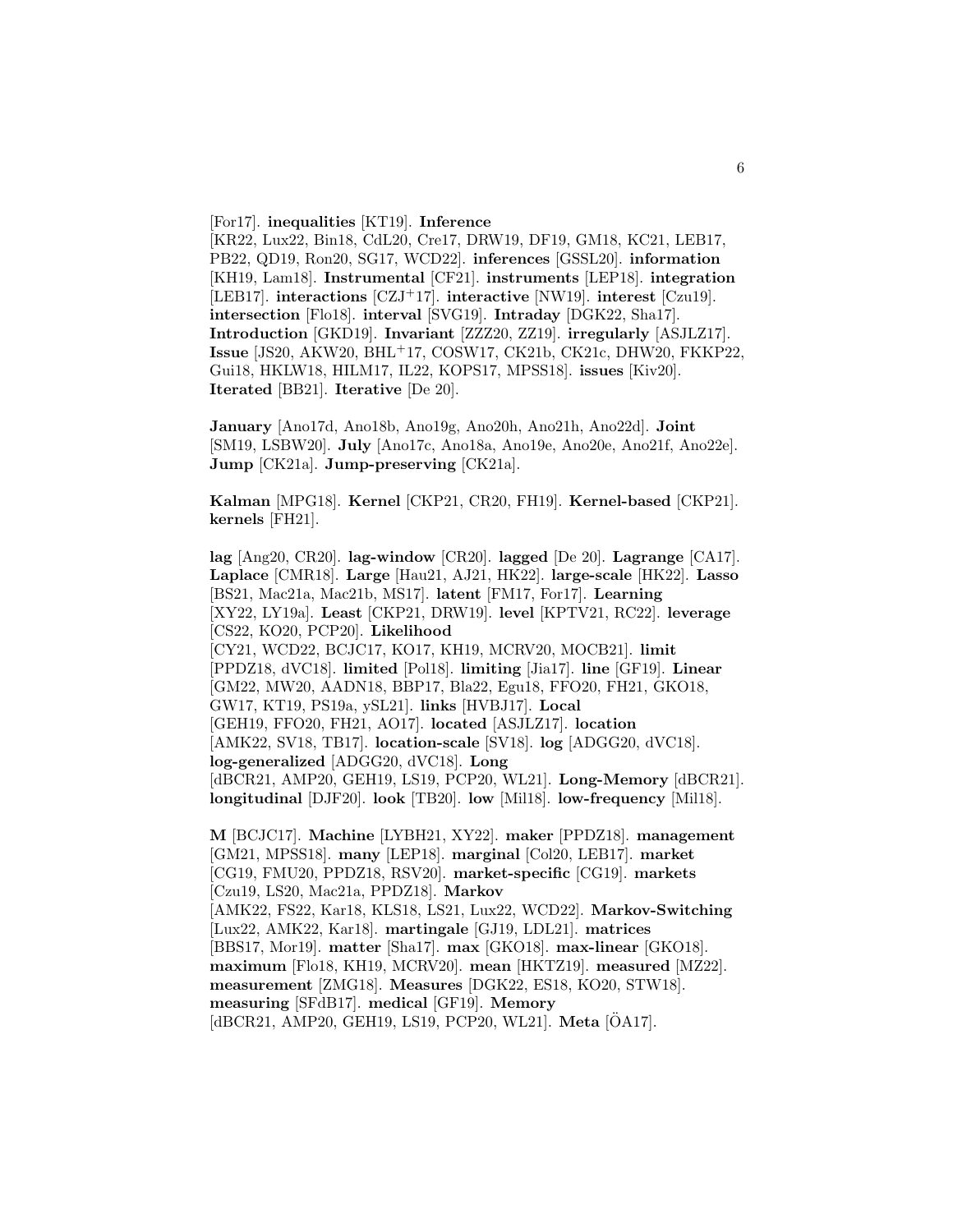**Meta-analytic** [OA17]. **Method** 

[WW22, FH21, HK22, MMP21, NW19, Yos18]. **Methods** [Lux22, COSW17, GRC17, GF19, HKLW18, Kiv20, LDL21]. **Microeconometric** [Kiv20]. **MIDAS** [ACG21, GQ19]. **missing** [Bin18, CdL20, HP21]. **Misspecification** [BBP17, CdL20]. **misspecified** [Col20]. **Mixed** [SVG19, AJ21, DKA17, HV21, LY19a, SZH19]. **mixed-frequency** [AJ21, LY19a]. **Mixing** [XY22]. **Mixture** [CY21, Hau21, IL22, KR22, BBP17, DCVB22, FS22, HVBJ17, HILM17, MZ22, MBM17, SC22, ZDY22]. **Mixtures** [OFG22, XY22, CNBN22, GP17]. **mode** [FGV21]. **Model** [Egu18, GM21, KR22, Kiv20, LS19, MW20, SMSC21, AL17, ADGG20, ACG21, AM19, BBS17, CdL20, DCVB22, HKTZ19, HGFO20, KO17, KH19, KC21, MZ22, Mél22, SOLP17, SZH19, Yos18, ZMG18, ZDY22]. **Model-Based** [MW20]. **Modeling** [CG19, FFO20, PZK22, BFS18, GKD19, HPZ22]. **Modelling** [CIO19, OFG22]. **Models** [BLvV21, CF21, Hau21, IL22, KLMO22, Lux22, OFG22, SM20, ACL19, AMK22, AADN18, Ang20, AGE17, AMP20, BBP17, BCJC17, CRT19, CA17, Cha22, CK21a, Col20, De 20, DF21, Egu18, FM17, For17, GKO18, GM21, GW17, HK22, HVBJ17, Hay19, HV21, HILM17, HS20, HP21, Hu21, HLU20, Kar18, KT19, KLS18, KJ20, Lam18, LY19a, LS19, LDL21, LCD21, LS21, LN17, LSBW20, Mac21b, MCRV20, MPG18, Mat20, MTV17, MOCB21, Mut18, NW19, PS19a, PCP20, PB22, PBMS20, PS19b, Ric20, SC22, SG17, SM19, SV18, TB17, VS17, WCW18, WCD22, Yos18, ZZ19]. **modification** [D¨oh18]. **Monitoring** [RPRH19]. **monotonic** [Dem21]. **Monte** [KC21, BLvV21, LCD21, WCD22]. **monthly** [HKTZ19]. **moving** [NW19, PS19b]. **multi** [HGFO20, PRV17, RC22]. **multi-level** [RC22]. **multi-sample** [PRV17]. **multi-trial** [HGFO20]. **Multifractal** [Lux22]. **Multinomial** [MS17, Col20, HVBJ17]. **Multiple** [KO20, OFG22, Max20, MTV17, SM19]. **Multiple-block** [KO20]. **multiplier** [CA17]. **Multivariate** [CY21, HPZ22, MMP21, MW20, AFKL21, ACL19, GW17, MCNO17, MGF18, STI20].

**nested** [Bla22]. **nets** [Cre17]. **network** [SM19]. **networks** [HPZ22]. **Neural** [Cre17, HPZ22]. **Neuroimaging** [JS20]. **noise** [CR20, GKO18]. **noisy** [DFS20]. **Non** [DKA17, DF21, FFO20, GOP18, LEP18, SC22, ySL21]. **non-Gaussian** [SC22]. **Non-identifiability** [DKA17]. **non-linear** [FFO20]. **non-normal** [LEP18]. **non-stationary** [DF21]. **non-synchronous** [GOP18]. **noncausal** [HV21]. **nonconstant** [Mul18]. **Nonlinear** [Lux22, OFG22, ASJLZ17, Cha22, CK21a]. **Nonparametric** [CF21, FZF19, FH19, LEB17, CNBN22, GD22, SV18, ZDY22]. **Normal** [CY21, AFKL21, GP17, LEP18]. **normality** [PV17]. **Note** [BS21]. **novel** [SFdB17]. **nowcasting** [AJ21]. **null** [MGF18]. **number** [LS21]. **numerical** [HK22].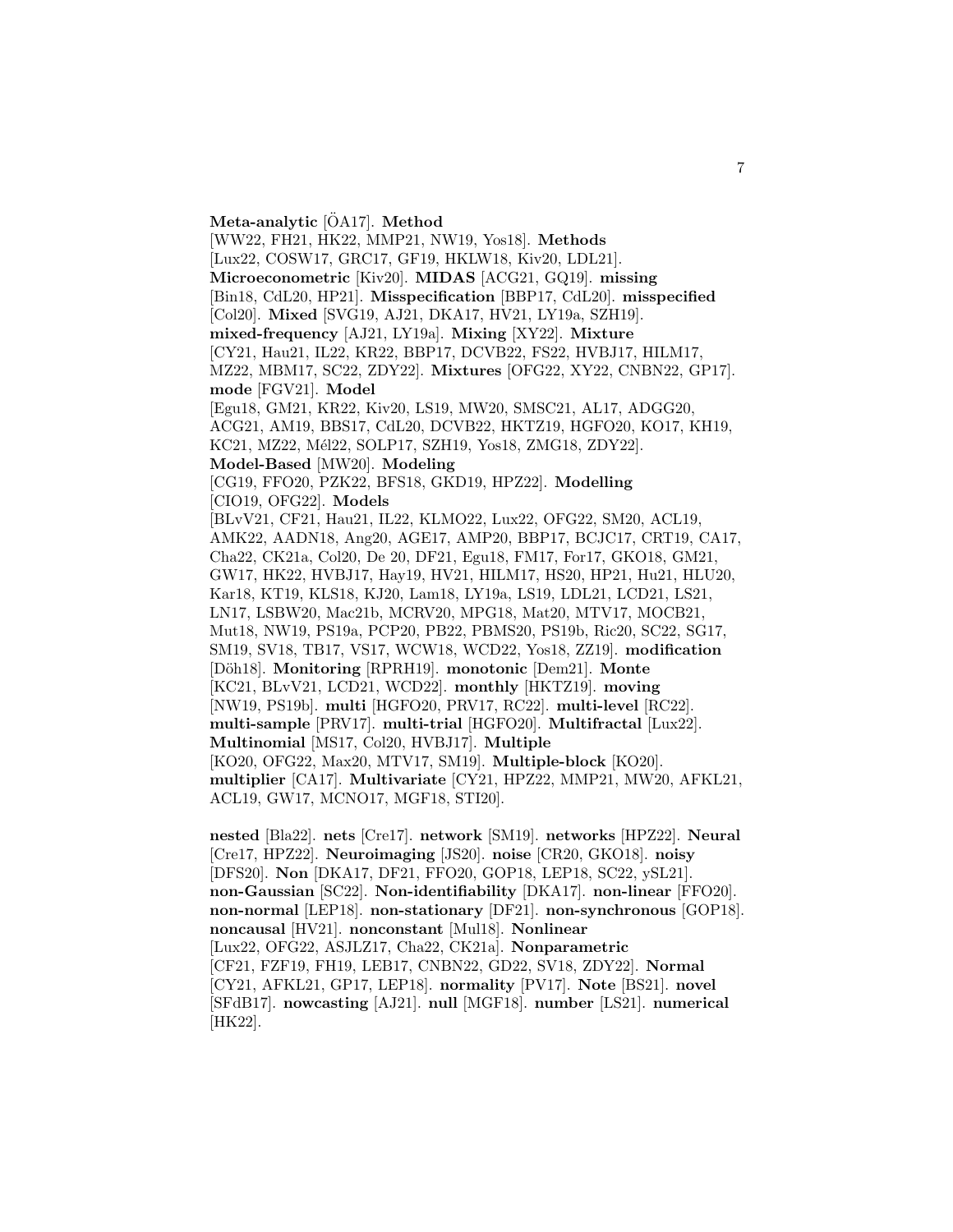**Objects** [PZK22]. **observables** [HP21]. **observational** [LEB17]. **observations** [BI19, Egu18]. **October** [Ano17a, Ano18c, Ano19h, Ano20g, Ano21g]. **OLS** [GQ19]. **On-line** [GF19]. **online** [GW17]. **open** [Czu19]. **operator** [CR20]. **Optimal** [CNBN22, AO17]. **Optimality** [BLvV21]. **option** [Mac21a, Mac21b, ZMG18]. **Oracle** [KT19]. **order** [LS19, LEP18, Mut18, PPDZ18]. **ordered** [BBP17]. **ordering** [BS19]. **ordinal** [MZ22, STI20, TB17]. **outcomes** [STI20]. **outliers** [CdL20]. **over-identifying** [Hay19]. **overparameterization** [AFKL21]. **oversampling** [Pol18].

**Pages** [Ano17b, Ano17d, Ano17c, Ano17a, Ano18b, Ano18a, Ano18c, Ano19f, Ano19g, Ano19e, Ano19h, Ano20f, Ano20h, Ano20e, Ano20g, Ano21e, Ano21h, Ano21f, Ano21g, Ano22d, Ano22e]. **panel** [AO21, CRT19, Hay19, ¨ HLU20, Kiv20, LW19, Mac21b, NW19, PB22, RC22, ZZ19]. **panels** [De 20, OA17]. **Parameter** [Hau21, LW19, GQ19, HK22, Kir20]. **parameters** [Kir20]. **parametric** [HVBJ17]. **Paretian** [Pao17]. **parsimonious** [AL17]. **parsimony** [FY19]. **partial** [Jia17, LW19]. **Particle** [LY19a, Kar18, MCRV20]. **particulate** [Sha17]. **payoffs** [RSV20]. **peak** [GF19]. **penalization** [MS17]. **penalized** [Bay18]. **performance** [KP17]. **periodic** [LS19, ZP21]. **Periodicity** [DGK22]. **Phillips** [KPTV21]. **point** [BHKX17, GHK18]. **polynomial** [GQ19]. **portfolio** [GP17, GSSL20]. **positive** [FH19]. **possibly** [Col20]. **posteriors** [Jia17]. **potentials** [FFO20]. **predetermined** [PB22]. **Prediction** [KKW17, MW20, WW22]. **predictions** [STW18]. **predictor** [FZF19]. **predictors** [Mil18]. **Preliminary** [PRV17]. **premia** [RSV20]. **presence** [Max20, MTV17]. **preserving** [CK21a]. **price** [SVG19]. **pricing** [Mac21b]. **principal** [PRV17]. **prior** [FY19]. **Priors** [Hau21, Ber20, FHT20]. **probabilistic** [ANL<sup>+</sup>21]. **Probability** [PZK22]. **Problem** [MW20, Dem21]. **procedure** [Döh18]. **process** [AM19, CK22, FM17]. **Processes** [dBCR21, DF19, KKW17, Pol18, PV17]. **profiling** [GQ19]. **prognosis** [CZJ<sup>+</sup>17]. **proof** [M´el22]. **Properties** [MCRV20, QD19, Mél22]. **Proportions** [XY22]. **pseudo** [GM21]. **pseudo-models** [GM21].

**Quadratic** [Mat20]. **Quantile** [AGMR18, Mac21a, Mac21b, ADGG20, BSTS22, Bay18, HKLW18, Mul18, OSSRK19, WCW18, dVC18]. **quasi** [FHT20, Jia17]. **quasi-Bayesian** [FHT20]. **quasi-posteriors** [Jia17].

**random** [BBP17, Bin18, HP21]. **Randomized** [SM20]. **rank**  $[ANL+21, A\ddot{O}21, Bin18, FMU20, \ddot{O}A17]$ . **rat**  $[FFO20]$ . **Ratio**  $[CY21, BS19]$ . **Realized** [AMP20, DGK22, BBS17, CIO19, GSSL20, KO20, SOLP17, SVG19]. **Recursive** [WW22, GKO18]. **reduced** [ANL<sup>+</sup>21]. **reducing** [GEH19]. **reduction** [KPY18, MCNO17]. **Regimes** [OFG22, LW19]. **Regression** [Ber20, GM22, ASJLZ17, BB21, BSTS22, Bla22, FR17, FZF19, FH21, GF19,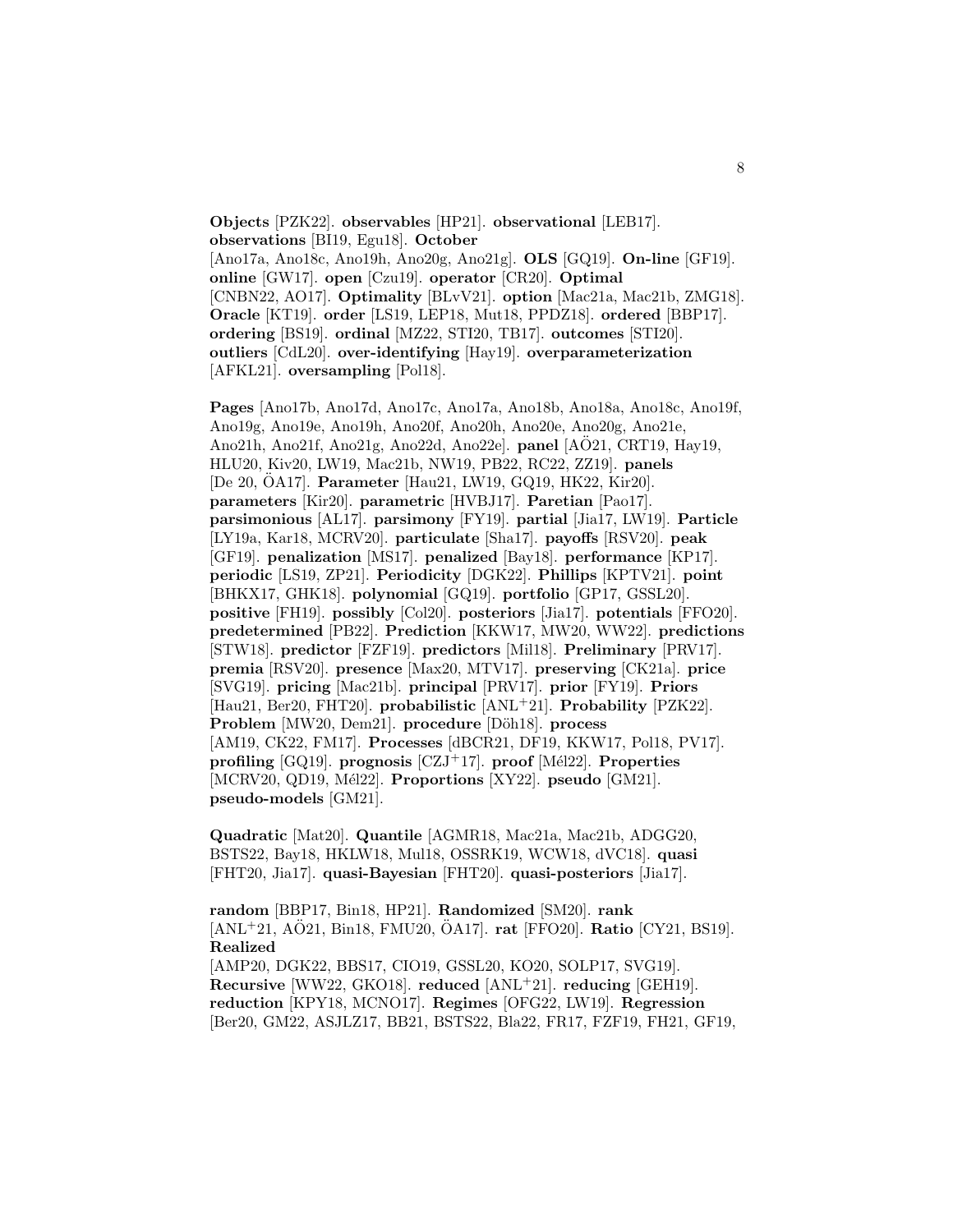HKLW18, Hu21, LW19, Mat20, MS17, Mul18, OSSRK19, PS19a, ySL21, SV18, TB17, WCW18, Yos18]. **Regressions**

[XY22, Bay18, GQ19, HK22, LY19b]. **regressive** [SZH19]. **Regressors** [CF21, PS19a]. **regularization** [DFS20]. **Regularized** [Mor19]. **regularly** [GKO18]. **reliable** [BK18]. **Reproducibility** [KR22]. **Response** [CF21, LSBW20, Mat20, STI20]. **resting** [DJF20]. **resting-state** [DJF20]. **restricted** [DF21]. **restriction** [Hay19]. **results** [PS19b]. **review** [LN17, LSBW20]. **Risk**

[Bay18, CK22, GD22, DCVB22, ES18, GM21, MPSS18, RSV20, ZMG18]. **risks** [GM18]. **Robust**

[DFS20, GP17, GJ19, RPRH19, CZJ<sup>+</sup>17, MPG18, Mil18, Ron20, SVG19]. **Robustness** [CdL20, Mar17]. **root** [MTV17, MGF18, ZP21].

**S&P** [HO18]. **Sample** [BLvV21, ZZZ20, PRV17]. **sampling** [AADN18]. **scalable** [GW17]. **scalar** [FR17]. **Scale** [ZZZ20, AMK22, HK22, SV18]. **Scale-Invariant** [ZZZ20]. **scales** [MZ22]. **scanned** [KP17]. **Score** [BLvV21, GM22, Flo18]. **Score-Driven** [BLvV21]. **scoring** [For17]. **SDB** [MBM17]. **Seasonal** [dBCR21, HKTZ19, ZP21]. **seasonality** [HKTZ19]. **sectional** [AO21, JM21, RC22]. **seemingly** [HK22]. **segmentation** [CK22]. **selecting** [ZDY22]. **Selection**

[Col20, Ang20, AO17, GW17, Kiv20, KH19, LS19]. **semantic** [MZ22]. **Semiparametric** [BFS18, CdL20, WS18, XY22, Yos18, ASJLZ17, BCJC17, HKLW18, HLU20, Mor19, OSSRK19, SZH19]. **separable** [GRC17]. **Separating** [TB17]. **Sequential** [LCD21, WCD22]. **Series** [BS21, RPRH19, ACL19, ASJLZ17, BHL<sup>+</sup>17, BCJC17, Cha22, CK21a, FM17, GHK18, GF19, HKTZ19, HPZ22, LEB17, MCNO17, Mil18, Sha17, SAK21]. **service** [BFS18]. **sets** [SMSC21]. **setting** [FGV21]. **shape** [AMK22, WS18]. **shifting** [HKTZ19]. **shocks** [Max20]. **short** [De 20]. **shortfall** [BKP18]. **Sign** [BI19, KT19]. **signal** [AGE17]. **signals** [HGFO20]. **signed** [Bin18]. **signed-rank** [Bin18]. **Simple** [Mil18, ZZZ20]. **simulated** [Flo18, KO17, MCRV20]. **Simulation** [AJ21, KP17, Lam18]. **simultaneous** [GW17]. **single** [KC21, PBMS20]. **Singular** [AGE17]. **skew** [AFKL21, MBM17]. **skew-** [MBM17]. **skew-normal** [AFKL21]. **skewing** [FH21]. **smoothers** [ANL<sup>+</sup>21]. **smoothing** [AJ21, LY19a, THS18]. **Solutions** [MW20]. **Some** [BLvV21, Cha22]. **Space** [KLMO22, Lux22, Kir20, LY19a, MPG18]. **spaces** [GRC17]. **sparsity** [Hu21]. **Spatial** [LYBH21, ASJLZ17, SZH19]. **Spatially** [Hu21]. **spatio** [ADN18, MOCB21]. **spatio-temporal** [ADN18, MOCB21]. **Special** [BHL<sup>+</sup>17, COSW17, FKKP22, Gui18, HKLW18, HILM17, IL22, JS20, KOPS17, MPSS18, DHW20, GKD19]. **specific** [CG19]. **specification** [Kiv20, Mil18]. **specifications** [Bla22]. **spectral** [CR20, DJF20, FFO20]. **Spectrum** [AGE17]. **spline** [ANL<sup>+</sup>21, Ric20]. **splines** [THS18]. **Spot** [CMR18]. **spread** [JM21]. **Spurious** [JM21]. **squared** [QD19]. **Squares** [CKP21, DRW19]. **Stable** [SM20, Pao17]. **stage** [CRT19, KH19, Mul18].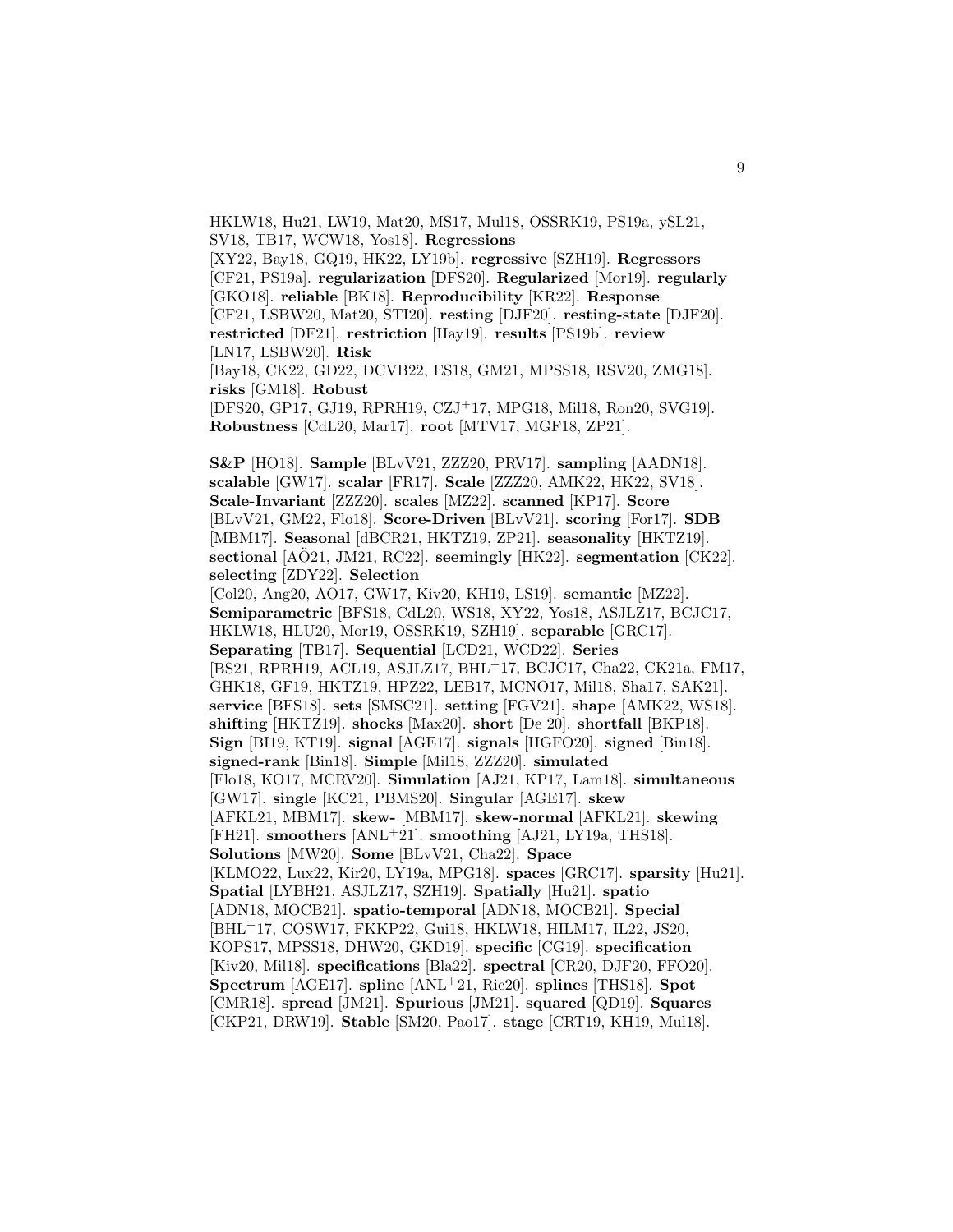#### **Standard** [GEH19]. **State**

[KPTV21, KLMO22, Lux22, DJF20, LY19a, MPG18]. **State-level** [KPTV21]. **State-Space** [KLMO22, LY19a]. **states** [LS21]. **stationarity** [MGF18]. **stationary** [DF21, PV17]. **Statistical** [GSSL20]. **Statistics** [CK21b, CK21c, COSW17, Gui18, Mut18, KVC17]. **Stochastic** [CS22, KLMO22, Pol18, AM19, AMP20, GOP18, Kar18, KC21, KLS18, MCRV20, MMP21, MGF18, PCP20, SG17, SOLP17, AGE17]. **stock** [SVG19]. **storage** [KO17]. **storms** [BHKX17]. **STOXX** [CG19]. **strategy** [AO17]. **stratification** [CNBN22]. **stratified** [PBMS20]. **streams** [ADN18]. **Structural** [BS21, LN17, AO21, KPY18, LS21, Max20, MTV17]. ¨ **structure** [HS20, SAK21, Yos18]. **Structured** [LYBH21]. **structures** [ZDY22]. **Student** [PCP20]. **Student-** [PCP20]. **STUR** [MGF18]. **Subjective** [STI20]. **subsets** [KP17]. **subspace** [AS19]. **suitable** [Ric20]. **Supervised** [MCNO17]. **Support** [LYBH21]. **supported** [FH19]. **surface** [ANL<sup>+</sup>21]. **survival** [CNBN22, VS17]. **swap** [RSV20]. **Switching** [Lux22, AMK22, Kar18, WCD22]. **synchronous** [GOP18]. **synthetic** [BK18]. **systems** [DKA17, PBMS20].

**Tail** [GKO18, ADGG20, Kir20, dVC18]. **tailed** [BKP18, ES18]. **targeted** [KPY18]. **techniques** [GEH19]. **temperature** [HKTZ19]. **temporal** [ADN18, Cha22, CIO19, MOCB21]. **term** [HS20]. **Test** [CY21, GM22, ZZZ20, AÖ21, BBP17, BS19, CA17, CR20, Hay19, MGF18, PRV17, PV17, ZP21]. **Testing** [AS19, Bla22, LY19b, MGF18, BCJC17, FH19, Kir20, MTV17, Pao17]. **tests** [BI19, Col20, KP17, Mil18, ÖA17, WL21]. **theoretic** [Lam18]. **theoretical** [DHW20]. **Tikhonov** [DFS20]. **Time** [BS21, Hau21, RPRH19, ACL19, ASJLZ17, BHL<sup>+</sup>17, BCJC17, Cha22, CK21a, Czu19, FM17, GHK18, GF19, HK22, HSS18, HPZ22, KLS18, LS20, LEB17, MCNO17, STW18, Sha17, SAK21, ZZ19]. **time-invariant** [ZZ19]. **time-series** [ASJLZ17, Cha22, HPZ22]. **time-to-event** [STW18]. **Time-varying** [Hau21, Czu19, HK22, HSS18, LS20]. **tool** [TB20]. **topic** [GKD19]. **tractable** [AL17]. **trading** [Czu19]. **traffic** [KKW17]. **transform** [CMR18]. **Treasury** [THS18]. **treatment** [AGMR18]. **trend** [BHKX17]. **trends** [GOP18]. **trial** [HGFO20]. **tropical** [BHKX17]. **truncation** [FH19]. **Two** [ZZZ20, CRT19, FGV21, KH19, Mul18, PBMS20, ZMG18]. **two-decrement** [ZMG18]. **two-mode** [FGV21]. **Two-Sample** [ZZZ20]. **two-stage** [CRT19, KH19, Mul18]. **two-way** [PBMS20]. **type** [DF19, LCD21].

**UK** [KPY18]. **unit** [MTV17, MGF18, ZP21]. **univariate** [PS19b]. **unknown** [LS21]. **unobserved** [DCVB22, VS17]. **unrelated** [HK22]. **updating** [Sha17]. **use** [LEP18]. **Using**

[KLMO22, ySL21, AFKL21, ANL<sup>+</sup>21, Bay18, CZJ<sup>+</sup>17, CMR18, FFO20, FH21, GOP18, HVBJ17, KPY18, KR22, KC21, LDL21, MMP21, WCW18, WCD22].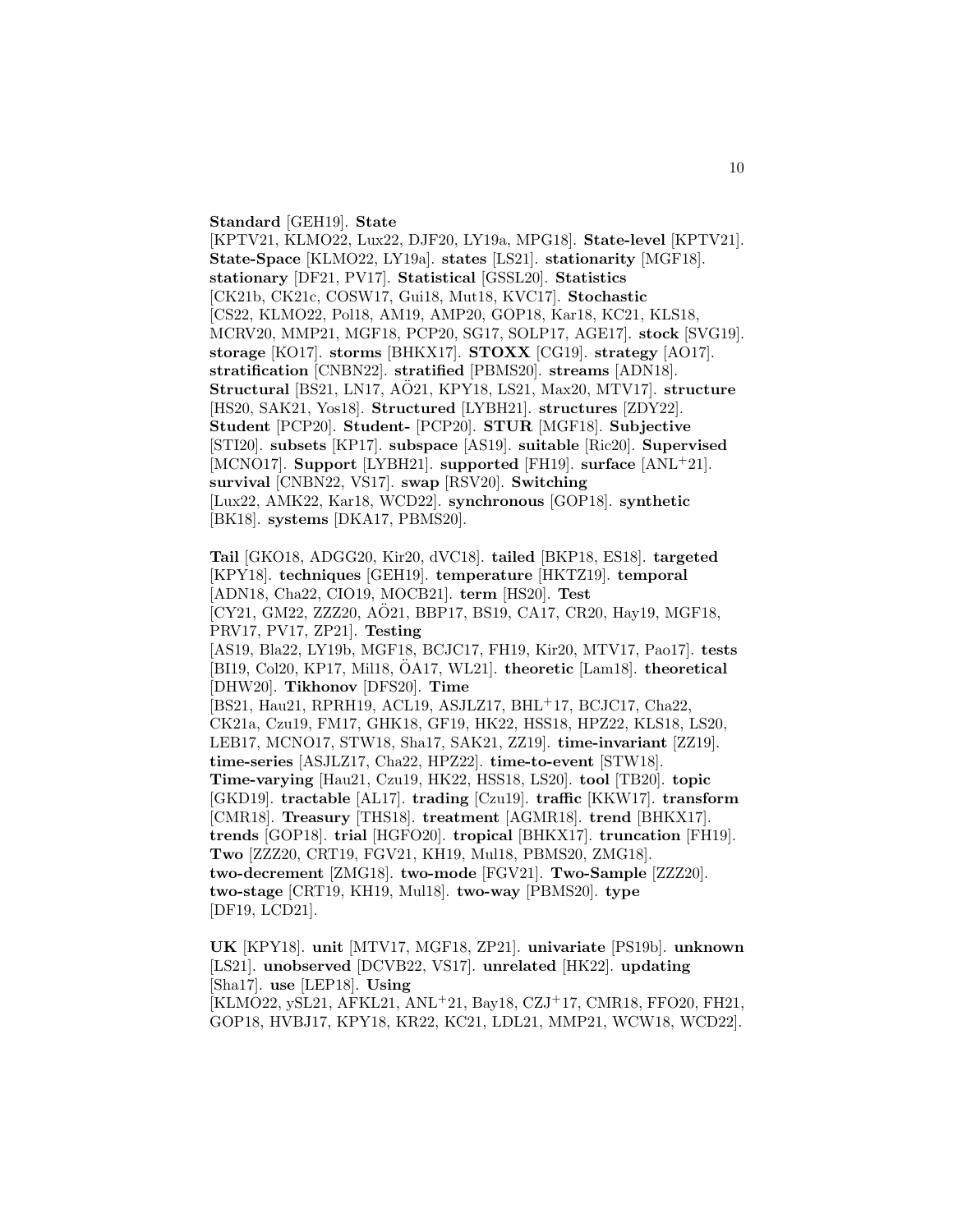**validation** [Lam18, SMSC21]. **Valuation** [GM21, ZMG18]. **Value** [Bay18, CK22, GD22]. **Value-at-Risk** [Bay18, CK22, GD22]. **VAR** [LSBW20]. **Variable** [CF21, De 20, GW17]. **variables** [GKO18, KP17, MZ22, TB20]. **Variance** [RSV20, SVG19]. **variances** [CIO19, ySL21]. **variation** [ZP21]. **VARMA** [DKA17, M´el22]. **VARs** [AJ21]. **Varying** [XY22, CK21a, Czu19, GKO18, HK22, HSS18, Hau21, Hu21, LS20, SZH19]. **varying-coefficient** [CK21a, SZH19]. **Vector** [LYBH21, CA17, FY19, LN17, PS19b]. **versus** [GEH19]. **very** [ES18]. **via** [CNBN22, FH21, GQ19, LCD21, SMSC21]. **Vine** [SC22, ACL19]. **vines** [CIO19]. **Visualizing** [HO18]. **VMA** [DKA17]. **Volatility** [BLvV21, CKP21, DGK22, GOP18, KLMO22, WW22, ACG21, AM19, AMP20, CG19, CMR18, Czu19, GW17, Kar18, KC21, KLS18, LS20, LN17, MCRV20, MMP21, PCP20, SG17, SOLP17, SVG19, AGE17]. **volume** [Czu19].

**wage** [KPTV21]. **Wang** [ES18]. **wavelet** [LDL21]. **wavelets** [MS17]. **way** [PBMS20]. **Weibull** [ADGG20, VS17, dVC18]. **Weibull-tail** [ADGG20]. **weighted** [DRW19]. **weights** [GSSL20]. **white** [CR20]. **Whittle** [AO17, GEH19]. **wide** [PV17]. **window** [CR20]. **Wishart** [KLMO22]. **within** [ACG21, BS18].

**X** [ACG21].

Yekutieli<sup>[Döh18]</sup>. yield<sup>[THS18].</sup>

## **References**

## **Ahmed:2018:BFL**

[AADN18] M. S. Ahmed, M. K. Attouch, and S. Dabo-Niang. Binary functional linear models under choice-based sampling. Econometrics and Statistics, 7(??):134–152, July 2018. CODEN ???? ISSN 2452- 3062. URL http://www.sciencedirect.com/science/article/ pii/S245230621730062X.

## **Amendola:2021:CFV**

[ACG21] Alessandra Amendola, Vincenzo Candila, and Giampiero M. Gallo. Choosing the frequency of volatility components within the double asymmetric GARCH–MIDAS–X model. Econometrics and Statistics, 20(??):12–28, October 2021. CODEN ???? ISSN 2452- 3062. URL http://www.sciencedirect.com/science/article/ pii/S2452306221000071.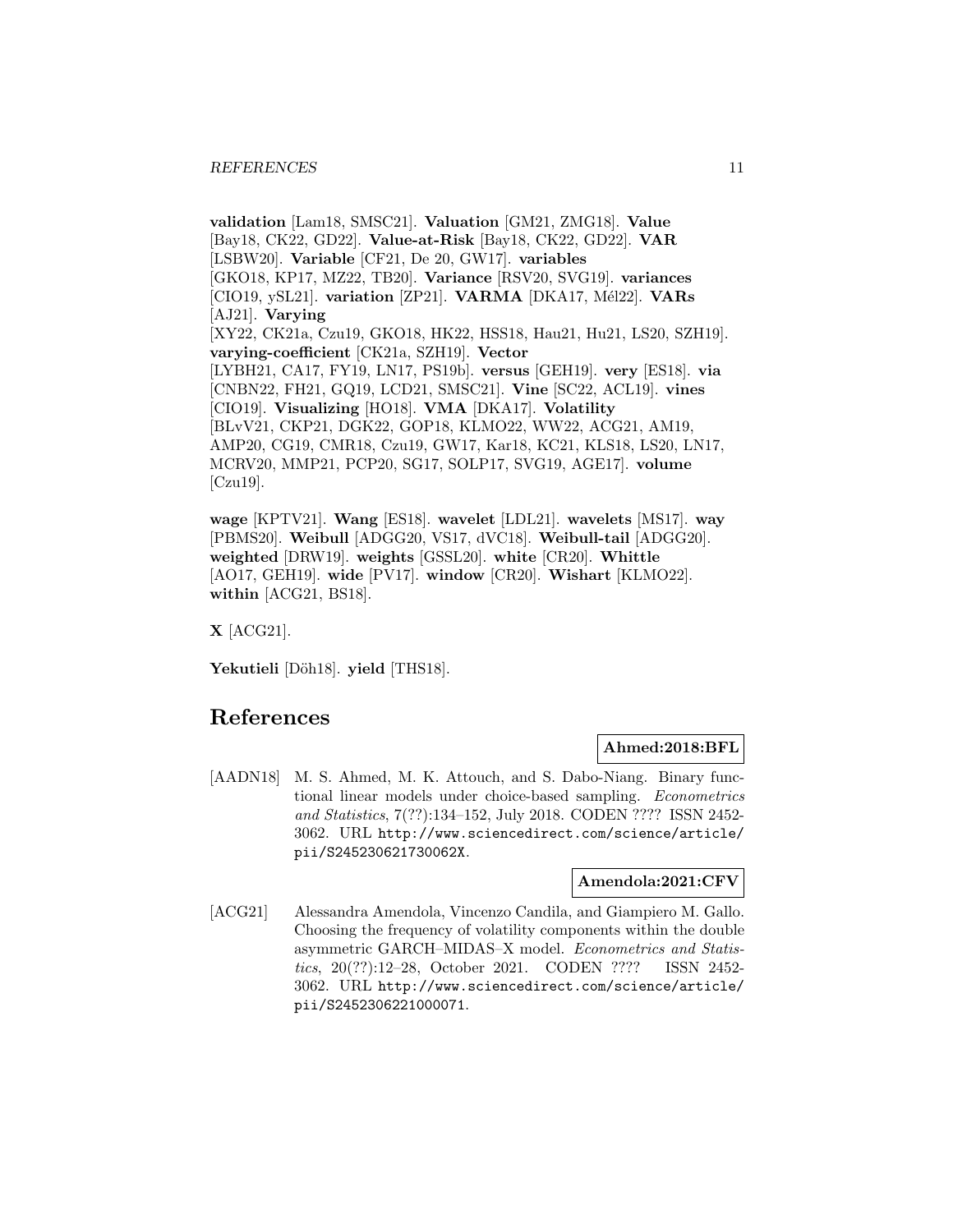## **Acar:2019:FDV**

[ACL19] Elif F. Acar, Claudia Czado, and Martin Lysy. Flexible dynamic vine copula models for multivariate time series data. Econometrics and Statistics, 12(??):181–197, October 2019. CODEN ???? ISSN 2452-3062. URL https://www.sciencedirect.com/ science/article/pii/S2452306219300206.

## **Albert:2020:EQE**

[ADGG20] Clément Albert, Anne Dutfoy, Laurent Gardes, and Stéphane Girard. An extreme quantile estimator for the log-generalized Weibull-tail model. Econometrics and Statistics, 13(??):137–174, January 2020. CODEN ???? ISSN 2452-3062. URL http://www. sciencedirect.com/science/article/pii/S2452306219300097.

## **Amiri:2018:DES**

[ADN18] Aboubacar Amiri and Sophie Dabo-Niang. Density estimation over spatio-temporal data streams. Econometrics and Statistics, 5(??):148–170, January 2018. CODEN ???? ISSN 2452- 3062. URL http://www.sciencedirect.com/science/article/ pii/S2452306217300734.

## **Abe:2021:EAU**

[AFKL21] Toshihiro Abe, Hironori Fujisawa, Takayuki Kawashima, and Christophe Ley. EM algorithm using overparameterization for the multivariate skew-normal distribution. Econometrics and Statistics, 19(??):151–168, July 2021. CODEN ???? ISSN 2452- 3062. URL http://www.sciencedirect.com/science/article/ pii/S2452306221000332.

## **Arteche:2017:SSA**

[AGE17] Josu Arteche and Javier García-Enríquez. Singular Spectrum Analysis for signal extraction in Stochastic Volatility models. Econometrics and Statistics, 1(??):85–98, January 2017. CODEN ???? ISSN 2452-3062. URL http://www.sciencedirect.com/ science/article/pii/S2452306216300156.

## **Alejo:2018:QCT**

[AGMR18] Javier Alejo, Antonio F. Galvao, and Gabriel Montes-Rojas. Quantile continuous treatment effects. Econometrics and Statistics, 8(??):13–36, October 2018. CODEN ???? ISSN 2452- 3062. URL http://www.sciencedirect.com/science/article/ pii/S2452306217300928.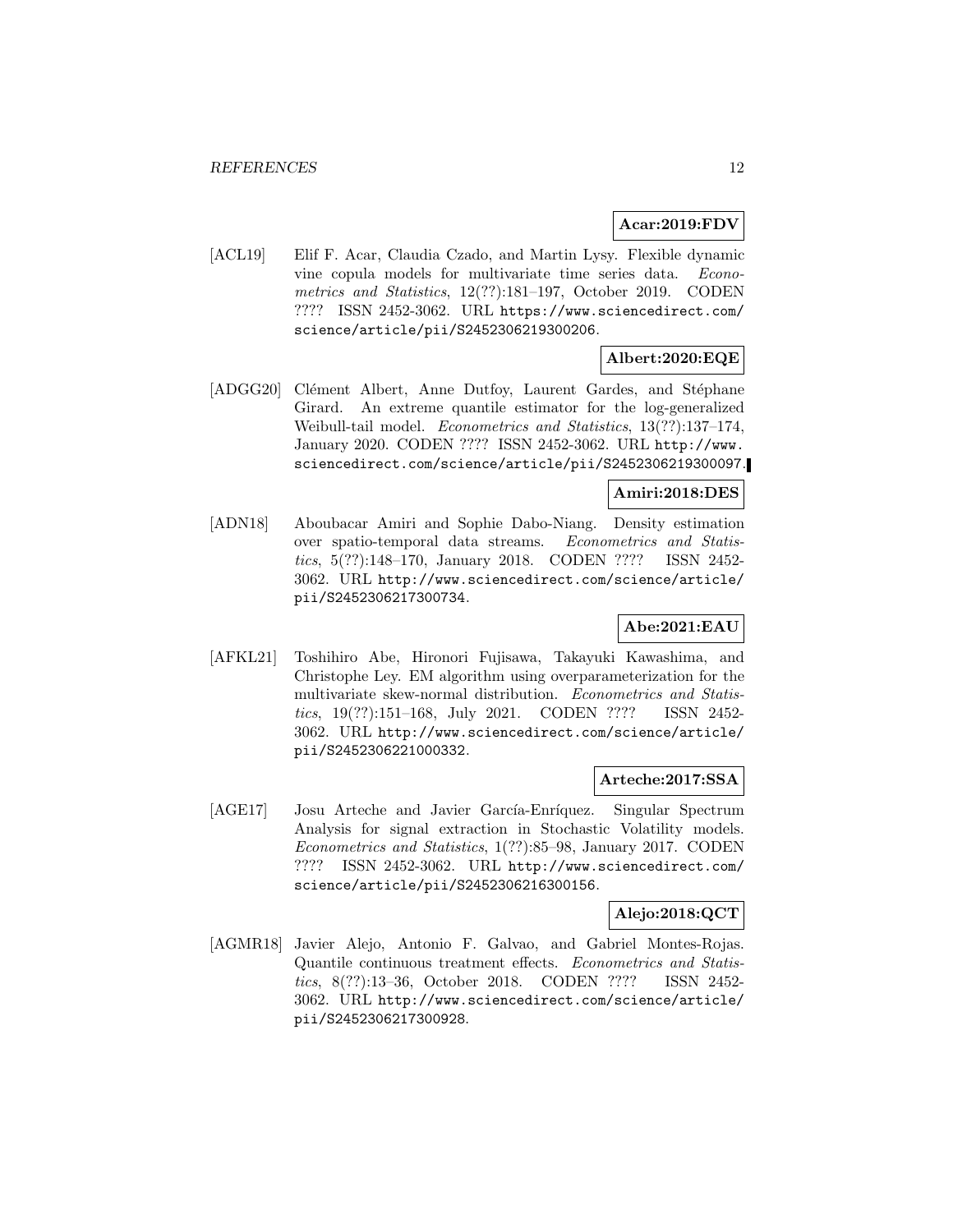#### **Ankargren:2021:SSN**

[AJ21] Sebastian Ankargren and Paulina Jonéus. Simulation smoothing for nowcasting with large mixed-frequency VARs. Econometrics and Statistics, 19(??):97–113, July 2021. CODEN ???? ISSN 2452- 3062. URL http://www.sciencedirect.com/science/article/ pii/S2452306220300538.

## **Ando:2020:CAC**

[AKW20] Tomohiro Ando, Erricos Kontoghiorghes, and Peter Winker. CFEnetwork: the annals of computational and financial econometrics, 5th issue. Econometrics and Statistics, 13(??):1, January 2020. CODEN ???? ISSN 2452-3062. URL http://www.sciencedirect. com/science/article/pii/S2452306219300656.

## **Abe:2017:TPF**

[AL17] Toshihiro Abe and Christophe Ley. A tractable, parsimonious and flexible model for cylindrical data, with applications. Econometrics and Statistics, 4(??):91–104, October 2017. CODEN ???? ISSN 2452-3062. URL http://www.sciencedirect.com/ science/article/pii/S2452306216300168.

## **Anzarut:2019:HPM**

[AM19] Michelle Anzarut and Ramsés H. Mena. A Harris process to model stochastic volatility. Econometrics and Statistics, 10 (??):151–169, April 2019. CODEN ???? ISSN 2452-3062. URL https://www.sciencedirect.com/science/article/pii/ S2452306218300030.

## **Adam:2022:GBM**

[AMK22] Timo Adam, Andreas Mayr, and Thomas Kneib. Gradient boosting in Markov-switching generalized additive models for location, scale, and shape. Econometrics and Statistics, 22(??):3–16, April 2022. CODEN ???? ISSN 2452-3062. URL http://www.sciencedirect. com/science/article/pii/S2452306221000502.

## **Asai:2020:RSV**

[AMP20] Manabu Asai, Michael McAleer, and Shelton Peiris. Realized stochastic volatility models with generalized Gegenbauer long memory. Econometrics and Statistics, 16(??):42–54, October 2020. CO-DEN ???? ISSN 2452-3062. URL http://www.sciencedirect. com/science/article/pii/S2452306219300048.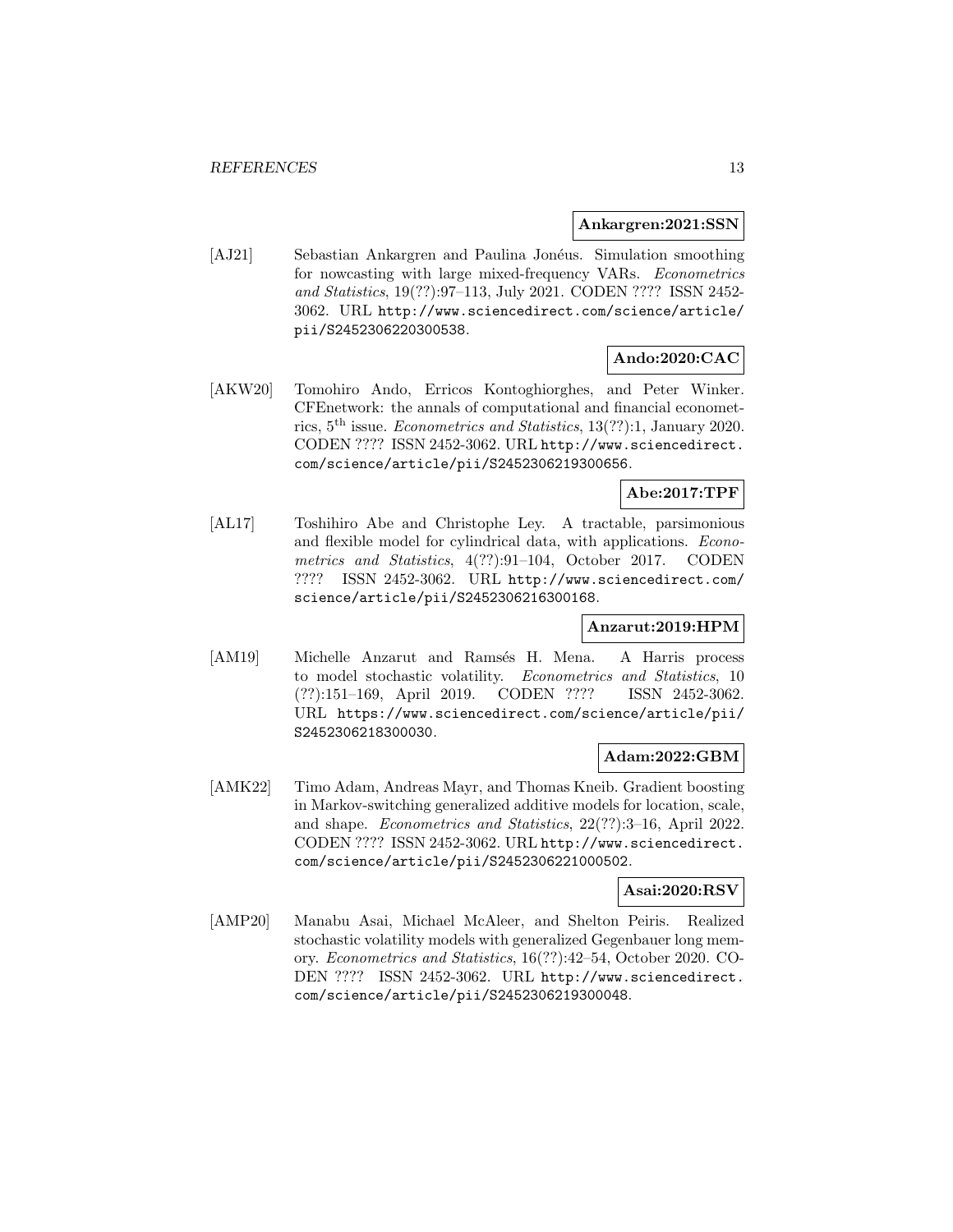### **Angelini:2020:BLS**

[Ang20] Giovanni Angelini. Bootstrap lag selection in DSGE models with expectations correction. Econometrics and Statistics, 14(??):38–48, April 2020. CODEN ???? ISSN 2452- 3062. URL http://www.sciencedirect.com/science/article/ pii/S2452306217300874.

## **Arnqvist:2021:ESF**

[ANL<sup>+</sup>21] Natalya Pya Arnqvist, Blaise Ngendangenzwa, Eric Lindahl, Leif Nilsson, and Jun Yu. Efficient surface finish defect detection using reduced rank spline smoothers and probabilistic classifiers. Econometrics and Statistics, 18(??):89–105, April 2021. CODEN ???? ISSN 2452-3062. URL http://www.sciencedirect.com/ science/article/pii/S2452306220300514.

#### **Anonymous:2017:PO**

[Ano17a] Anonymous. Pages 1-130 (October 2017). Econometrics and Statistics, 4(??):1–130, October 2017. CODEN ???? ISSN 2452-3062.

#### **Anonymous:2017:PA**

[Ano17b] Anonymous. Pages 1-148 (April 2017). Econometrics and Statistics, 2(??):1–148, April 2017. CODEN ???? ISSN 2452-3062.

## **Anonymous:2017:PJb**

[Ano17c] Anonymous. Pages 1-168 (July 2017). Econometrics and Statistics, 3(??):1–168, July 2017. CODEN ???? ISSN 2452-3062.

## **Anonymous:2017:PJa**

[Ano17d] Anonymous. Pages 1-200 (January 2017). Econometrics and Statistics, 1(??):1–200, January 2017. CODEN ???? ISSN 2452-3062.

## **Anonymous:2018:PJb**

[Ano18a] Anonymous. Pages 1-164 (July 2018). Econometrics and Statistics, 7(??):1–164, July 2018. CODEN ???? ISSN 2452-3062.

## **Anonymous:2018:PJa**

[Ano18b] Anonymous. Pages 1-188 (January 2018). Econometrics and Statistics, 5(??):1–188, January 2018. CODEN ???? ISSN 2452-3062.

## **Anonymous:2018:PO**

[Ano18c] Anonymous. Pages 1-250 (October 2018). Econometrics and Statistics, 8(??):1–250, October 2018. CODEN ???? ISSN 2452-3062.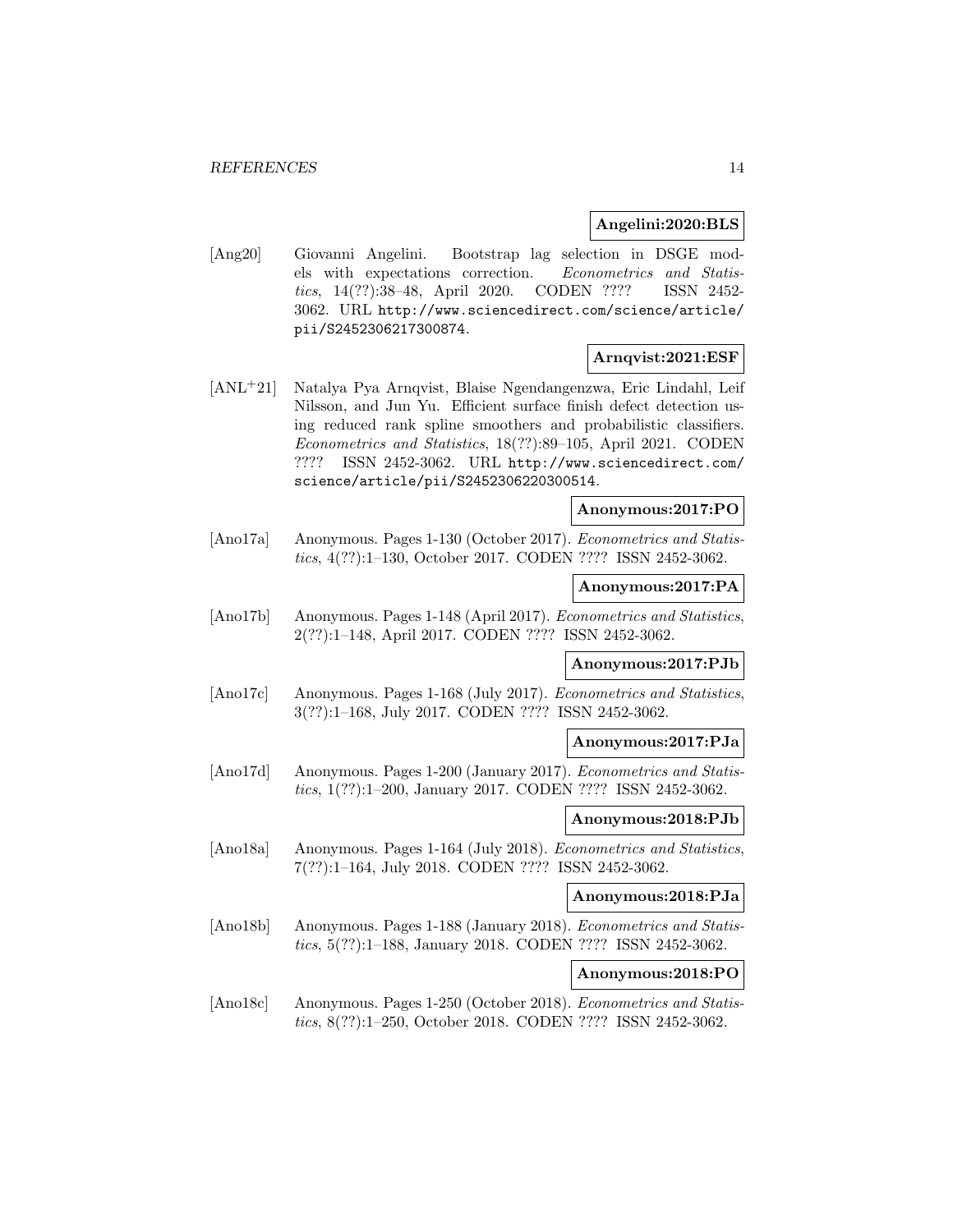#### **Anonymous:2019:EBa**

[Ano19a] Anonymous. Editorial board. Econometrics and Statistics, 9(??):ii, January 2019. CODEN ???? ISSN 2452-3062. URL http://www.sciencedirect.com/science/article/pii/ S245230621830100X.

#### **Anonymous:2019:EBb**

[Ano19b] Anonymous. Editorial Board. Econometrics and Statistics, 10(??):ii, April 2019. CODEN ???? ISSN 2452-3062. URL https://www.sciencedirect.com/science/article/pii/ S2452306219300164.

## **Anonymous:2019:EBc**

[Ano19c] Anonymous. Editorial Board. Econometrics and Statistics, 11(??):ii, July 2019. CODEN ???? ISSN 2452-3062. URL https://www.sciencedirect.com/science/article/pii/ S2452306219300358.

#### **Anonymous:2019:EB**

[Ano19d] Anonymous. Editorial Board. Econometrics and Statistics, 12(??):ii, October 2019. CODEN ???? ISSN 2452-3062. URL https://www.sciencedirect.com/science/article/pii/ S2452306219300553.

## **Anonymous:2019:PJb**

[Ano19e] Anonymous. Pages 1-158 (July 2019). Econometrics and Statistics, 11(??):1–158, July 2019. CODEN ???? ISSN 2452-3062.

#### **Anonymous:2019:PA**

[Ano19f] Anonymous. Pages 1-170 (April 2019). *Econometrics and Statistics*, 10(??):1–170, April 2019. CODEN ???? ISSN 2452-3062.

## **Anonymous:2019:PJa**

[Ano19g] Anonymous. Pages 1-170 (January 2019). Econometrics and Statistics, 9(??):1–170, January 2019. CODEN ???? ISSN 2452-3062.

## **Anonymous:2019:PO**

[Ano19h] Anonymous. Pages 1-216 (October 2019). Econometrics and Statistics, 12(??):1–216, October 2019. CODEN ???? ISSN 2452-3062.

## **Anonymous:2020:EBa**

[Ano20a] Anonymous. Editorial Board. Econometrics and Statistics, 13(??):ii, January 2020. CODEN ???? ISSN 2452-3062.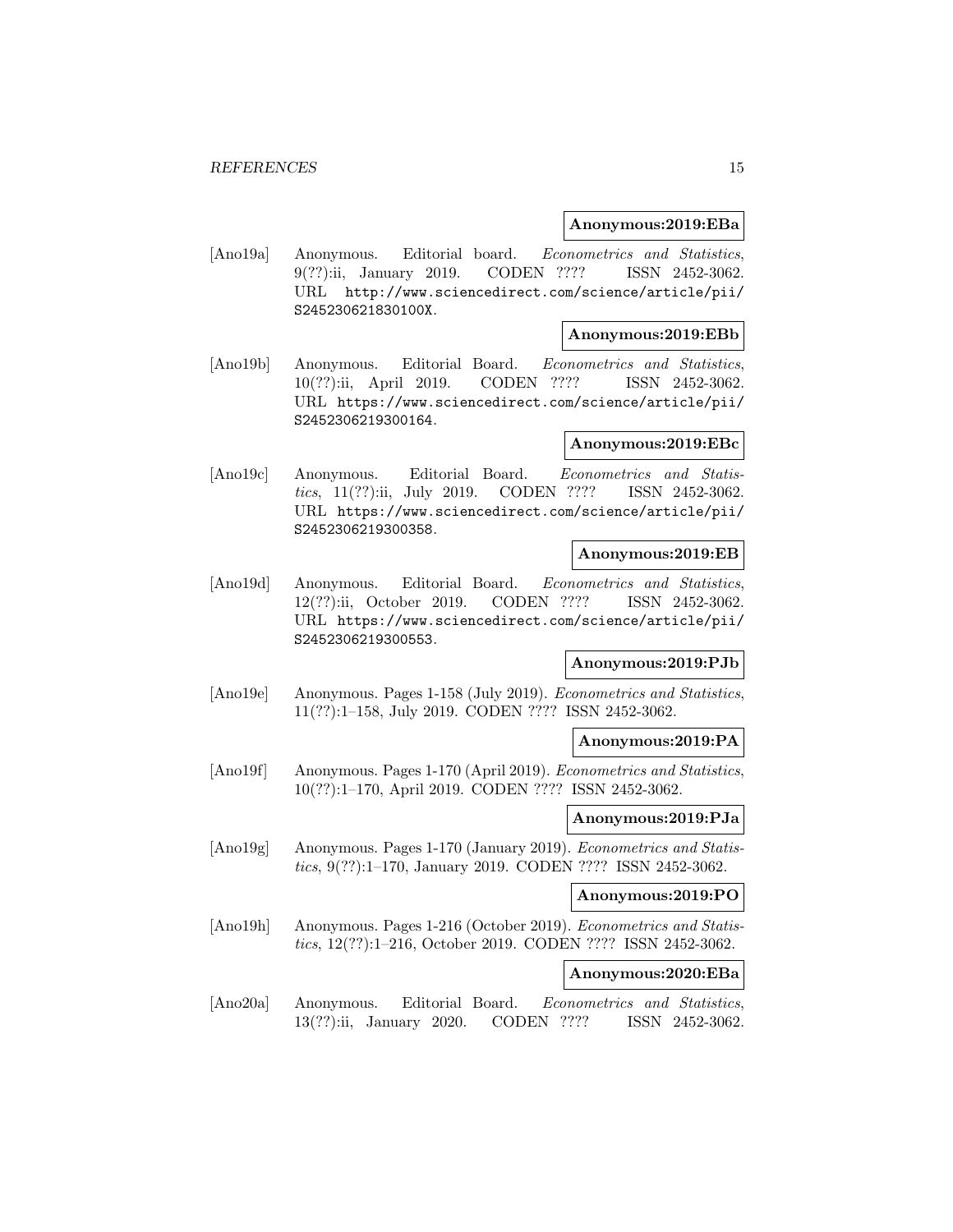URL http://www.sciencedirect.com/science/article/pii/ S2452306220300101.

#### **Anonymous:2020:EBb**

[Ano20b] Anonymous. Editorial Board. Econometrics and Statistics, 14(??):ii, April 2020. CODEN ???? ISSN 2452-3062. URL http://www.sciencedirect.com/science/article/pii/ S2452306220300277.

#### **Anonymous:2020:EBc**

[Ano20c] Anonymous. Editorial Board. Econometrics and Statistics, 15(??):ii, July 2020. CODEN ???? ISSN 2452-3062. URL http://www.sciencedirect.com/science/article/pii/ S2452306220300629.

#### **Anonymous:2020:EBd**

[Ano20d] Anonymous. Editorial Board. Econometrics and Statistics, 16(??):ii, October 2020. CODEN ???? ISSN 2452-3062. URL http://www.sciencedirect.com/science/article/pii/ S2452306220300770.

#### **Anonymous:2020:PJb**

[Ano20e] Anonymous. Pages 1-136 (July 2020). Econometrics and Statistics, 15(??):1–136, July 2020. CODEN ???? ISSN 2452-3062.

#### **Anonymous:2020:PA**

[Ano20f] Anonymous. Pages 1-158 (April 2020). Econometrics and Statistics, 14(??):1–158, April 2020. CODEN ???? ISSN 2452-3062.

#### **Anonymous:2020:PO**

[Ano20g] Anonymous. Pages 1-168 (October 2020). Econometrics and Statistics, 16(??):1–168, October 2020. CODEN ???? ISSN 2452-3062.

#### **Anonymous:2020:PJa**

[Ano20h] Anonymous. Pages 1-196 (January 2020). Econometrics and Statistics, 13(??):1–196, January 2020. CODEN ???? ISSN 2452-3062.

#### **Anonymous:2021:EBa**

[Ano21a] Anonymous. Editorial Board. Econometrics and Statistics, 17(??):ii, January 2021. CODEN ???? ISSN 2452-3062. URL http://www.sciencedirect.com/science/article/pii/ S245230622100023X.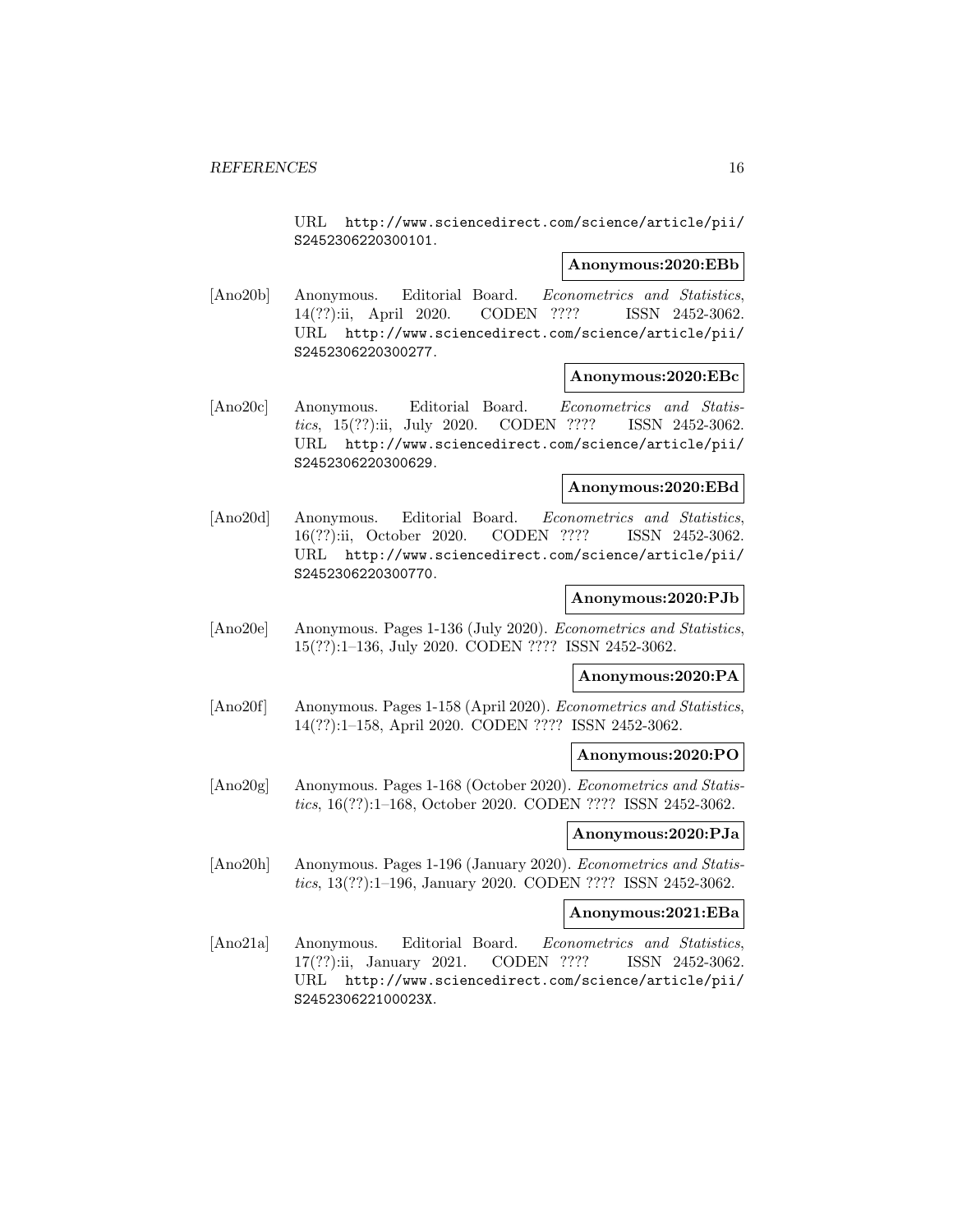#### **Anonymous:2021:EBb**

[Ano21b] Anonymous. Editorial Board. Econometrics and Statistics, 18(??):ii, April 2021. CODEN ???? ISSN 2452-3062. URL http://www.sciencedirect.com/science/article/pii/ S2452306221000411.

#### **Anonymous:2021:EBc**

[Ano21c] Anonymous. Editorial Board. Econometrics and Statistics, 19(??):ii, July 2021. CODEN ???? ISSN 2452-3062. URL http://www.sciencedirect.com/science/article/pii/ S2452306221000691.

## **Anonymous:2021:EBd**

[Ano21d] Anonymous. Editorial Board. Econometrics and Statistics, 20(??):ii, October 2021. CODEN ???? ISSN 2452-3062. URL http://www.sciencedirect.com/science/article/pii/ S2452306221000897.

#### **Anonymous:2021:PA**

[Ano21e] Anonymous. Pages 1–142 (April 2021). Econometrics and Statistics, 18(??):1–142, April 2021. CODEN ???? ISSN 2452-3062.

#### **Anonymous:2021:PJb**

[Ano21f] Anonymous. Pages 1–188 (July 2021). Econometrics and Statistics, 19(??):1–188, July 2021. CODEN ???? ISSN 2452-3062.

#### **Anonymous:2021:PO**

[Ano21g] Anonymous. Pages 1–202 (October 2021). Econometrics and Statistics, 20(??):1–202, October 2021. CODEN ???? ISSN 2452-3062.

#### **Anonymous:2021:PJa**

[Ano21h] Anonymous. Pages 1-172 (January 2021). Econometrics and Statistics, 17(??):1–172, January 2021. CODEN ???? ISSN 2452-3062.

#### **Anonymous:2022:EBa**

[Ano22a] Anonymous. Editorial Board. Econometrics and Statistics, 21(??):ii, January 2022. CODEN ???? ISSN 2452-3062. URL http://www.sciencedirect.com/science/article/pii/ S2452306221001544.

## **Anonymous:2022:EBb**

[Ano22b] Anonymous. Editorial Board. Econometrics and Statistics, 22(??):ii, April 2022. CODEN ???? ISSN 2452-3062.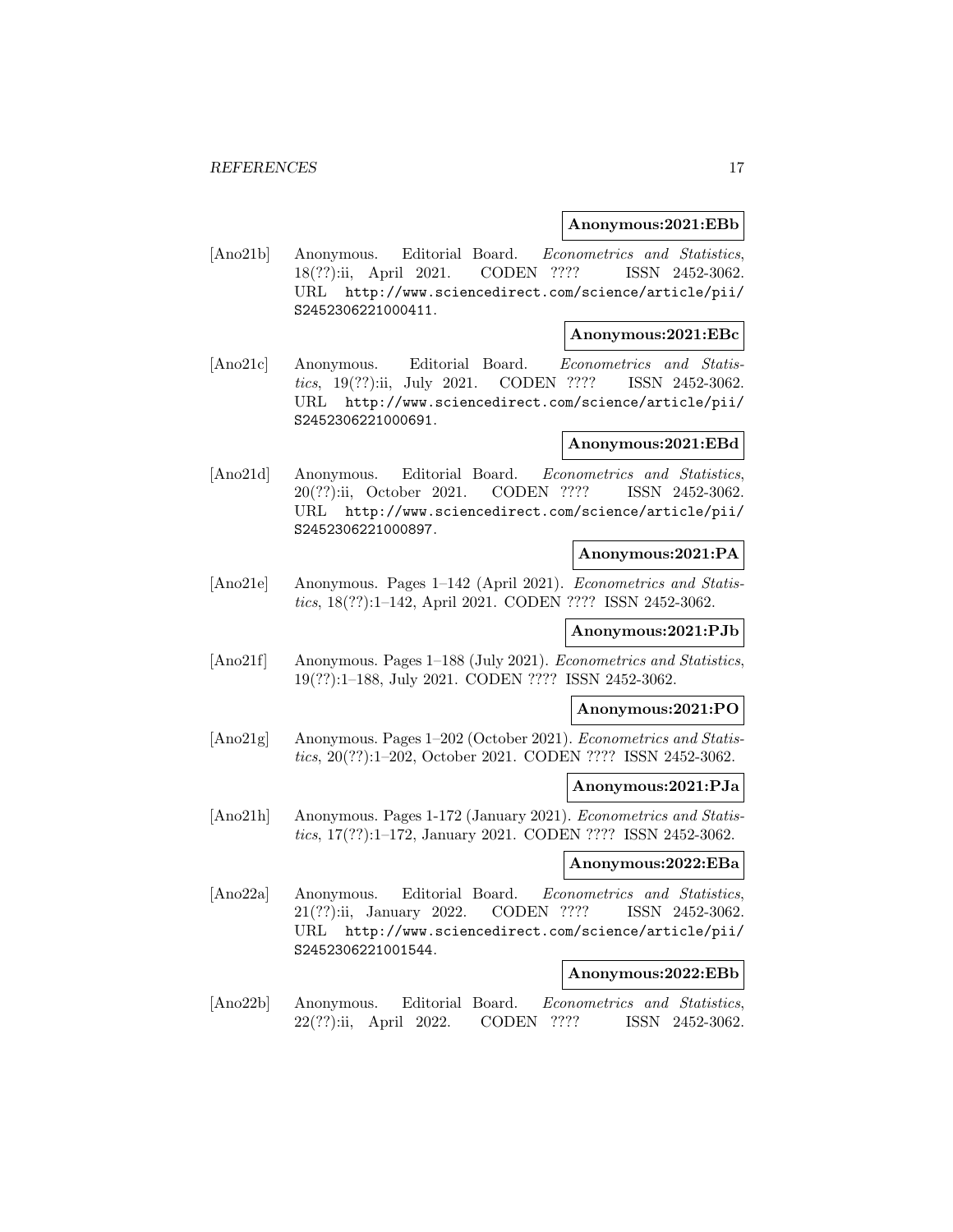URL http://www.sciencedirect.com/science/article/pii/ S245230622200020X.

## **Anonymous:2022:EBc**

[Ano22c] Anonymous. Editorial Board. Econometrics and Statistics, 23(??):ii, July 2022. CODEN ???? ISSN 2452-3062. URL http://www.sciencedirect.com/science/article/pii/ S245230622200034X.

## **Anonymous:2022:PJa**

[Ano22d] Anonymous. Pages 1–178 (January 2022). Econometrics and Statistics, 21(??):1–178, January 2022. CODEN ???? ISSN 2452-3062.

### **Anonymous:2022:PJb**

[Ano22e] Anonymous. Pages 1–204 (July 2022). *Econometrics and Statistics*, 23(??):1–204, July 2022. CODEN ???? ISSN 2452-3062.

## **Arteche:2017:SOB**

[AO17] Josu Arteche and Jesus Orbe. A strategy for optimal bandwidth selection in Local Whittle estimation. Econometrics and Statistics, 4(??):3–17, October 2017. CODEN ???? ISSN 2452- 3062. URL http://www.sciencedirect.com/science/article/ pii/S2452306216300041.

## **Arsova:2021:PCR**

 $[A\ddot{O}21]$  Antonia Arsova and Deniz Dilan Karaman  $\ddot{O}$ rsal. A panel cointegrating rank test with structural breaks and cross-sectional dependence. Econometrics and Statistics, 17(??):107–129, January 2021. CODEN ???? ISSN 2452-3062. URL http://www.sciencedirect. com/science/article/pii/S2452306220300484.

## **Al-Sadoon:2019:TSG**

[AS19] Majid M. Al-Sadoon. Testing subspace Granger causality. Econometrics and Statistics, 9(??):42–61, January 2019. CODEN ???? ISSN 2452-3062. URL http://www.sciencedirect.com/ science/article/pii/S2452306217300709.

## **Al-Sulami:2017:ESN**

[ASJLZ17] Dawlah Al-Sulami, Zhenyu Jiang, Zudi Lu, and Jun Zhu. Estimation for semiparametric nonlinear regression of irregularly located spatial time-series data. Econometrics and Statistics, 2(??):22–35, April 2017. CODEN ???? ISSN 2452- 3062. URL http://www.sciencedirect.com/science/article/ pii/S2452306217300047.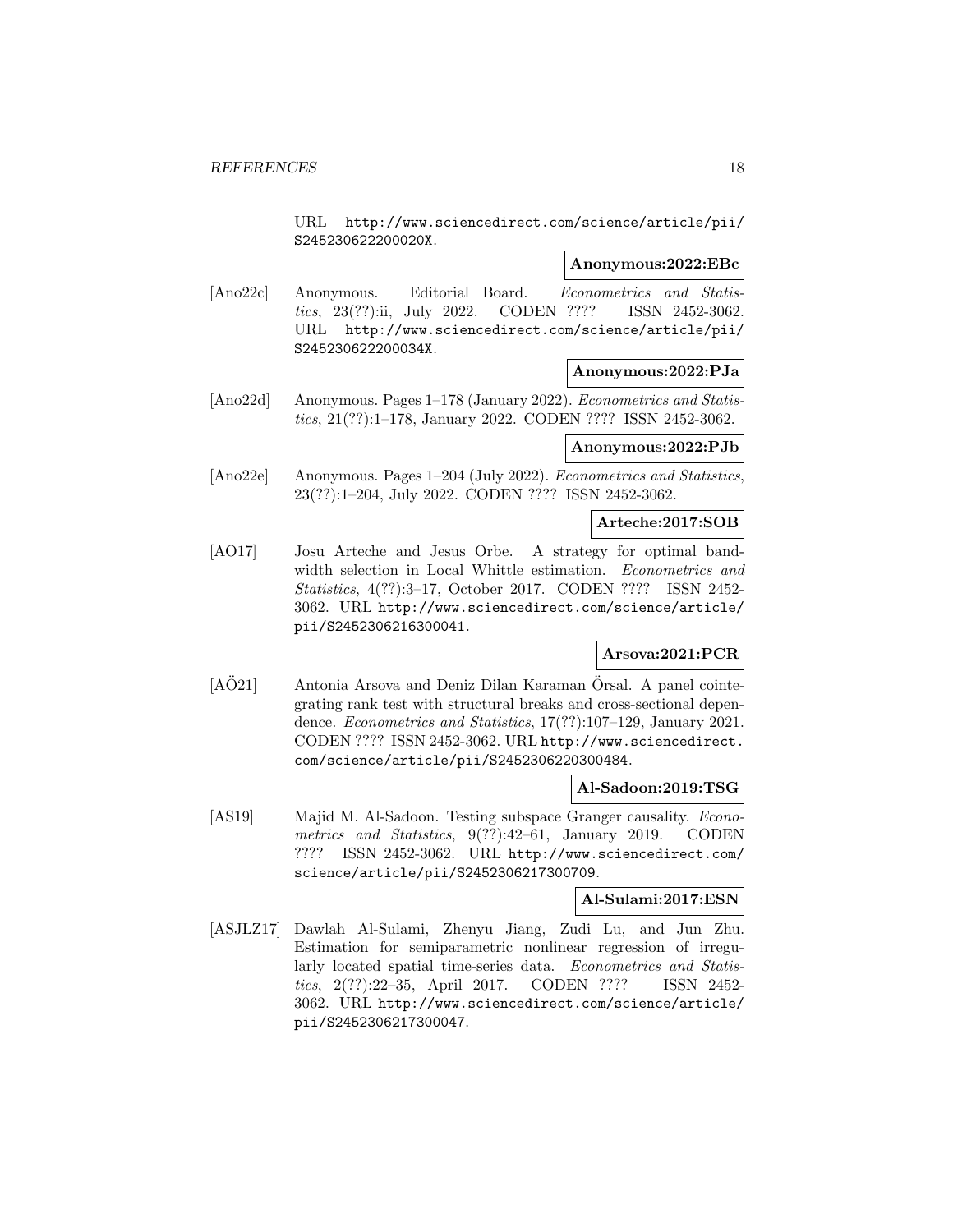## **Bayer:2018:CVR**

[Bay18] Sebastian Bayer. Combining value-at-risk forecasts using penalized quantile regressions. Econometrics and Statistics, 8 (??):56–77, October 2018. CODEN ???? ISSN 2452-3062. URL http://www.sciencedirect.com/science/article/pii/ S2452306217300680.

## **Baranyi:2021:ICE**

[BB21] Máté Baranyi and Marianna Bolla. Iterated conditional expectation algorithm on DAGs and regression graphs. Econometrics and Statistics, 20(??):131–152, October 2021. CODEN ???? ISSN 2452- 3062. URL http://www.sciencedirect.com/science/article/ pii/S2452306220300496.

## **Bartolucci:2017:MTR**

[BBP17] Francesco Bartolucci, Silvia Bacci, and Claudia Pigini. Misspecification test for random effects in generalized linear finite-mixture models for clustered binary and ordered data. Econometrics and Statistics, 3(??):112–131, July 2017. CODEN ???? ISSN 2452- 3062. URL http://www.sciencedirect.com/science/article/ pii/S2452306216300314.

## **Bauwens:2017:DCM**

[BBS17] Luc Bauwens, Manuela Braione, and Giuseppe Storti. A dynamic component model for forecasting high-dimensional realized covariance matrices. Econometrics and Statistics, 1 (??):40–61, January 2017. CODEN ???? ISSN 2452-3062. URL http://www.sciencedirect.com/science/article/pii/ S2452306216300132.

## **Bravo:2017:GEL**

[BCJC17] Francesco Bravo, Ba M. Chu, and David T. Jacho-Chávez. Generalized empirical likelihood m testing for semiparametric models with time series data. Econometrics and Statistics, 4(??):18–30, October 2017. CODEN ???? ISSN 2452- 3062. URL http://www.sciencedirect.com/science/article/ pii/S2452306217300023.

#### **Bergsma:2020:RP**

[Ber20] Wicher P. Bergsma. Regression with I-priors. Econometrics and Statistics, 14(??):89–111, April 2020. CODEN ???? ISSN 2452- 3062. URL http://www.sciencedirect.com/science/article/ pii/S2452306219300632.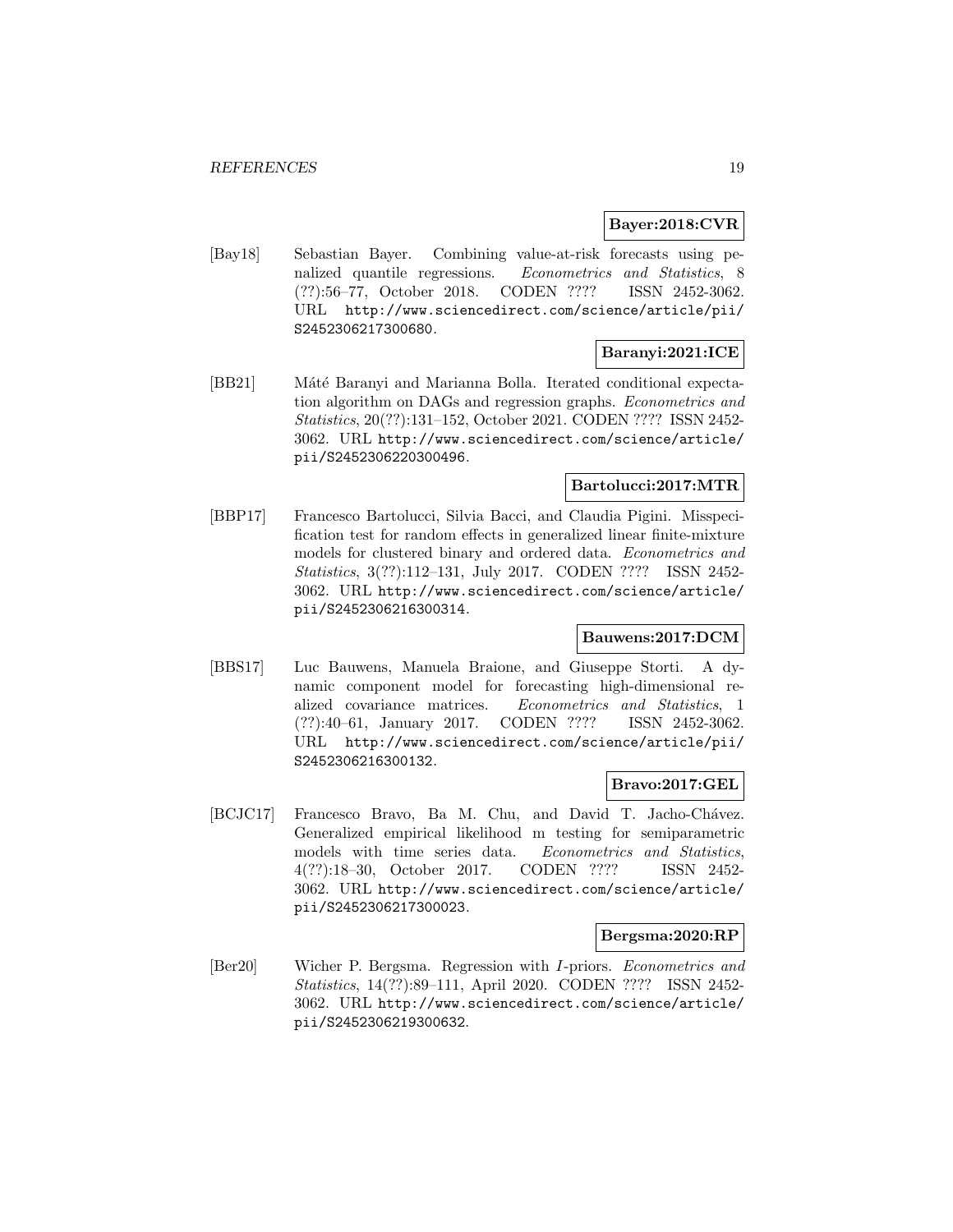## **Bach:2018:SCD**

[BFS18] Philipp Bach, Helmut Farbmacher, and Martin Spindler. Semiparametric count data modeling with an application to health service demand. Econometrics and Statistics, 8(??):125–140, October 2018. CODEN ???? ISSN 2452-3062. URL http://www.sciencedirect. com/science/article/pii/S2452306217300710.

## **Burdejova:2017:CPT**

[BHKX17] P. Burdejova, W. Härdle, P. Kokoszka, and Q. Xiong. Change point and trend analyses of annual expectile curves of tropical storms. Econometrics and Statistics, 1(??):101–117, January 2017. CODEN ???? ISSN 2452-3062. URL http://www.sciencedirect.com/ science/article/pii/S2452306216300120.

## **Boswijk:2017:SIT**

[BHL<sup>+</sup>17] Peter Boswijk, Marc Hallin, Degui Li, Dimitris N. Politis, and Robert Taylor. Special issue on time series econometrics. Econometrics and Statistics, 4(??):1–2, October 2017. CODEN ???? ISSN 2452-3062. URL http://www.sciencedirect.com/ science/article/pii/S2452306217300412.

## **Brown:2019:STD**

[BI19] Donald Brown and Rustam Ibragimov. Sign tests for dependent observations. Econometrics and Statistics, 10(??):1–8, April 2019. CODEN ???? ISSN 2452-3062. URL https://www. sciencedirect.com/science/article/pii/S2452306218300935.

### **Bindele:2018:CMR**

[Bin18] Huybrechts F. Bindele. Covariates missing at random under signed-rank inference. Econometrics and Statistics, 8(??): 78–93, October 2018. CODEN ???? ISSN 2452-3062. URL http://www.sciencedirect.com/science/article/pii/ S2452306218300315.

### **Becker:2018:FRC**

[BK18] Martin Becker and Stefan Klößner. Fast and reliable computation of generalized synthetic controls. Econometrics and Statistics, 5(??):1–19, January 2018. CODEN ???? ISSN 2452- 3062. URL http://www.sciencedirect.com/science/article/ pii/S2452306217300692.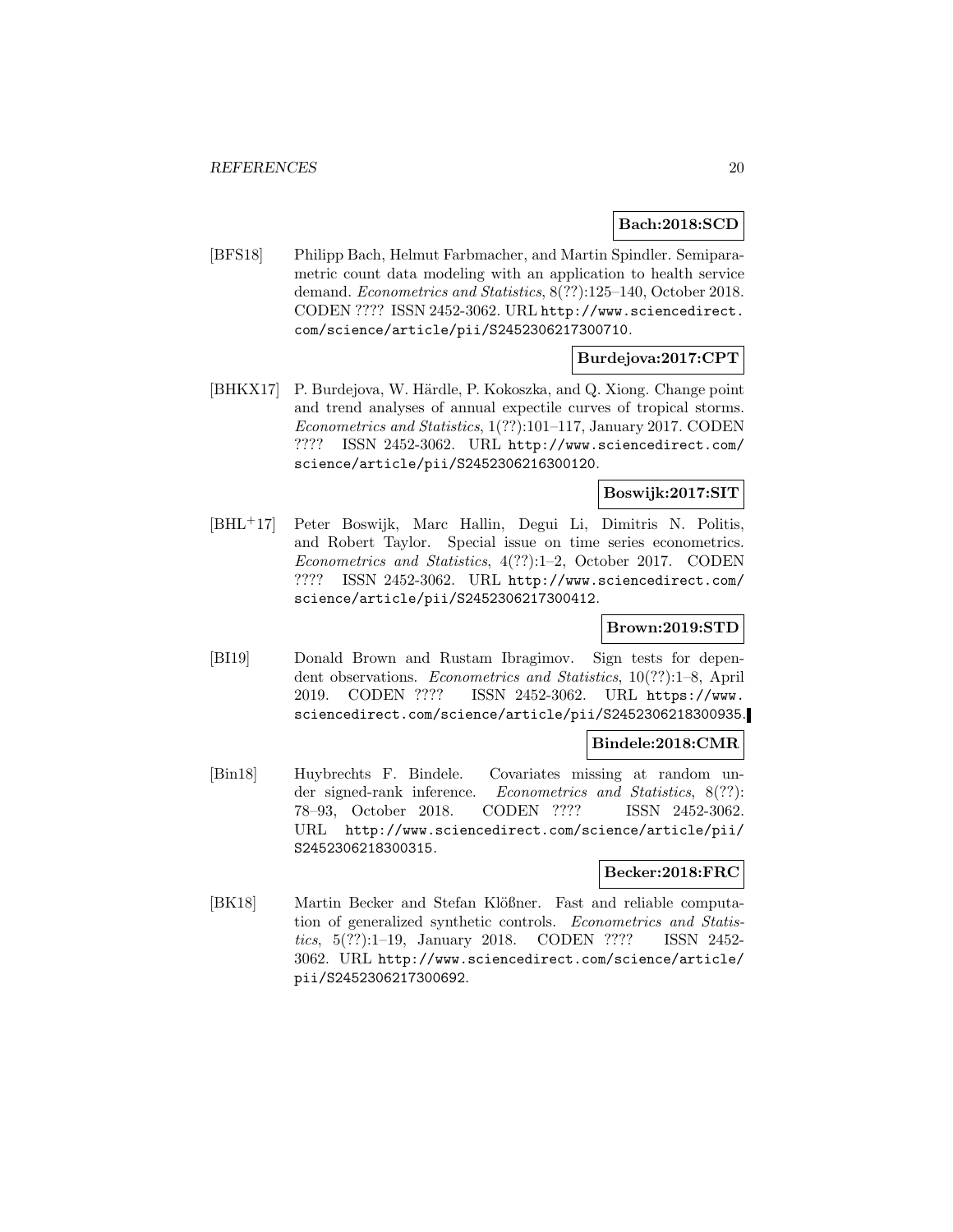### **Broda:2018:AES**

[BKP18] Simon A. Broda, Jochen Krause, and Marc S. Paolella. Approximating expected shortfall for heavy-tailed distributions. Econometrics and Statistics, 8(??):184–203, October 2018. CODEN ???? ISSN 2452-3062. URL http://www.sciencedirect.com/ science/article/pii/S2452306217300643.

## **Blackburn:2022:TCD**

[Bla22] McKinley L. Blackburn. Testing for coefficient differences across nested linear regression specifications. Econometrics and Statistics, 23(??):1–18, July 2022. CODEN ???? ISSN 2452- 3062. URL http://www.sciencedirect.com/science/article/ pii/S2452306221000496.

## **Blasques:2021:FSO**

[BLvV21] Francisco Blasques, André Lucas, and Andries C. van Vlodrop. Finite sample optimality of score-driven volatility models: Some Monte Carlo evidence. Econometrics and Statistics, 19(??):47–57, July 2021. CODEN ???? ISSN 2452- 3062. URL http://www.sciencedirect.com/science/article/ pii/S2452306220300435.

## **Breitung:2018:ACD**

[BS18] Jörg Breitung and Sven Schreiber. Assessing causality and delay within a frequency band. Econometrics and Statistics, 6(??):57–73, April 2018. CODEN ???? ISSN 2452-3062. URL http://www.sciencedirect.com/science/article/pii/ S2452306217300370.

#### **Beare:2019:IBT**

[BS19] Brendan K. Beare and Xiaoxia Shi. An improved bootstrap test of density ratio ordering. Econometrics and Statistics, 10(??):9–26, April 2019. CODEN ???? ISSN 2452-3062. URL https://www.sciencedirect.com/science/article/pii/ S2452306218300510.

## **Behrendt:2021:NAG**

[BS21] Simon Behrendt and Karsten Schweikert. A note on adaptive group lasso for structural break time series. Econometrics and Statistics, 17(??):156–172, January 2021. CODEN ???? ISSN 2452- 3062. URL http://www.sciencedirect.com/science/article/ pii/S2452306220300320.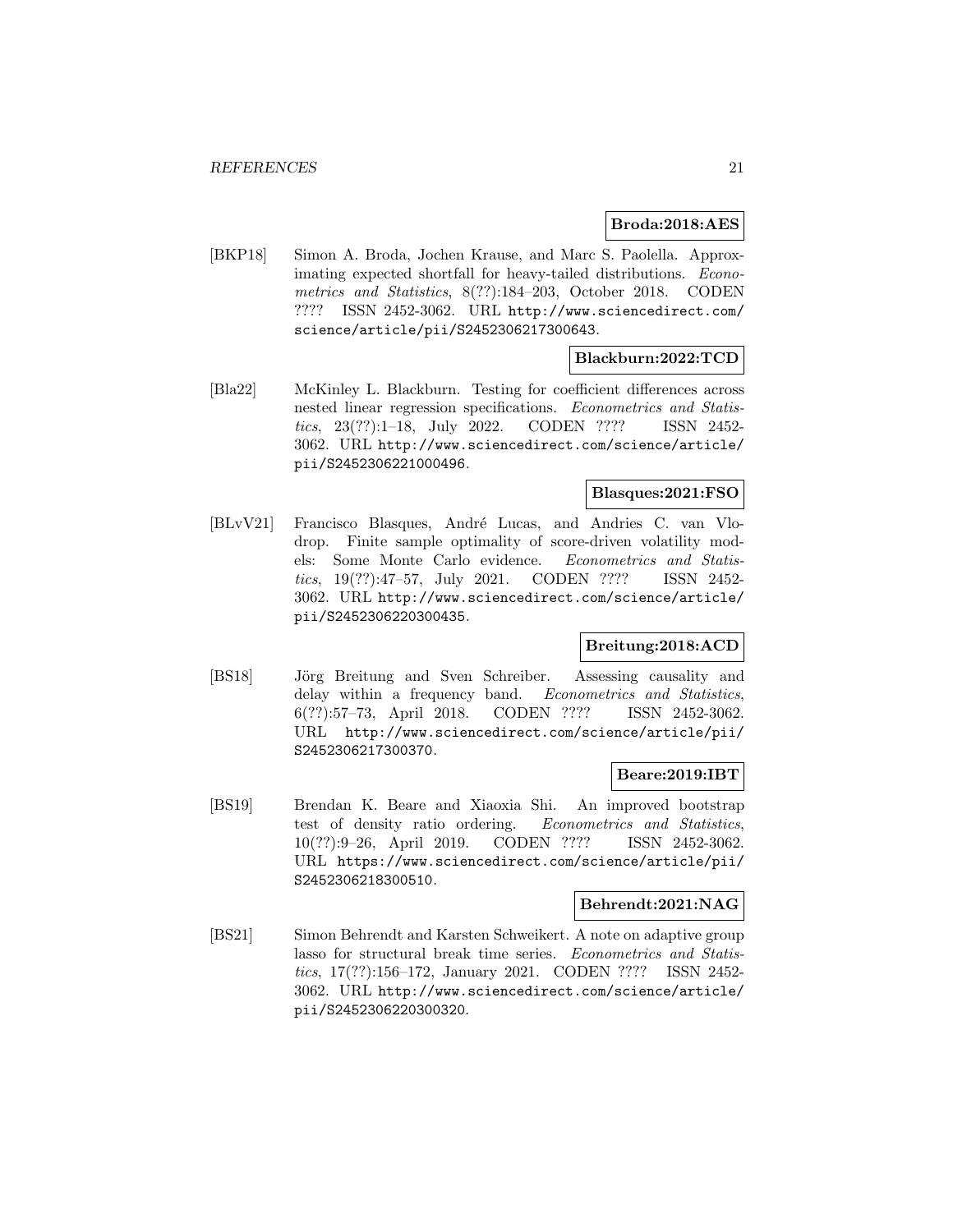### **Battagliola:2022:BAE**

[BSTS22] Maria Laura Battagliola, Helle Sørensen, Anders Tolver, and Ana-Maria Staicu. A bias-adjusted estimator in quantile regression for clustered data. Econometrics and Statistics, 23 (??):165–186, July 2022. CODEN ???? ISSN 2452-3062. URL http://www.sciencedirect.com/science/article/pii/ S2452306221000794.

## **Catani:2017:CLM**

[CA17] P. S. Catani and N. J. C. Ahlgren. Combined Lagrange multiplier test for ARCH in vector autoregressive models. Econometrics and Statistics, 1(??):62–84, January 2017. CODEN ???? ISSN 2452- 3062. URL http://www.sciencedirect.com/science/article/ pii/S2452306216300107.

#### **Cantoni:2020:SIM**

[CdL20] Eva Cantoni and Xavier de Luna. Semiparametric inference with missing data: Robustness to outliers and model misspecification. Econometrics and Statistics, 16(??):108–120, October 2020. CO-DEN ???? ISSN 2452-3062. URL http://www.sciencedirect. com/science/article/pii/S2452306220300198.

## **Centorrino:2021:NIV**

[CF21] Samuele Centorrino and Jean-Pierre Florens. Nonparametric instrumental variable estimation of binary response models with continuous endogenous regressors. Econometrics and Statistics, 17(??):35–63, January 2021. CODEN ???? ISSN 2452- 3062. URL http://www.sciencedirect.com/science/article/ pii/S245230622030071X.

## **Cipollini:2019:MES**

[CG19] Fabrizio Cipollini and Giampiero M. Gallo. Modeling Euro STOXX 50 volatility with common and market-specific components. Econometrics and Statistics, 11(??):22–42, July 2019. CO-DEN ???? ISSN 2452-3062. URL https://www.sciencedirect. com/science/article/pii/S245230621830073X.

## **Chan:2022:TAS**

[Cha22] Wai-Sum Chan. On temporal aggregation of some nonlinear time-series models. Econometrics and Statistics, 21(??): 38–49, January 2022. CODEN ???? ISSN 2452-3062. URL http://www.sciencedirect.com/science/article/pii/ S2452306220300411.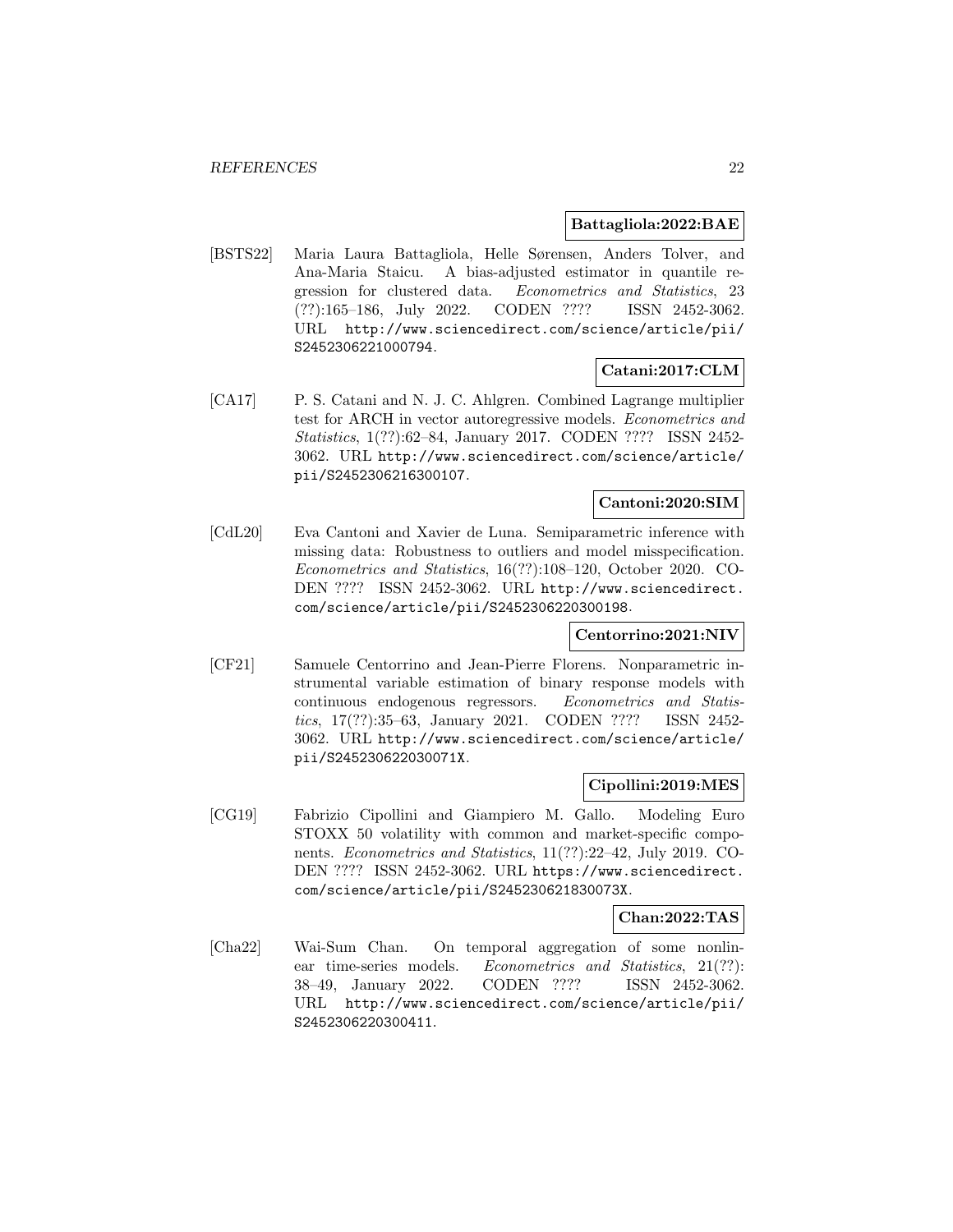#### **Czado:2019:MTD**

[CIO19] Claudia Czado, Eugen Ivanov, and Yarema Okhrin. Modelling temporal dependence of realized variances with vines. Econometrics and Statistics, 12(??):198–216, October 2019. CODEN ???? ISSN 2452-3062. URL https://www.sciencedirect.com/ science/article/pii/S2452306219300218.

## **Cizek:2021:JPV**

[CK21a] Pavel Cízek and Chao Hui Koo. Jump-preserving varyingcoefficient models for nonlinear time series. Econometrics and Statistics, 19(??):58–96, July 2021. CODEN ???? ISSN 2452- 3062. URL http://www.sciencedirect.com/science/article/ pii/S2452306220300472.

## **Colubi:2021:AESa**

[CK21b] Ana Colubi and Erricos Kontoghiorghes. Advances of Econometrics and Statistics (EcoSta), 1st issue. Econometrics and Statistics, 18(??):28, April 2021. CODEN ???? ISSN 2452- 3062. URL http://www.sciencedirect.com/science/article/ pii/S2452306221000356.

## **Colubi:2021:AESb**

[CK21c] Ana Colubi and Erricos Kontoghiorghes. Advances of Econometrics and Statistics (EcoSta), 2nd issue. Econometrics and Statistics, 20(??):1, October 2021. CODEN ???? ISSN 2452- 3062. URL http://www.sciencedirect.com/science/article/ pii/S2452306221000927.

## **Cho:2022:HDG**

[CK22] Haeran Cho and Karolos K. Korkas. High-dimensional GARCH process segmentation with an application to value-at-risk. Econometrics and Statistics, 23(??):187–203, July 2022. CODEN ???? ISSN 2452-3062. URL http://www.sciencedirect.com/ science/article/pii/S245230622100085X.

## **Chronopoulos:2021:KBV**

[CKP21] Ilias Chronopoulos, George Kapetanios, and Katerina Petrova. Kernel-based volatility generalised least squares. Econometrics and Statistics, 20(??):2–11, October 2021. CODEN ???? ISSN 2452- 3062. URL http://www.sciencedirect.com/science/article/ pii/S2452306219300644.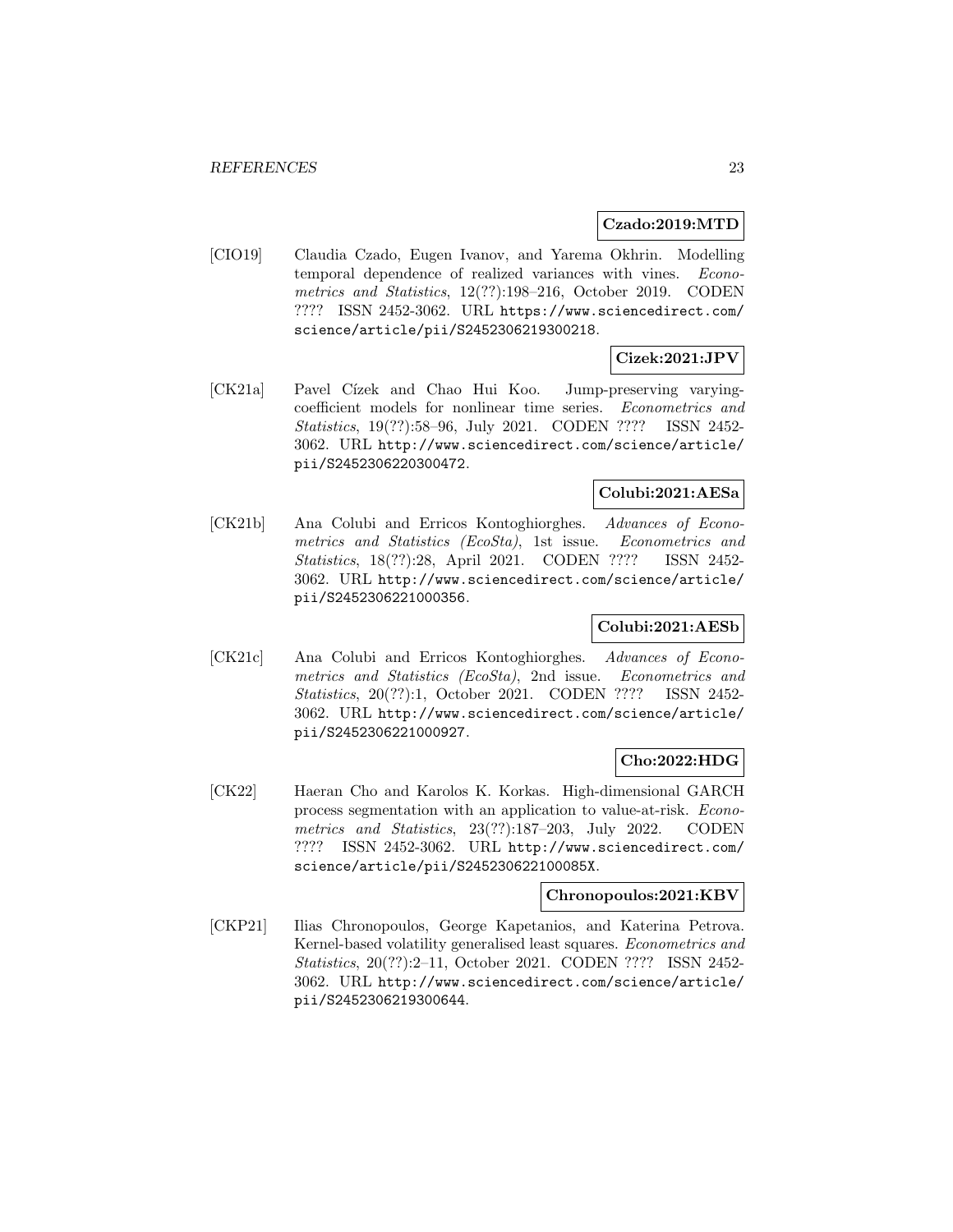### **Curato:2018:SVE**

[CMR18] Imma Valentina Curato, Maria Elvira Mancino, and Maria Cristina Recchioni. Spot volatility estimation using the Laplace transform. Econometrics and Statistics, 6(??):22–43, April 2018. CODEN ???? ISSN 2452-3062. URL http://www.sciencedirect.com/ science/article/pii/S245230621630017X.

## **Corradin:2022:OSS**

[CNBN22] Riccardo Corradin, Luis Enrique Nieto-Barajas, and Bernardo Nipoti. Optimal stratification of survival data via Bayesian nonparametric mixtures. Econometrics and Statistics, 22(??):17–38, April 2022. CODEN ???? ISSN 2452-3062. URL http://www. sciencedirect.com/science/article/pii/S2452306221000605.

## **Colombi:2020:STP**

[Col20] Roberto Colombi. Selection tests for possibly misspecified hierarchical multinomial marginal models. Econometrics and Statistics, 16(??):136–147, October 2020. CODEN ???? ISSN 2452- 3062. URL http://www.sciencedirect.com/science/article/ pii/S2452306219300449.

## **Choi:2017:SIB**

[COSW17] Taeryon Choi, Yasuhiro Omori, Michael Smith, and Stephen G. Walker. Special issue on Bayesian methods in statistics and econometrics. Econometrics and Statistics, 3(??):1–2, July 2017. CO-DEN ???? ISSN 2452-3062. URL http://www.sciencedirect. com/science/article/pii/S2452306217300400.

## **Characiejus:2020:GWN**

[CR20] Vaidotas Characiejus and Gregory Rice. A general white noise test based on kernel lag-window estimates of the spectral density operator. Econometrics and Statistics, 13(??):175–196, January 2020. CODEN ???? ISSN 2452-3062. URL http://www.sciencedirect. com/science/article/pii/S2452306219300073.

## **Creel:2017:NNI**

[Cre17] Michael Creel. Neural nets for indirect inference. Econometrics and Statistics, 2(??):36–49, April 2017. CODEN ???? ISSN 2452- 3062. URL http://www.sciencedirect.com/science/article/ pii/S2452306216300326.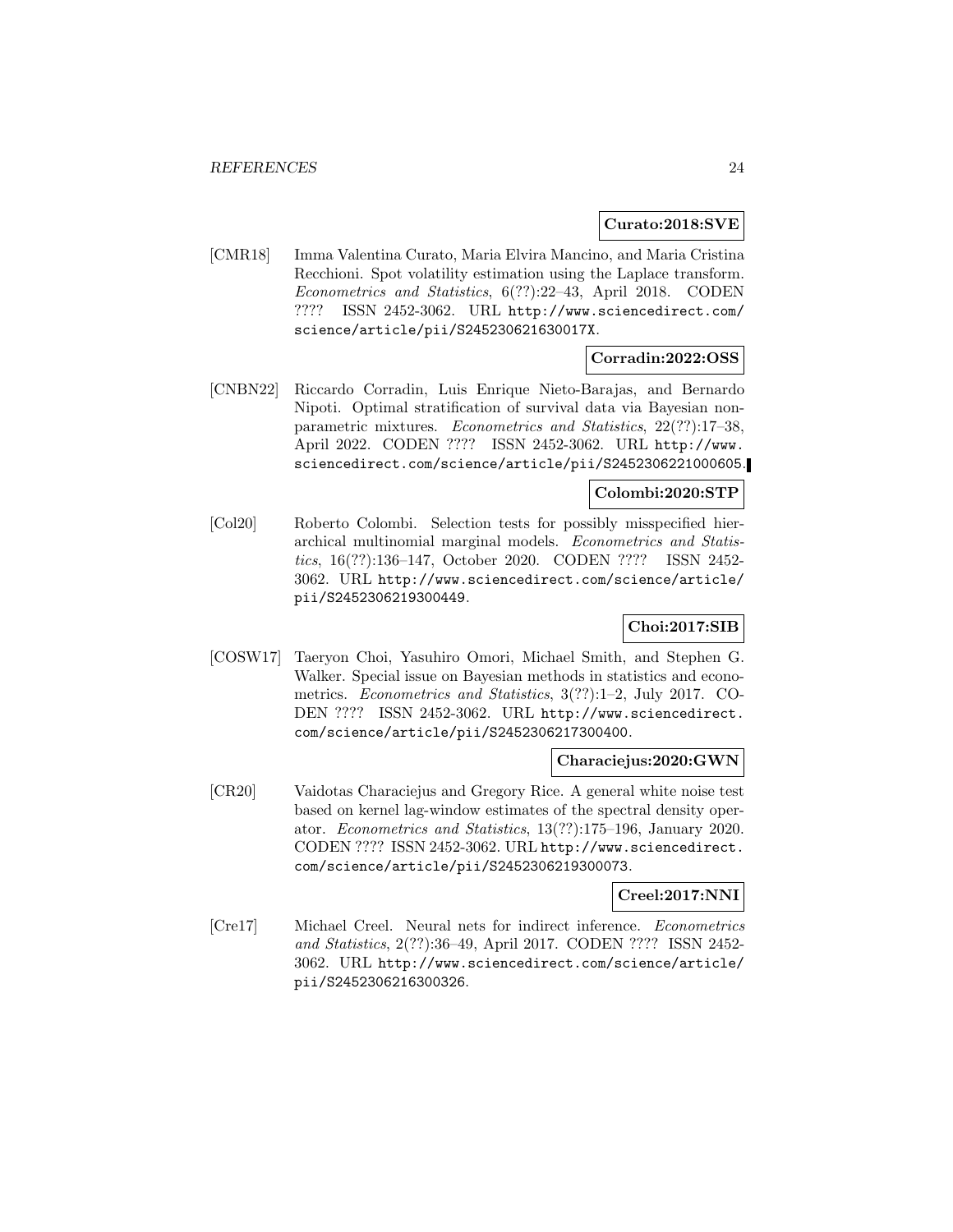#### **Castagnetti:2019:TSE**

[CRT19] Carolina Castagnetti, Eduardo Rossi, and Lorenzo Trapani. A twostage estimator for heterogeneous panel models with common factors. Econometrics and Statistics, 11(??):63–82, July 2019. CODEN ???? ISSN 2452-3062. URL https://www.sciencedirect.com/ science/article/pii/S245230621730093X.

## **Curato:2022:SLE**

[CS22] Imma Valentina Curato and Simona Sanfelici. Stochastic leverage effect in high-frequency data: a Fourier based analysis. Econometrics and Statistics, 23(??):53–82, July 2022. CODEN ???? ISSN 2452-3062. URL http://www.sciencedirect.com/ science/article/pii/S2452306221000319.

## **Cong:2021:LRT**

[CY21] Lin Cong and Weixin Yao. A likelihood ratio test of a homoscedastic multivariate normal mixture against a heteroscedastic multivariate normal mixture. Econometrics and Statistics, 18(??):79–88, April 2021. CODEN ???? ISSN 2452- 3062. URL http://www.sciencedirect.com/science/article/ pii/S2452306221000046.

## **Chai:2017:IGE**

[CZJ<sup>+</sup>17] Hao Chai, Qingzhao Zhang, Yu Jiang, Guohua Wang, Sanguo Zhang, Syed Ejaz Ahmed, and Shuangge Ma. Identifying geneenvironment interactions for prognosis using a robust approach. Econometrics and Statistics, 4(??):105–120, October 2017. CO-DEN ???? ISSN 2452-3062. URL http://www.sciencedirect. com/science/article/pii/S2452306216300065.

#### **Czudaj:2019:DBT**

[Czu19] Robert L. Czudaj. Dynamics between trading volume, volatility and open interest in agricultural futures markets: a Bayesian time-varying coefficient approach. Econometrics and Statistics, 12(??):78–145, October 2019. CODEN ???? ISSN 2452-3062. URL https://www.sciencedirect.com/science/article/pii/ S2452306219300267.

## **Castro:2021:ASL**

[dBCR21] Tomás del Barrio Castro and Heiko Rachinger. Aggregation of seasonal long-memory processes. Econometrics and Statistics, 17(??):95–106, January 2021. CODEN ???? ISSN 2452-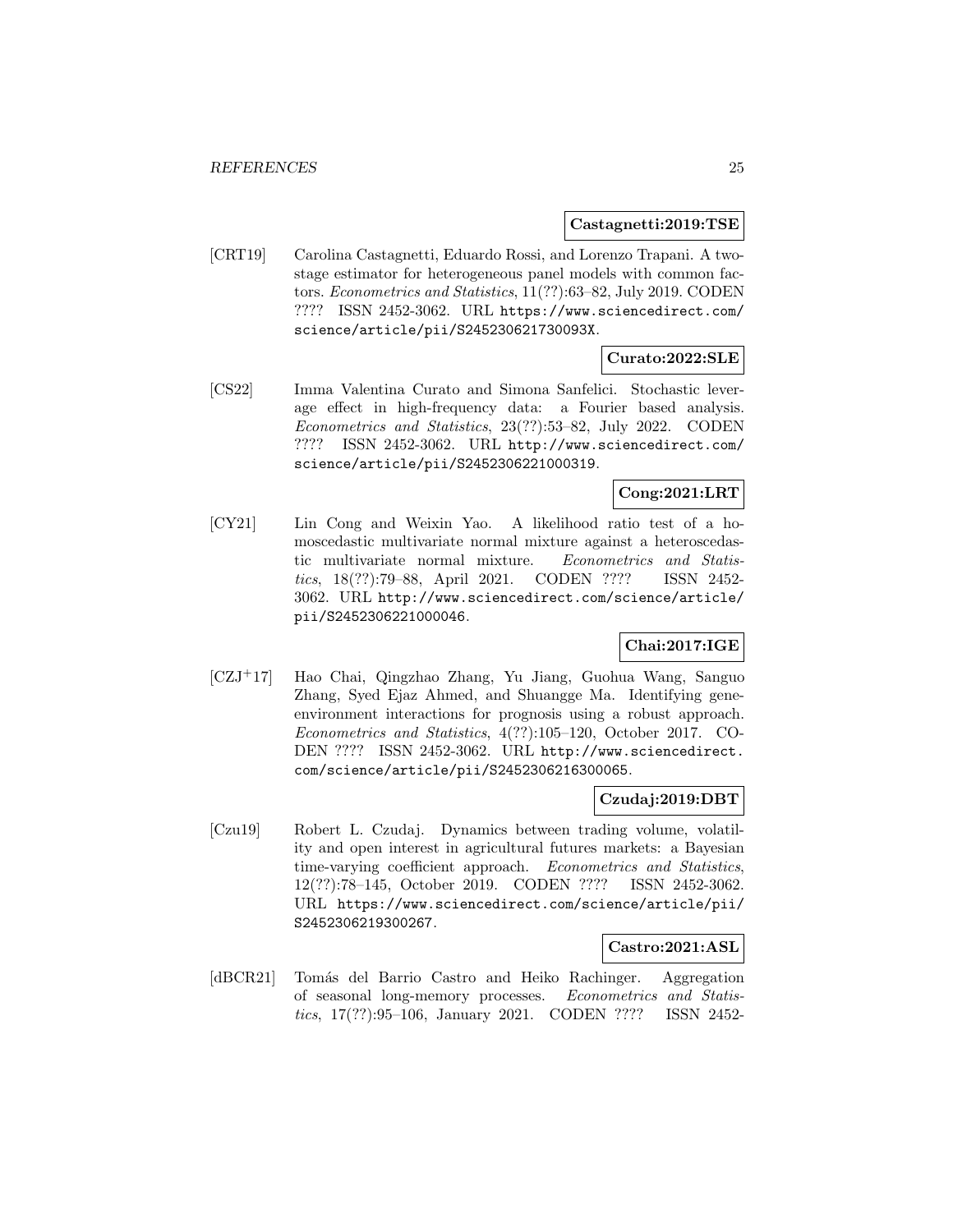3062. URL http://www.sciencedirect.com/science/article/ pii/S2452306220300691.

## **Dirick:2022:HMC**

[DCVB22] Lore Dirick, Gerda Claeskens, Andrey Vasnev, and Bart Baesens. A hierarchical mixture cure model with unobserved heterogeneity for credit risk. Econometrics and Statistics, 22(??):39–55, April 2022. CODEN ???? ISSN 2452-3062. URL http://www.sciencedirect. com/science/article/pii/S2452306221000022.

## **DeBlander:2020:IEC**

[De 20] Rembert De Blander. Iterative estimation correcting for error autocorrelation in short panels, applied to lagged dependent variable models. Econometrics and Statistics, 15(??):3–29, July 2020. CO-DEN ???? ISSN 2452-3062. URL http://www.sciencedirect. com/science/article/pii/S2452306220300186.

## **Demetriou:2021:ADB**

 $[Dem21]$  I. C. Demetriou. A  $O(n)$  algorithm for the discrete best  $L_4$ monotonic approximation problem. Econometrics and Statistics, 17(??):130–144, January 2021. CODEN ???? ISSN 2452- 3062. URL http://www.sciencedirect.com/science/article/ pii/S2452306220300393.

## **Dimitriou-Fakalou:2019:AEE**

[DF19] Chrysoula Dimitriou-Fakalou. On accepting the edge-effect (for the inference of ARMA-type processes in  $Z^2$ ). Econometrics and Statistics, 10(??):53–70, April 2019. CODEN ???? ISSN 2452- 3062. URL https://www.sciencedirect.com/science/article/ pii/S2452306218300091.

## **DiIorio:2021:ERC**

[DF21] Francesca Di Iorio and Stefano Fachin. Evaluating restricted common factor models for non-stationary data. Econometrics and Statistics, 17(??):64–75, January 2021. CODEN ???? ISSN 2452- 3062. URL http://www.sciencedirect.com/science/article/ pii/S2452306220300873.

## **Daouia:2020:RFE**

[DFS20] Abdelaati Daouia, Jean-Pierre Florens, and Léopold Simar. Robust frontier estimation from noisy data: a Tikhonov regularization approach. Econometrics and Statistics, 14(??):1–23, April 2020. CO-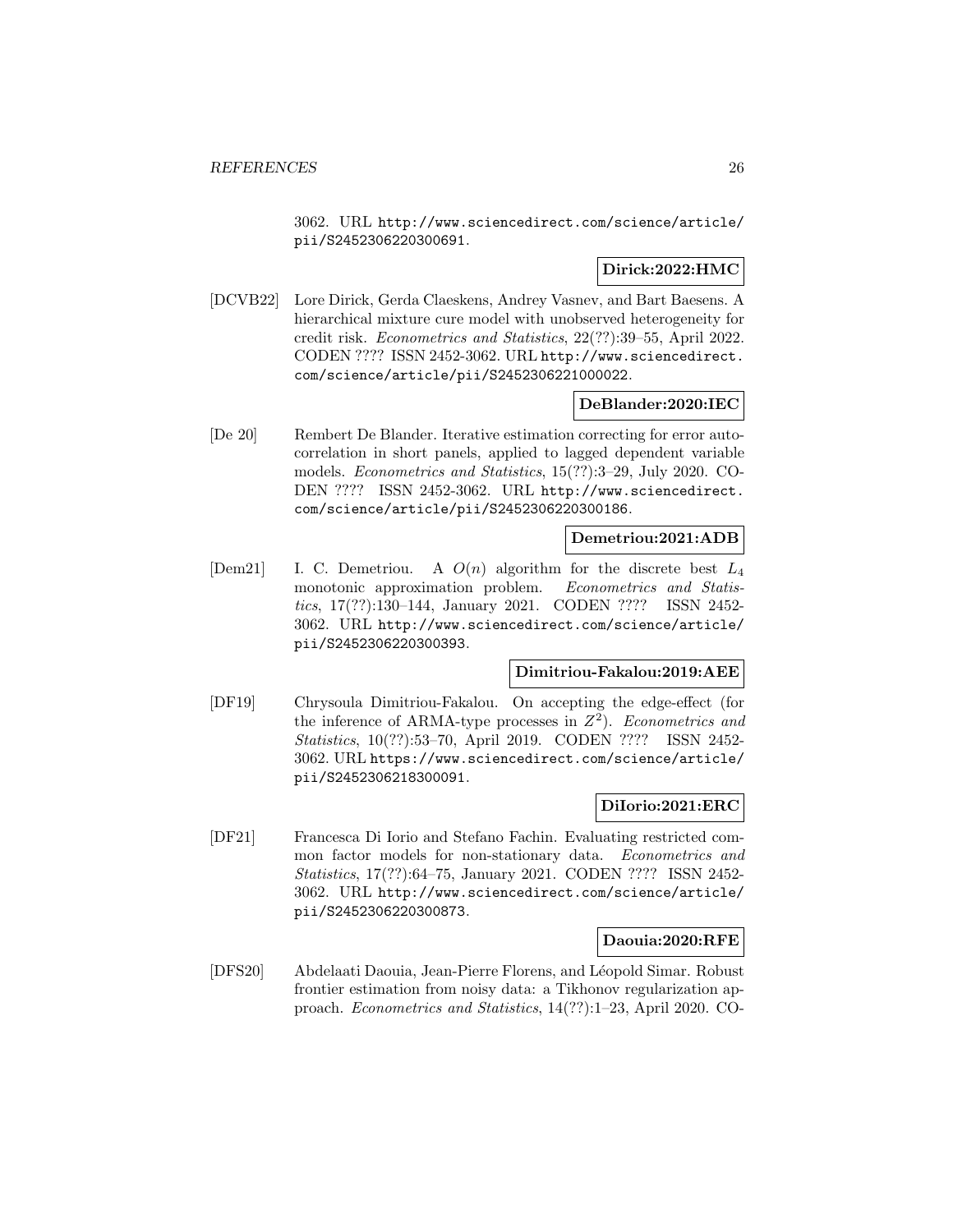DEN ???? ISSN 2452-3062. URL http://www.sciencedirect. com/science/article/pii/S2452306218300492.

## **Dette:2022:CIP**

[DGK22] Holger Dette, Vasyl Golosnoy, and Janosch Kellermann. Correcting intraday periodicity bias in realized volatility measures. Econometrics and Statistics, 23(??):36–52, July 2022. CODEN ???? ISSN 2452-3062. URL http://www.sciencedirect.com/ science/article/pii/S2452306221000320.

## **Dufour:2020:ESI**

[DHW20] Jean-Marie Dufour, Alain Hecq, and Alan Wan. EcoSta special issue on theoretical econometrics. Econometrics and Statistics, 15(??):1–2, July 2020. CODEN ???? ISSN 2452- 3062. URL http://www.sciencedirect.com/science/article/ pii/S2452306220300459.

## **Dai:2020:BLS**

[DJF20] Ning Dai, Galin L. Jones, and Mark Fiecas. Bayesian longitudinal spectral estimation with application to resting-state fMRI data analysis. Econometrics and Statistics, 15(??):104–116, July 2020. CODEN ???? ISSN 2452-3062. URL http://www.sciencedirect. com/science/article/pii/S2452306219300061.

## **Deistler:2017:NIV**

[DKA17] Manfred Deistler, Lukas Koelbl, and Brian D. O. Anderson. Nonidentifiability of VMA and VARMA systems in the mixed frequency case. Econometrics and Statistics, 4(??):31–38, October 2017. CO-DEN ???? ISSN 2452-3062. URL http://www.sciencedirect. com/science/article/pii/S2452306216300302.

## **Dohler:2018:DMB**

[Döh18] Sebastian Döhler. A discrete modification of the Benjamini– Yekutieli procedure. Econometrics and Statistics, 5(??):137–147, January 2018. CODEN ???? ISSN 2452-3062. URL http://www. sciencedirect.com/science/article/pii/S2452306216300351.

## **DiCiccio:2019:IWL**

[DRW19] Cyrus J. DiCiccio, Joseph P. Romano, and Michael Wolf. Improving weighted least squares inference. Econometrics and Statistics, 10(??):96–119, April 2019. CODEN ???? ISSN 2452- 3062. URL https://www.sciencedirect.com/science/article/ pii/S2452306218300364.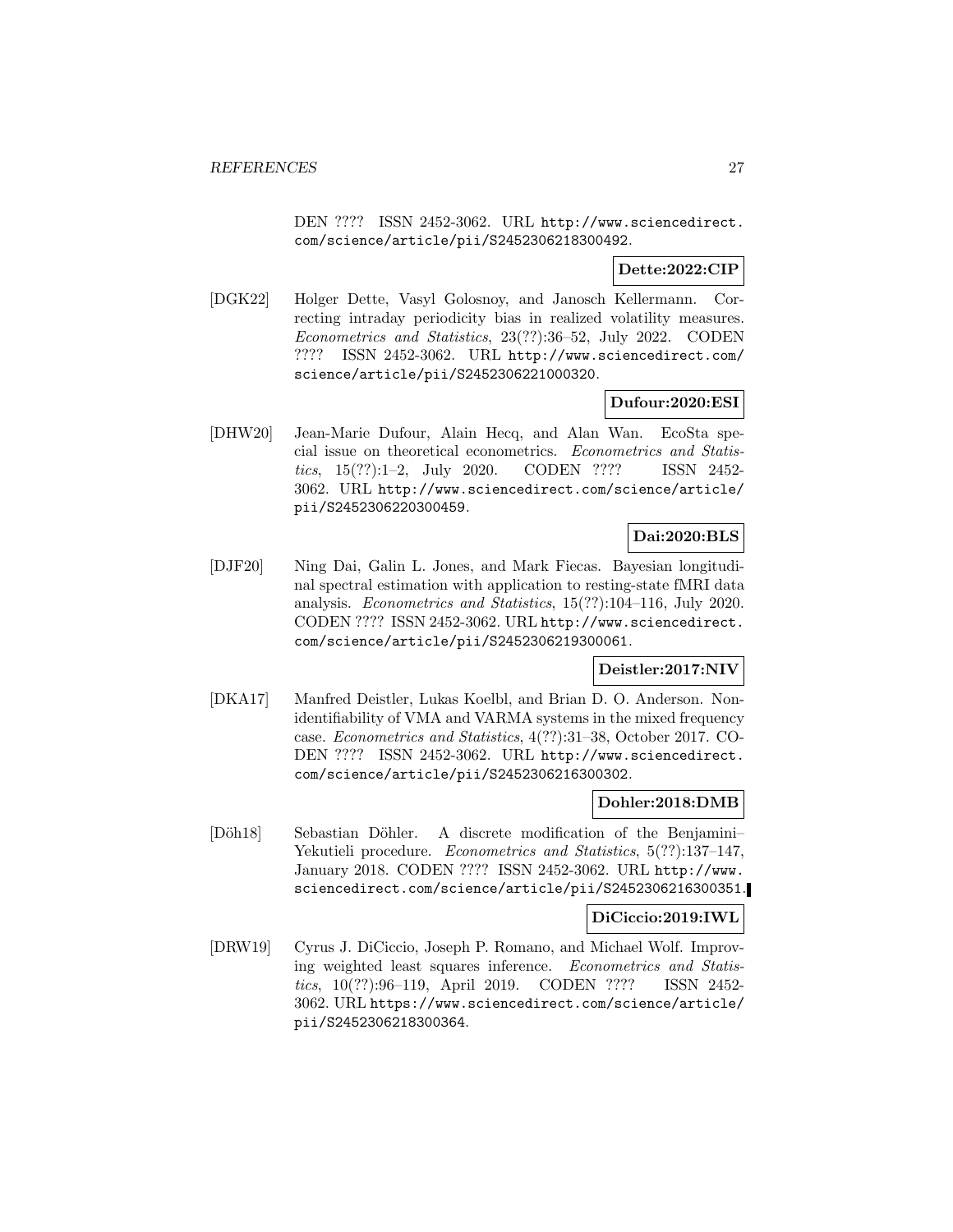## **deValk:2018:HQE**

[dVC18] Cees de Valk and Juan-Juan Cai. A high quantile estimator based on the log-generalized Weibull tail limit. Econometrics and Statistics, 6(??):107–128, April 2018. CODEN ???? ISSN 2452- 3062. URL http://www.sciencedirect.com/science/article/ pii/S2452306217300114.

## **Eguchi:2018:MCG**

[Egu18] Shoichi Eguchi. Model comparison for generalized linear models with dependent observations. Econometrics and Statistics, 5(??):171–188, January 2018. CODEN ???? ISSN 2452- 3062. URL http://www.sciencedirect.com/science/article/ pii/S2452306217300357.

## **ElMethni:2018:IEE**

[ES18] Jonathan El Methni and Gilles Stupfler. Improved estimators of extreme Wang distortion risk measures for very heavy-tailed distributions. Econometrics and Statistics, 6(??):129–148, April 2018. CODEN ???? ISSN 2452-3062. URL http://www.sciencedirect. com/science/article/pii/S2452306217300151.

## **Fontaine:2020:MNL**

[FFO20] Charles Fontaine, Ron D. Frostig, and Hernando Ombao. Modeling non-linear spectral domain dependence using copulas with applications to rat local field potentials. Econometrics and Statistics, 15(??):85–103, July 2020. CODEN ???? ISSN 2452- 3062. URL http://www.sciencedirect.com/science/article/ pii/S2452306219300450.

## **Ferraro:2021:CTM**

[FGV21] Maria Brigida Ferraro, Paolo Giordani, and Maurizio Vichi. A class of two-mode clustering algorithms in a fuzzy setting. Econometrics and Statistics, 18(??):63–78, April 2021. CODEN ???? ISSN 2452- 3062. URL http://www.sciencedirect.com/science/article/ pii/S2452306220300381.

## **Funke:2019:NET**

[FH19] Benedikt Funke and Masayuki Hirukawa. Nonparametric estimation and testing on discontinuity of positive supported densities: a kernel truncation approach. Econometrics and Statistics, 9(??):156–170, January 2019. CODEN ???? ISSN 2452- 3062. URL http://www.sciencedirect.com/science/article/ pii/S2452306217300679.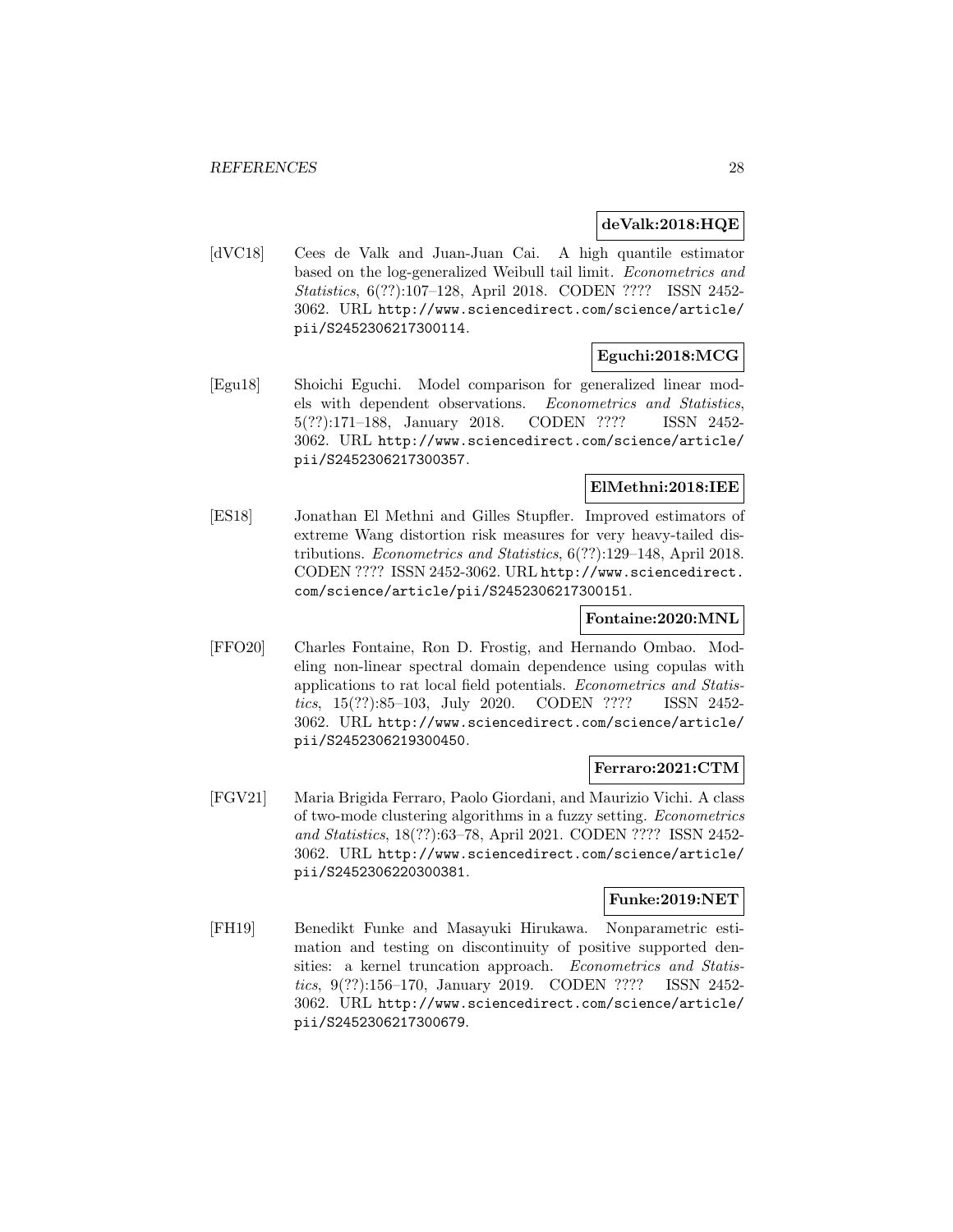## **Funke:2021:BCL**

[FH21] Benedikt Funke and Masayuki Hirukawa. Bias correction for local linear regression estimation using asymmetric kernels via the skewing method. Econometrics and Statistics, 20(??): 109–130, October 2021. CODEN ???? ISSN 2452-3062. URL http://www.sciencedirect.com/science/article/pii/ S2452306220300204.

## **Filippeli:2020:DBP**

[FHT20] Thomai Filippeli, Richard Harrison, and Konstantinos Theodoridis. DSGE-based priors for BVARs and quasi-Bayesian DSGE estimation. Econometrics and Statistics, 16(??):1–27, October 2020. CODEN ???? ISSN 2452-3062. URL http://www.sciencedirect. com/science/article/pii/S2452306219300012.

## **Ferraty:2022:SIF**

[FKKP22] Frederic Ferraty, Alois Kneip, Piotr Kokoszka, and Alexander Petersen. 2nd special issue on functional data analysis. Econometrics and Statistics, 21(??):112–113, January 2022. CODEN ???? ISSN 2452-3062. URL http://www.sciencedirect.com/ science/article/pii/S2452306221001350.

## **Florios:2018:HIS**

[Flo18] Kostas Florios. A hyperplanes intersection simulated annealing algorithm for maximum score estimation. Econometrics and Statistics, 8(??):37–55, October 2018. CODEN ???? ISSN 2452- 3062. URL http://www.sciencedirect.com/science/article/ pii/S2452306217300291.

## **Fokianos:2017:BTS**

[FM17] Konstantinos Fokianos and Theodoros Moysiadis. Binary time series models driven by a latent process. Econometrics and Statistics, 2(??):117–130, April 2017. CODEN ???? ISSN 2452- 3062. URL http://www.sciencedirect.com/science/article/ pii/S2452306217300096.

## **Figini:2020:MRI**

[FMU20] Silvia Figini, Mario Maggi, and Pierpaolo Uberti. The market rank indicator to detect financial distress. Econometrics and Statistics, 14(??):63–73, April 2020. CODEN ???? ISSN 2452- 3062. URL http://www.sciencedirect.com/science/article/ pii/S2452306218300017.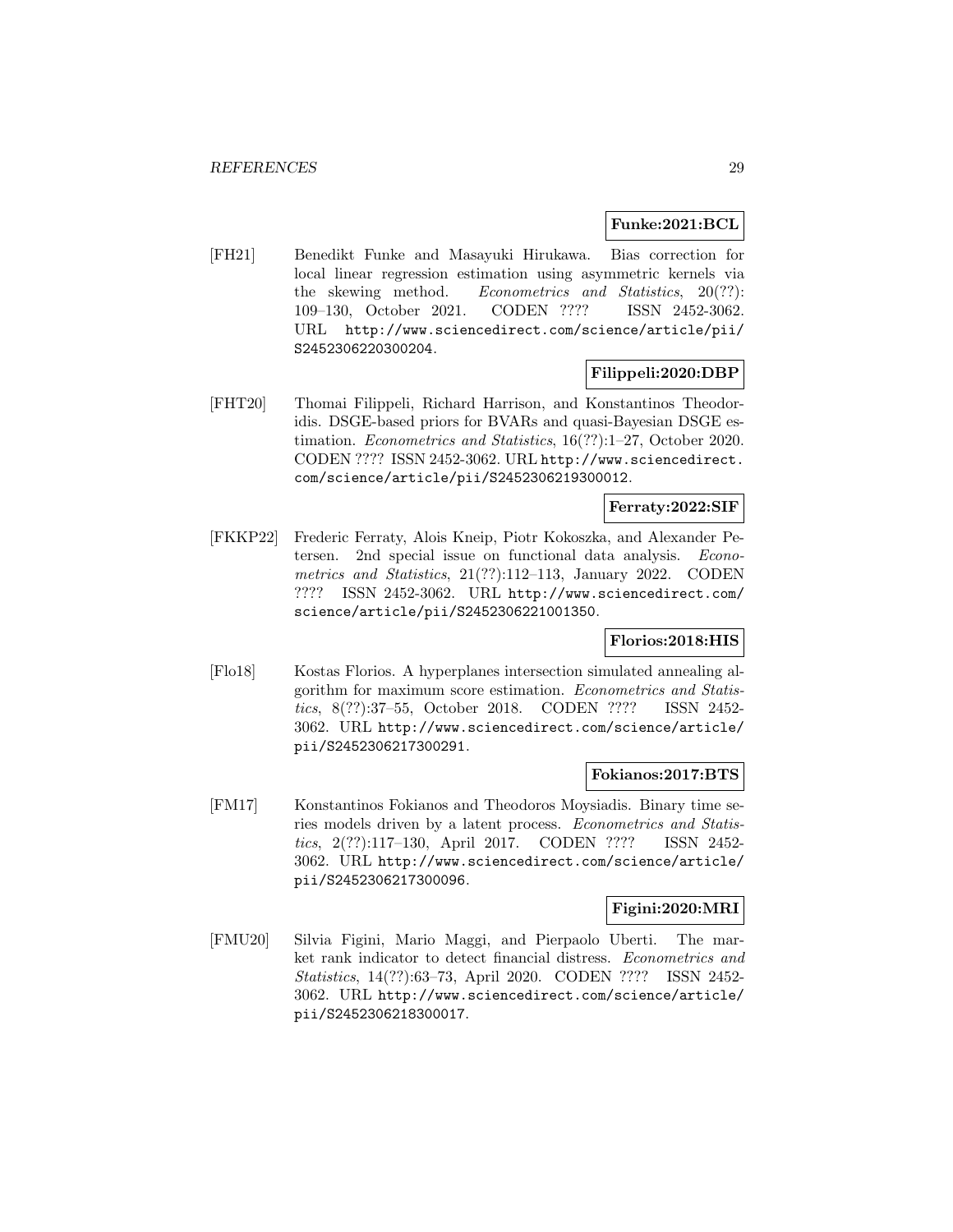### **Forcina:2017:FSA**

[For17] Antonio Forcina. A Fisher-scoring algorithm for fitting latent class models with individual covariates. Econometrics and Statistics, 3(??):132–140, July 2017. CODEN ???? ISSN 2452- 3062. URL http://www.sciencedirect.com/science/article/ pii/S2452306216300089.

## **Fan:2017:HDA**

[FR17] Zhaohu Fan and Matthew Reimherr. High-dimensional adaptive function-on-scalar regression. Econometrics and Statistics, 1(??):167–183, January 2017. CODEN ???? ISSN 2452- 3062. URL http://www.sciencedirect.com/science/article/ pii/S2452306216300053.

## **Fitzpatrick:2022:AMC**

[FS22] Matthew Fitzpatrick and Michael Stewart. Asymptotics for Markov chain mixture detection. Econometrics and Statistics, 22(??):56–66, April 2022. CODEN ???? ISSN 2452- 3062. URL http://www.sciencedirect.com/science/article/ pii/S2452306221001337.

## **Follett:2019:APB**

[FY19] Lendie Follett and Cindy Yu. Achieving parsimony in Bayesian vector autoregressions with the horseshoe prior. Econometrics and Statistics, 11(??):130–144, July 2019. CODEN ???? ISSN 2452- 3062. URL https://www.sciencedirect.com/science/article/ pii/S2452306219300036.

#### **Ferraty:2019:NRC**

[FZF19] Frédéric Ferraty, Anthony Zullo, and Mathieu Fauvel. Nonparametric regression on contaminated functional predictor with application to hyperspectral data. Econometrics and Statistics, 9(??):95–107, January 2019. CODEN ???? ISSN 2452- 3062. URL http://www.sciencedirect.com/science/article/ pii/S2452306217300138.

#### **Geenens:2022:NCA**

[GD22] Gery Geenens and Richard Dunn. A nonparametric copula approach to conditional value-at-risk. Econometrics and Statistics, 21(??):19–37, January 2022. CODEN ???? ISSN 2452- 3062. URL http://www.sciencedirect.com/science/article/ pii/S2452306220300666.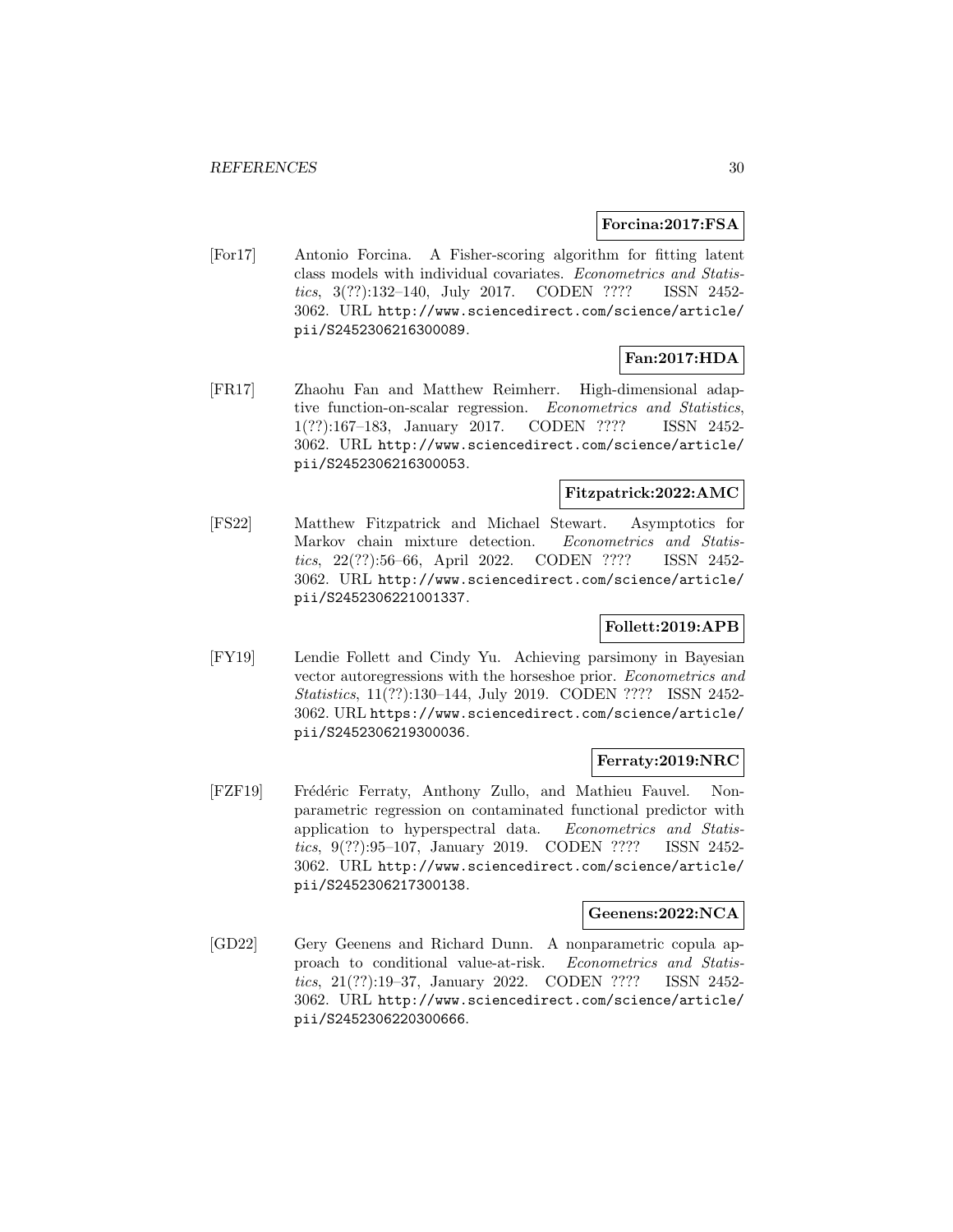#### **Garcia-Enriquez:2019:LWE**

[GEH19] Javier García-Enríquez and Javier Hualde. Local Whittle estimation of long memory: Standard versus bias-reducing techniques. Econometrics and Statistics, 12(??):66–77, October 2019. CODEN ???? ISSN 2452-3062. URL https://www.sciencedirect.com/ science/article/pii/S2452306219300280.

## **Grillenzoni:2019:LPD**

[GF19] Carlo Grillenzoni and Michele Fornaciari. On-line peak detection in medical time series with adaptive regression methods. Econometrics and Statistics, 10(??):134–150, April 2019. CODEN ???? ISSN 2452-3062. URL https://www.sciencedirect.com/ science/article/pii/S2452306218300480.

## **Gorecki:2018:CPD**

[GHK18] Tomasz Górecki, Lajos Horváth, and Piotr Kokoszka. Change point detection in heteroscedastic time series. Econometrics and Statistics, 7(??):63–88, July 2018. CODEN ???? ISSN 2452- 3062. URL http://www.sciencedirect.com/science/article/ pii/S2452306217300667.

## **Gourieroux:2019:RAM**

[GJ19] Christian Gourieroux and Joann Jasiak. Robust analysis of the martingale hypothesis. Econometrics and Statistics, 9 (??):17–41, January 2019. CODEN ???? ISSN 2452-3062. URL http://www.sciencedirect.com/science/article/pii/ S2452306218300479.

## **Genest:2019:IST**

[GKD19] Christian Genest, Ivan Kojadinovic, and Fabrizio Durante. Introduction to the special topic on copula modeling. Econometrics and Statistics, 12(??):146–147, October 2019. CODEN ???? ISSN 2452- 3062. URL https://www.sciencedirect.com/science/article/ pii/S2452306219300462.

## **Gissibl:2018:TDR**

[GKO18] Nadine Gissibl, Claudia Klüppelberg, and Moritz Otto. Tail dependence of recursive max-linear models with regularly varying noise variables. Econometrics and Statistics, 6(??):149–167, April 2018. CODEN ???? ISSN 2452-3062. URL http://www.sciencedirect. com/science/article/pii/S245230621830008X.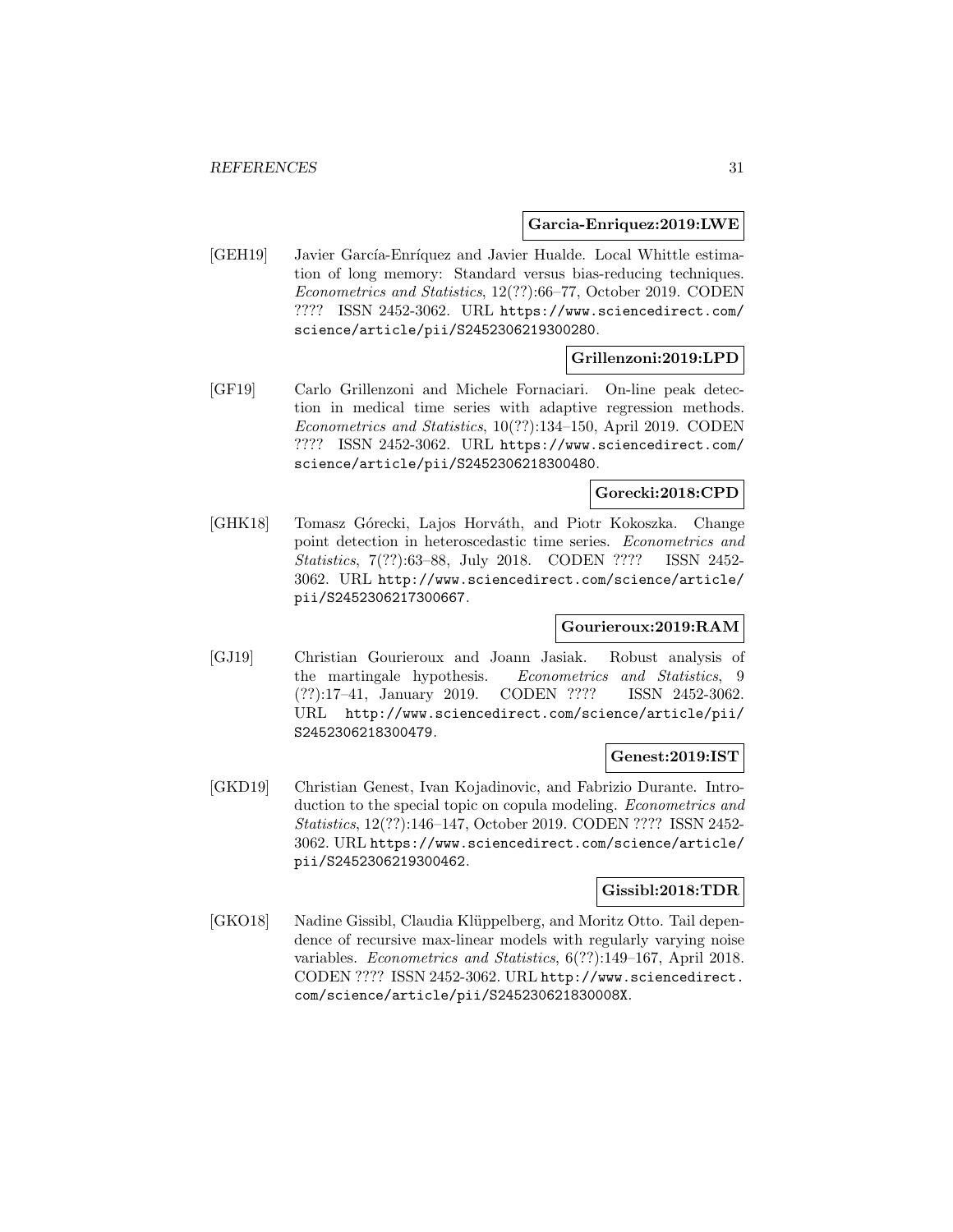### **Gourieroux:2018:CII**

[GM18] C. Gourieroux and A. Monfort. Composite indirect inference with application to corporate risks. Econometrics and Statistics, 7(??):30–45, July 2018. CODEN ???? ISSN 2452- 3062. URL http://www.sciencedirect.com/science/article/ pii/S2452306217300886.

## **Gourieroux:2021:MRM**

[GM21] C. Gourieroux and A. Monfort. Model risk management: Valuation and governance of pseudo-models. Econometrics and Statistics, 17(??):1–22, January 2021. CODEN ???? ISSN 2452- 3062. URL http://www.sciencedirect.com/science/article/ pii/S2452306220300708.

## **Ghosal:2022:SBT**

[GM22] Rahul Ghosal and Arnab Maity. A score based test for functional linear concurrent regression. Econometrics and Statistics, 21(??):114–130, January 2022. CODEN ???? ISSN 2452- 3062. URL http://www.sciencedirect.com/science/article/ pii/S2452306221000617.

## **Grigoryeva:2018:VFU**

[GOP18] Lyudmila Grigoryeva, Juan-Pablo Ortega, and Anatoly Peresetsky. Volatility forecasting using global stochastic financial trends extracted from non-synchronous data. Econometrics and Statistics, 5(??):67–82, January 2018. CODEN ???? ISSN 2452- 3062. URL http://www.sciencedirect.com/science/article/ pii/S2452306217300059.

#### **Gambacciani:2017:RNM**

[GP17] Marco Gambacciani and Marc S. Paolella. Robust normal mixtures for financial portfolio allocation. Econometrics and Statistics, 3(??):91–111, July 2017. CODEN ???? ISSN 2452- 3062. URL http://www.sciencedirect.com/science/article/ pii/S2452306217300126.

#### **Ghysels:2019:EMR**

[GQ19] Eric Ghysels and Hang Qian. Estimating MIDAS regressions via OLS with polynomial parameter profiling. Econometrics and Statistics, 9(??):1–16, January 2019. CODEN ???? ISSN 2452- 3062. URL http://www.sciencedirect.com/science/article/ pii/S2452306218300066.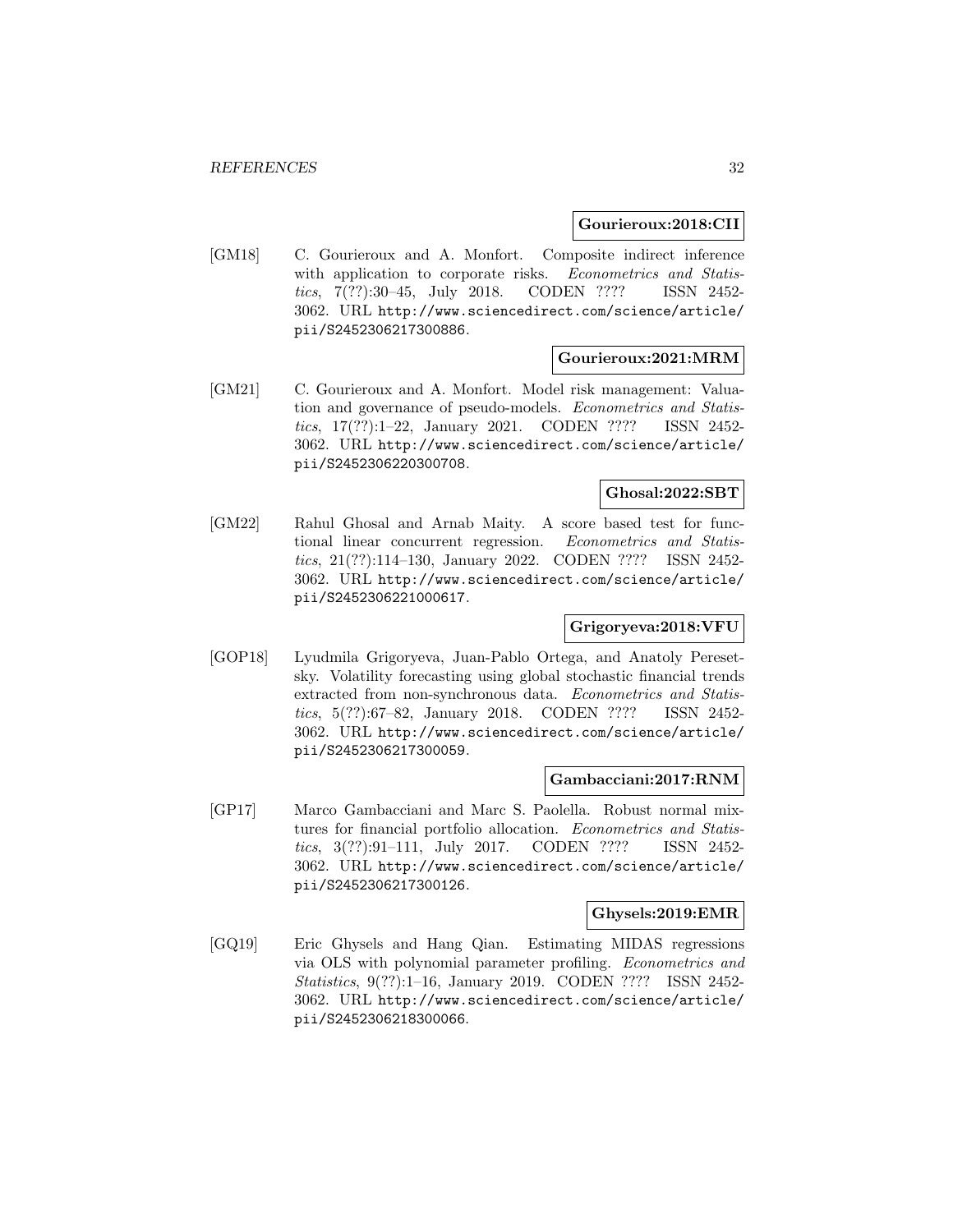#### **Gonzalez-Rodriguez:2017:CBM**

[GRC17] Gil González-Rodríguez and Ana Colubi. On the consistency of bootstrap methods in separable Hilbert spaces. Econometrics and Statistics, 1(??):118–127, January 2017. CODEN ???? ISSN 2452- 3062. URL http://www.sciencedirect.com/science/article/ pii/S2452306216300259.

## **Golosnoy:2020:SIR**

[GSSL20] Vasyl Golosnoy, Wolfgang Schmid, Miriam Isabel Seifert, and Taras Lazariv. Statistical inferences for realized portfolio weights. Econometrics and Statistics, 14(??):49–62, April 2020. CODEN ???? ISSN 2452-3062. URL http://www.sciencedirect.com/ science/article/pii/S2452306218300534.

## **Girard:2022:FEE**

[GSUC22] Stéphane Girard, Gilles Stupfler, and Antoine Usseglio-Carleve. Functional estimation of extreme conditional expectiles. Econometrics and Statistics, 21(??):131–158, January 2022. CODEN ???? ISSN 2452-3062. URL http://www.sciencedirect.com/ science/article/pii/S2452306221000642.

## **Guillou:2018:SIS**

[Gui18] Armelle Guillou. Special issue on statistics of extremes and applications. Econometrics and Statistics, 6(??):106, April 2018. CODEN ???? ISSN 2452-3062. URL http://www.sciencedirect.com/ science/article/pii/S2452306218300108.

### **Gruber:2017:BOV**

[GW17] Lutz F. Gruber and Mike West. Bayesian online variable selection and scalable multivariate volatility forecasting in simultaneous graphical dynamic linear models. Econometrics and Statistics, 3(??):3–22, July 2017. CODEN ???? ISSN 2452- 3062. URL http://www.sciencedirect.com/science/article/ pii/S2452306217300163.

#### **Hauzenberger:2021:FMP**

[Hau21] Niko Hauzenberger. Flexible mixture priors for large timevarying parameter models. Econometrics and Statistics, 20 (??):87–108, October 2021. CODEN ???? ISSN 2452- 3062. URL http://www.sciencedirect.com/science/article/ pii/S2452306221000654.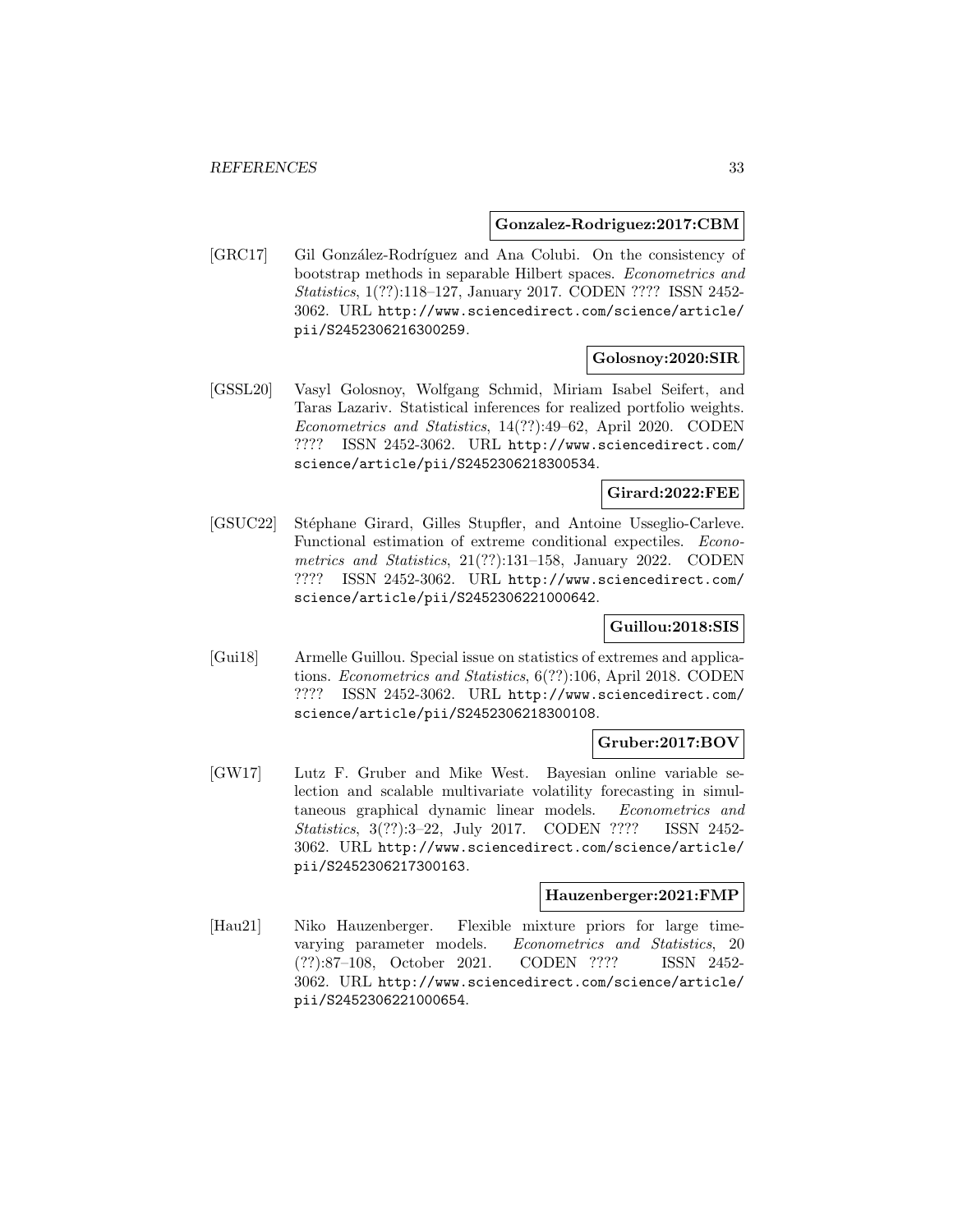#### **Hayakawa:2019:AIR**

[Hay19] Kazuhiko Hayakawa. Alternative over-identifying restriction test in the GMM estimation of panel data models. Econometrics and Statistics, 10(??):71–95, April 2019. CODEN ???? ISSN 2452- 3062. URL https://www.sciencedirect.com/science/article/ pii/S2452306218300297.

## **Hu:2020:HBM**

[HGFO20] Lechuan Hu, Michele Guindani, Norbert J. Fortin, and Hernando Ombao. A hierarchical Bayesian model for differential connectivity in multi-trial brain signals. Econometrics and Statistics, 15(??):117–135, July 2020. CODEN ???? ISSN 2452- 3062. URL http://www.sciencedirect.com/science/article/ pii/S2452306220300423.

## **Hinde:2017:SIM**

[HILM17] John Hinde, Salvatore Ingrassia, Tsung-I Lin, and Paul D. Mc-Nicholas. Special issue on mixture models. Econometrics and Statistics, 3(??):89–90, July 2017. CODEN ???? ISSN 2452- 3062. URL http://www.sciencedirect.com/science/article/ pii/S2452306217300394.

## **Hadjiantoni:2022:ANM**

[HK22] Stella Hadjiantoni and Erricos John Kontoghiorghes. An alternative numerical method for estimating large-scale time-varying parameter seemingly unrelated regressions models. Econometrics and Statistics, 21(??):1–18, January 2022. CODEN ???? ISSN 2452- 3062. URL http://www.sciencedirect.com/science/article/ pii/S2452306221000095.

## **He:2018:SIQ**

[HKLW18] Xuming He, Thomas Kneib, Carlos Lamarche, and Lan Wang. Special issue on quantile regression and semiparametric methods. Econometrics and Statistics, 8(??):1–2, October 2018. CODEN ???? ISSN 2452-3062. URL http://www.sciencedirect.com/ science/article/pii/S2452306218300558.

## **He:2019:SSM**

[HKTZ19] Changli He, Jian Kang, Timo Teräsvirta, and Shuhua Zhang. The shifting seasonal mean autoregressive model and seasonality in the Central England monthly temperature series, 1772–2016. Econometrics and Statistics, 12(??):1–24, October 2019. CODEN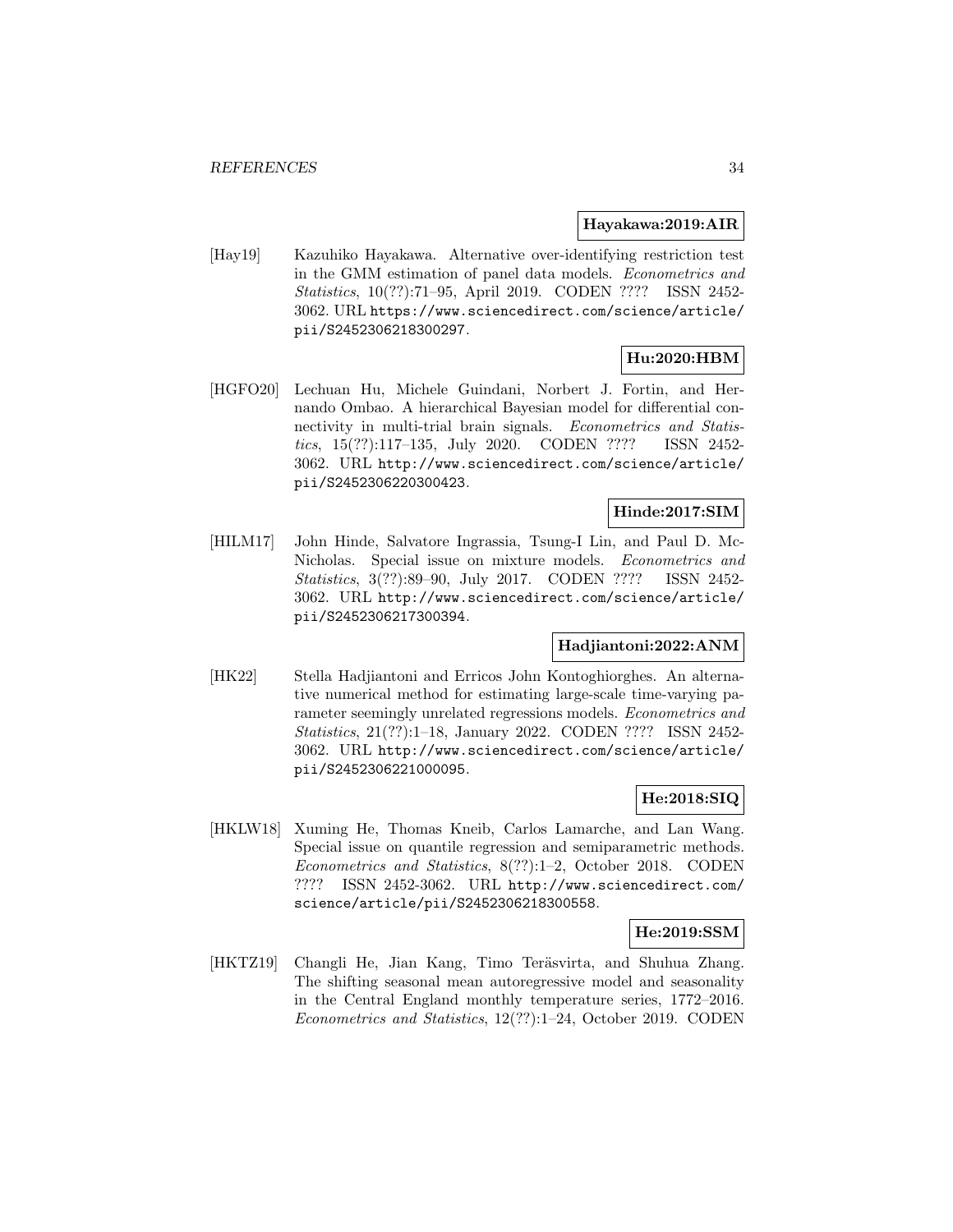???? ISSN 2452-3062. URL https://www.sciencedirect.com/ science/article/pii/S2452306219300292.

## **Huang:2020:CES**

[HLU20] Bai Huang, Tae-Hwy Lee, and Aman Ullah. Combined estimation of semiparametric panel data models. Econometrics and Statistics, 15(??):30–45, July 2020. CODEN ???? ISSN 2452- 3062. URL http://www.sciencedirect.com/science/article/ pii/S2452306219300255.

## **Hofert:2018:VDH**

[HO18] Marius Hofert and Wayne Oldford. Visualizing dependence in highdimensional data: An application to S&P 500 constituent data. Econometrics and Statistics, 8(??):161–183, October 2018. CODEN ???? ISSN 2452-3062. URL http://www.sciencedirect.com/ science/article/pii/S245230621730031X.

## **Hristache:2021:EMO**

[HP21] Marian Hristache and Valentin Patilea. Equivalent models for observables under the assumption of missing at random. Econometrics and Statistics, 20(??):153–165, October 2021. CODEN ???? ISSN 2452-3062. URL http://www.sciencedirect.com/ science/article/pii/S2452306220300332.

## **Hofert:2022:MTS**

[HPZ22] Marius Hofert, Avinash Prasad, and Mu Zhu. Multivariate timeseries modeling with generative neural networks. Econometrics and Statistics, 23(??):147–164, July 2022. CODEN ???? ISSN 2452- 3062. URL http://www.sciencedirect.com/science/article/ pii/S245230622100126X.

## **Hlouskova:2020:GEA**

[HS20] Jaroslava Hlouskova and Leopold Sögner. GMM estimation of affine term structure models. Econometrics and Statistics, 13(??):2–15, January 2020. CODEN ???? ISSN 2452- 3062. URL http://www.sciencedirect.com/science/article/ pii/S2452306219300620.

## **Haupt:2018:EGT**

[HSS18] Harry Haupt, Joachim Schnurbus, and Willi Semmler. Estimation of grouped, time-varying convergence in economic growth.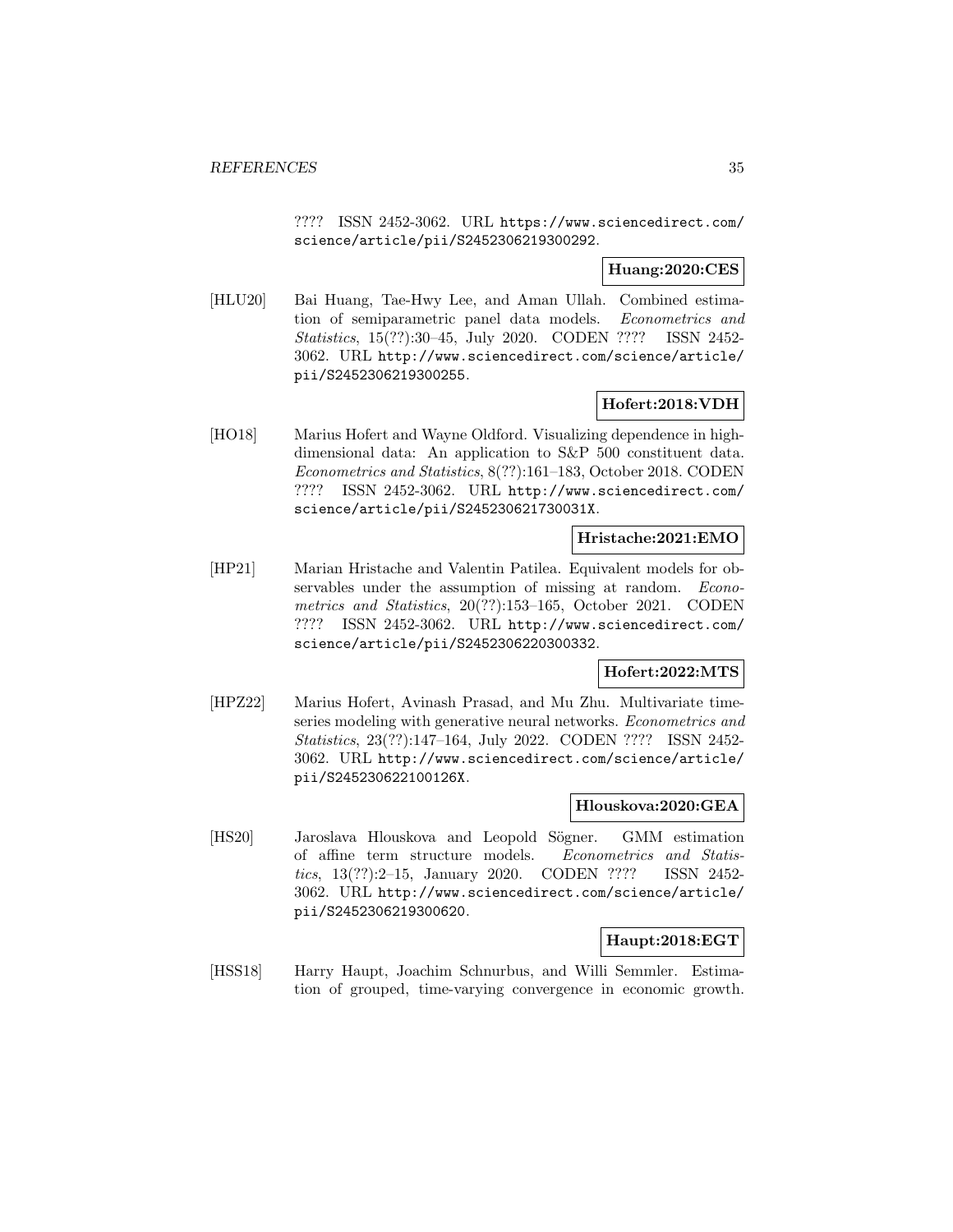Econometrics and Statistics, 8(??):141–158, October 2018. CO-DEN ???? ISSN 2452-3062. URL http://www.sciencedirect. com/science/article/pii/S2452306217300722.

**Hu:2021:SVS**

[Hu21] Guanyu Hu. Spatially varying sparsity in dynamic regression models. Econometrics and Statistics, 17(??):23–34, January 2021. CO-DEN ???? ISSN 2452-3062. URL http://www.sciencedirect. com/science/article/pii/S2452306220300861.

## **Hecq:2021:FBM**

[HV21] Alain Hecq and Elisa Voisin. Forecasting bubbles with mixed causal-noncausal autoregressive models. Econometrics and Statistics, 20(??):29–45, October 2021. CODEN ???? ISSN 2452- 3062. URL http://www.sciencedirect.com/science/article/ pii/S245230622030040X.

## **Hasnat:2017:ECC**

[HVBJ17] Md. Abul Hasnat, Julien Velcin, Stephane Bonnevay, and Julien Jacques. Evolutionary clustering for categorical data using parametric links among multinomial mixture models. Econometrics and Statistics, 3(??):141–159, July 2017. CODEN ???? ISSN 2452- 3062. URL http://www.sciencedirect.com/science/article/ pii/S2452306217300175.

## **Ingrassia:2022:SIM**

[IL22] Salvatore Ingrassia and Tsung-I Lin. The 2nd special issue on mixture models. Econometrics and Statistics, 22(??):1–2, April 2022. CODEN ???? ISSN 2452-3062. URL http://www.sciencedirect. com/science/article/pii/S2452306222000235.

## **Jiang:2017:LDQ**

[Jia17] Wenxin Jiang. On limiting distribution of quasi-posteriors under partial identification. Econometrics and Statistics, 3 (??):60–72, July 2017. CODEN ???? ISSN 2452-3062. URL http://www.sciencedirect.com/science/article/pii/ S2452306217300308.

## **Jaskowski:2021:SCS**

[JM21] Marcin Jaskowski and Michael McAleer. Spurious cross-sectional dependence in credit spread changes. Econometrics and Statistics, 18(??):12–27, April 2021. CODEN ???? ISSN 2452-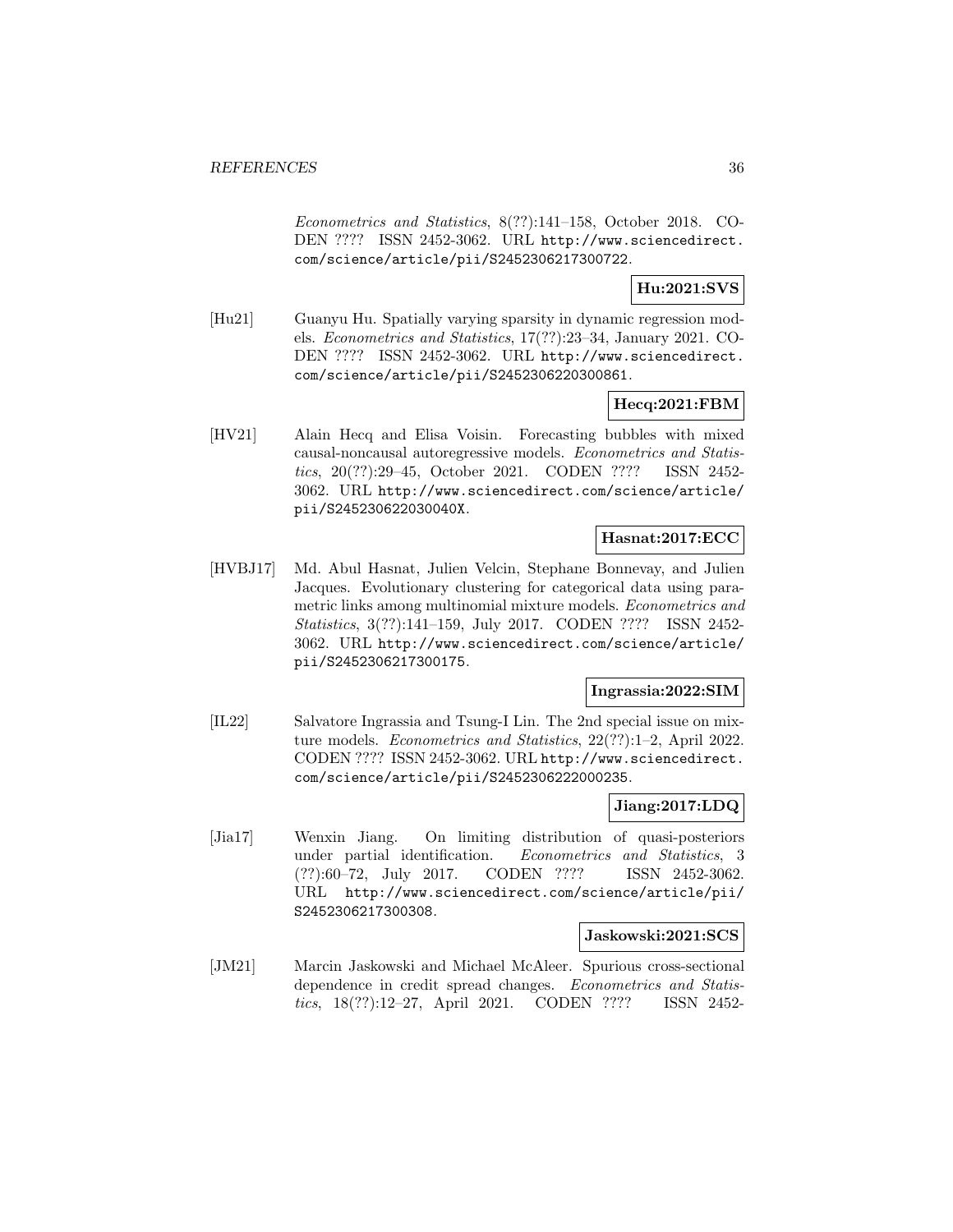3062. URL http://www.sciencedirect.com/science/article/ pii/S2452306219300619.

### **Johnson:2020:SIN**

[JS20] Timothy D. Johnson and Armin Schwartzman. Special issue on neuroimaging. Econometrics and Statistics, 15(??):84, July 2020. CODEN ???? ISSN 2452-3062. URL http://www.sciencedirect. com/science/article/pii/S2452306220300447.

## **Karame:2018:NPF**

[Kar18] Frédéric Karamé. A new particle filtering approach to estimate stochastic volatility models with Markov-switching. Econometrics and Statistics, 8(??):204–230, October 2018. CODEN ???? ISSN 2452-3062. URL http://www.sciencedirect.com/ science/article/pii/S2452306218300352.

## **Kreuzer:2021:BIS**

[KC21] Alexander Kreuzer and Claudia Czado. Bayesian inference for a single factor copula stochastic volatility model using Hamiltonian Monte Carlo. Econometrics and Statistics, 19 (??):130–150, July 2021. CODEN ???? ISSN 2452-3062. URL http://www.sciencedirect.com/science/article/pii/ S2452306221000010.

## **Ko:2019:CIC**

[KH19] Vinnie Ko and Nils Lid Hjort. Copula information criterion for model selection with two-stage maximum likelihood estimation. Econometrics and Statistics, 12(??):167–180, October 2019. CO-DEN ???? ISSN 2452-3062. URL https://www.sciencedirect. com/science/article/pii/S245230621930005X.

### **Kiriliouk:2020:HTT**

[Kir20] Anna Kiriliouk. Hypothesis testing for tail dependence parameters on the boundary of the parameter space. Econometrics and Statistics, 16(??):121–135, October 2020. CODEN ???? ISSN 2452- 3062. URL http://www.sciencedirect.com/science/article/ pii/S2452306219300425.

## **Kiviet:2020:MDP**

[Kiv20] Jan F. Kiviet. Microeconometric dynamic panel data methods: Model specification and selection issues. Econometrics and Statistics, 13(??):16–45, January 2020. CODEN ???? ISSN 2452-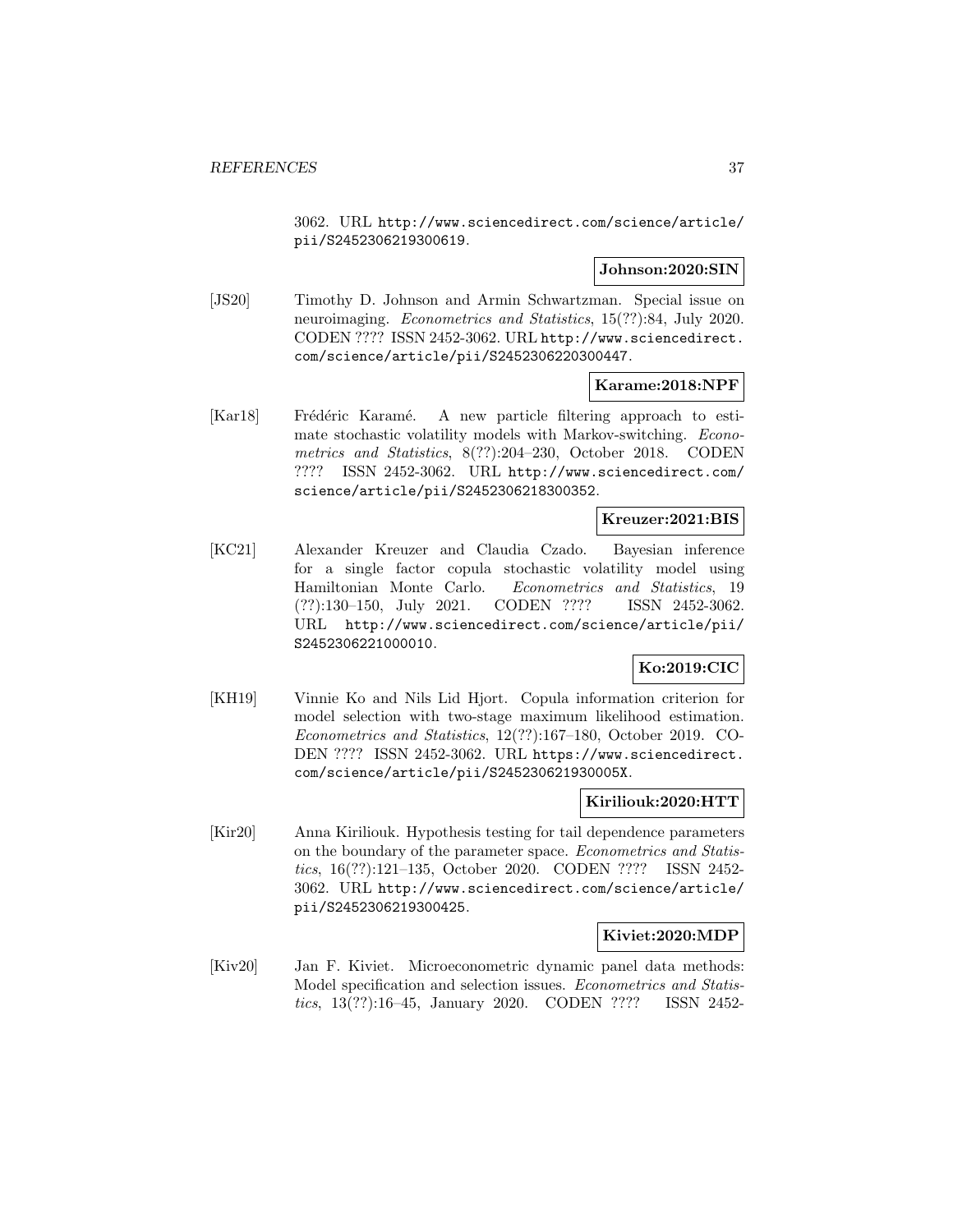3062. URL http://www.sciencedirect.com/science/article/ pii/S2452306219300498.

## **Krupskii:2020:FCM**

[KJ20] Pavel Krupskii and Harry Joe. Flexible copula models with dynamic dependence and application to financial data. Econometrics and Statistics, 16(??):148–167, October 2020. CODEN ???? ISSN 2452-3062. URL http://www.sciencedirect.com/ science/article/pii/S2452306220300216.

## **Klepsch:2017:PFA**

[KKW17] J. Klepsch, C. Klüppelberg, and T. Wei. Prediction of functional ARMA processes with an application to traffic data. Econometrics and Statistics, 1(??):128–149, January 2017. CODEN ???? ISSN 2452-3062. URL http://www.sciencedirect.com/ science/article/pii/S245230621630020X.

## **Kleppe:2022:ACF**

[KLMO22] Tore Selland Kleppe, Roman Liesenfeld, Guilherme Valle Moura, and Atle Oglend. Analyzing commodity futures using factor statespace models with Wishart stochastic volatility. Econometrics and Statistics, 23(??):105–127, July 2022. CODEN ???? ISSN 2452- 3062. URL http://www.sciencedirect.com/science/article/ pii/S2452306221000514.

#### **Krishnamurthy:2018:FSV**

[KLS18] Vikram Krishnamurthy, Elisabeth Leoff, and Jörn Sass. Filterbased stochastic volatility in continuous-time hidden Markov models. Econometrics and Statistics, 6(??):1–21, April 2018. CODEN ???? ISSN 2452-3062. URL http://www.sciencedirect.com/ science/article/pii/S2452306216300144.

## **Kleppe:2017:ECS**

[KO17] Tore Selland Kleppe and Atle Oglend. Estimating the competitive storage model: A simulated likelihood approach. Econometrics and Statistics, 4(??):39–56, October 2017. CODEN ???? ISSN 2452- 3062. URL http://www.sciencedirect.com/science/article/ pii/S2452306217300333.

## **Kurose:2020:MBD**

[KO20] Yuta Kurose and Yasuhiro Omori. Multiple-block dynamic equicorrelations with realized measures, leverage and endogeneity. Econometrics and Statistics, 13(??):46–68, January 2020. CODEN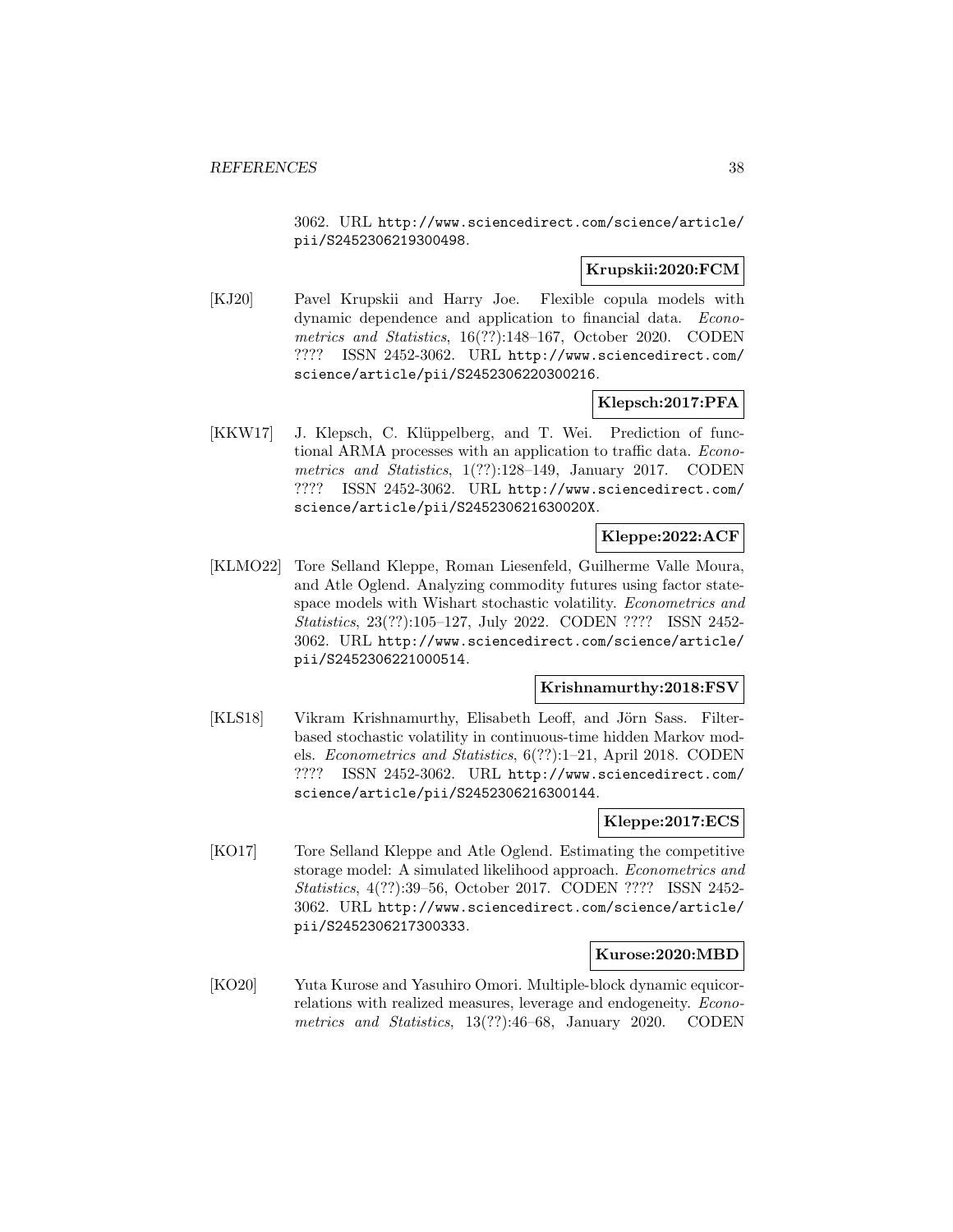???? ISSN 2452-3062. URL http://www.sciencedirect.com/ science/article/pii/S2452306218300170.

## **Kokoszka:2017:SIF**

[KOPS17] Piotr Kokoszka, Hanny Oja, Byeong Park, and Laura Sangalli. Special issue on functional data analysis. Econometrics and Statistics, 1(??):99–100, January 2017. CODEN ???? ISSN 2452- 3062. URL http://www.sciencedirect.com/science/article/ pii/S2452306216300272.

## **Kiviet:2017:PTE**

[KP17] Jan F. Kiviet and Milan Pleus. The performance of tests on endogeneity of subsets of explanatory variables scanned by simulation. Econometrics and Statistics, 2(??):1–21, April 2017. CODEN ???? ISSN 2452-3062. URL http://www.sciencedirect.com/ science/article/pii/S2452306217300035.

## **Kapetanios:2021:SLW**

[KPTV21] George Kapetanios, Simon Price, Menelaos Tasiou, and Alexia Ventouri. State-level wage Phillips curves. Econometrics and Statistics, 18(??):1–11, April 2021. CODEN ???? ISSN 2452- 3062. URL http://www.sciencedirect.com/science/article/ pii/S245230622030037X.

## **Kapetanios:2018:UFC**

[KPY18] George Kapetanios, Simon Price, and Garry Young. A UK financial conditions index using targeted data reduction: Forecasting and structural identification. Econometrics and Statistics, 7(??):1–17, July 2018. CODEN ???? ISSN 2452- 3062. URL http://www.sciencedirect.com/science/article/ pii/S2452306218300054.

## **Kasa:2022:IIG**

[KR22] Siva Rajesh Kasa and Vaibhav Rajan. Improved inference of Gaussian mixture copula model for clustering and reproducibility analysis using automatic differentiation. Econometrics and Statistics, 22(??):67–97, April 2022. CODEN ???? ISSN 2452- 3062. URL http://www.sciencedirect.com/science/article/ pii/S2452306221001040.

## **Koike:2019:OIS**

[KT19] Yuta Koike and Yuta Tanoue. Oracle inequalities for sign constrained generalized linear models. Econometrics and Statis-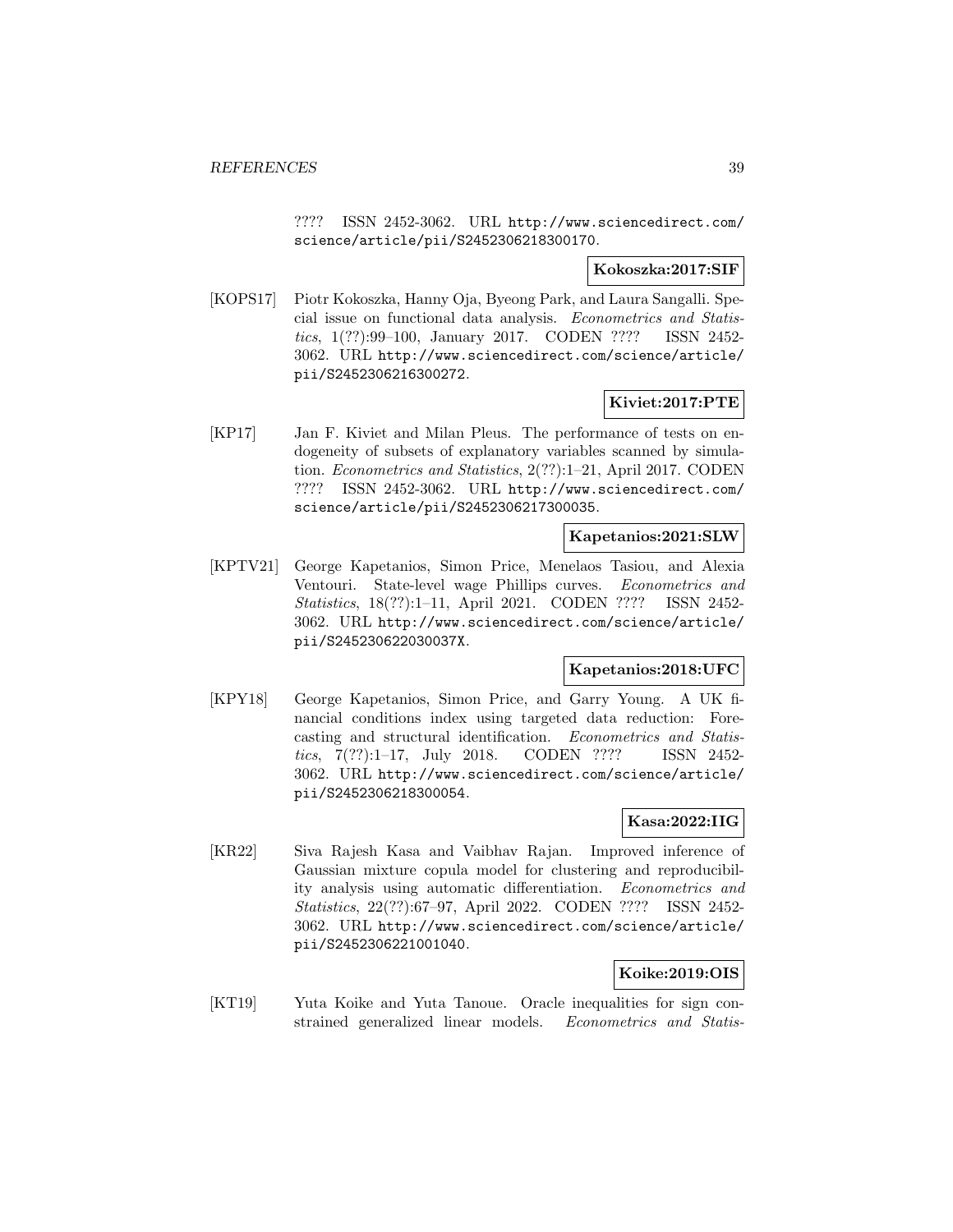tics, 11(??):145–157, July 2019. CODEN ???? ISSN 2452- 3062. URL https://www.sciencedirect.com/science/article/ pii/S2452306219300085.

## **Kontoghiorghes:2017:ES**

[KVC17] Erricos Kontoghiorghes, Herman K. Van Dijk, and Ana Colubi. Econometrics and Statistics. Econometrics and Statistics, 1(??):1, January 2017. CODEN ???? ISSN 2452- 3062. URL http://www.sciencedirect.com/science/article/ pii/S245230621630034X.

## **Lamperti:2018:ITC**

[Lam18] Francesco Lamperti. An information theoretic criterion for empirical validation of simulation models. Econometrics and Statistics, 5(??):83–106, January 2018. CODEN ???? ISSN 2452- 3062. URL http://www.sciencedirect.com/science/article/ pii/S2452306217300084.

## **Li:2021:EBE**

[LCD21] Dan Li, Adam Clements, and Christopher Drovandi. Efficient Bayesian estimation for GARCH-type models via sequential Monte Carlo. Econometrics and Statistics, 19(??):22–46, July 2021. CO-DEN ???? ISSN 2452-3062. URL http://www.sciencedirect. com/science/article/pii/S2452306220300319.

## **Li:2021:DCA**

[LDL21] Linyuan Li, Pierre Duchesne, and Chu Pheuil Liou. On diagnostic checking in ARMA models with conditionally heteroscedastic martingale difference using wavelet methods. Econometrics and Statistics, 19(??):169–187, July 2021. CODEN ???? ISSN 2452- 3062. URL http://www.sciencedirect.com/science/article/ pii/S2452306221000538.

## **Li:2017:NCI**

[LEB17] Shu Li, Jan Ernest, and Peter Bühlmann. Nonparametric causal inference from observational time series through marginal integration. Econometrics and Statistics, 2(??):81–105, April 2017. CO-DEN ???? ISSN 2452-3062. URL http://www.sciencedirect. com/science/article/pii/S2452306216300260.

## **Liu-Evans:2018:UHO**

[LEP18] Gareth Liu-Evans and Garry D. A. Phillips. On the use of higher order bias approximations for 2SLS and k-class estimators with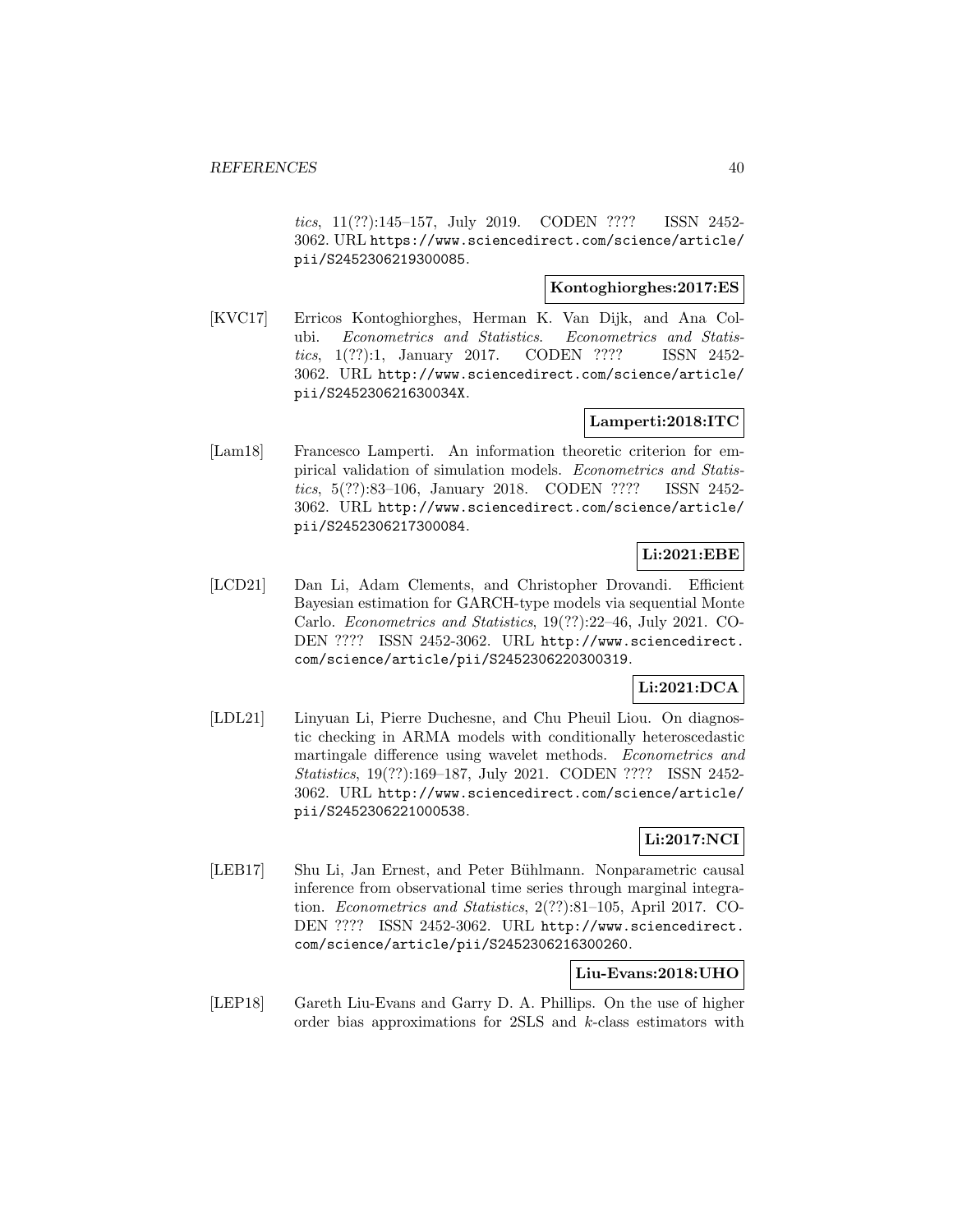non-normal disturbances and many instruments. Econometrics and Statistics, 6(??):90–105, April 2018. CODEN ???? ISSN 2452- 3062. URL http://www.sciencedirect.com/science/article/ pii/S2452306217300448.

## **Lutkepohl:2017:SVA**

[LN17] Helmut Lütkepohl and Aleksei Netsunajev. Structural vector autoregressions with heteroskedasticity: A review of different volatility models. Econometrics and Statistics, 1(??):2–18, January 2017. CODEN ???? ISSN 2452-3062. URL http://www.sciencedirect. com/science/article/pii/S2452306216300223.

## **Leschinski:2019:MOS**

[LS19] Christian Leschinski and Philipp Sibbertsen. Model order selection in periodic long memory models. Econometrics and Statistics, 9(??):78–94, January 2019. CODEN ???? ISSN 2452- 3062. URL http://www.sciencedirect.com/science/article/ pii/S2452306218300042.

## **Lahiri:2020:FBM**

[LS20] Ananya Lahiri and Rituparna Sen. Fractional Brownian markets with time-varying volatility and high-frequency data. Econometrics and Statistics, 16(??):91–107, October 2020. CODEN ???? ISSN 2452-3062. URL http://www.sciencedirect.com/ science/article/pii/S2452306218300765.

## **Liu:2021:BAH**

[LS21] Hefei Liu and Xinyuan Song. Bayesian analysis of hidden Markov structural equation models with an unknown number of hidden states. Econometrics and Statistics, 18(??):29–43, April 2021. CO-DEN ???? ISSN 2452-3062. URL http://www.sciencedirect. com/science/article/pii/S2452306220300356.

## **Lutkepohl:2020:CJC**

[LSBW20] Helmut Lütkepohl, Anna Staszewska-Bystrova, and Peter Winker. Constructing joint confidence bands for impulse response functions of VAR models  $-$  a review. Econometrics and Statistics, 13(??):69–83, January 2020. CODEN ???? ISSN 2452- 3062. URL http://www.sciencedirect.com/science/article/ pii/S2452306218300741.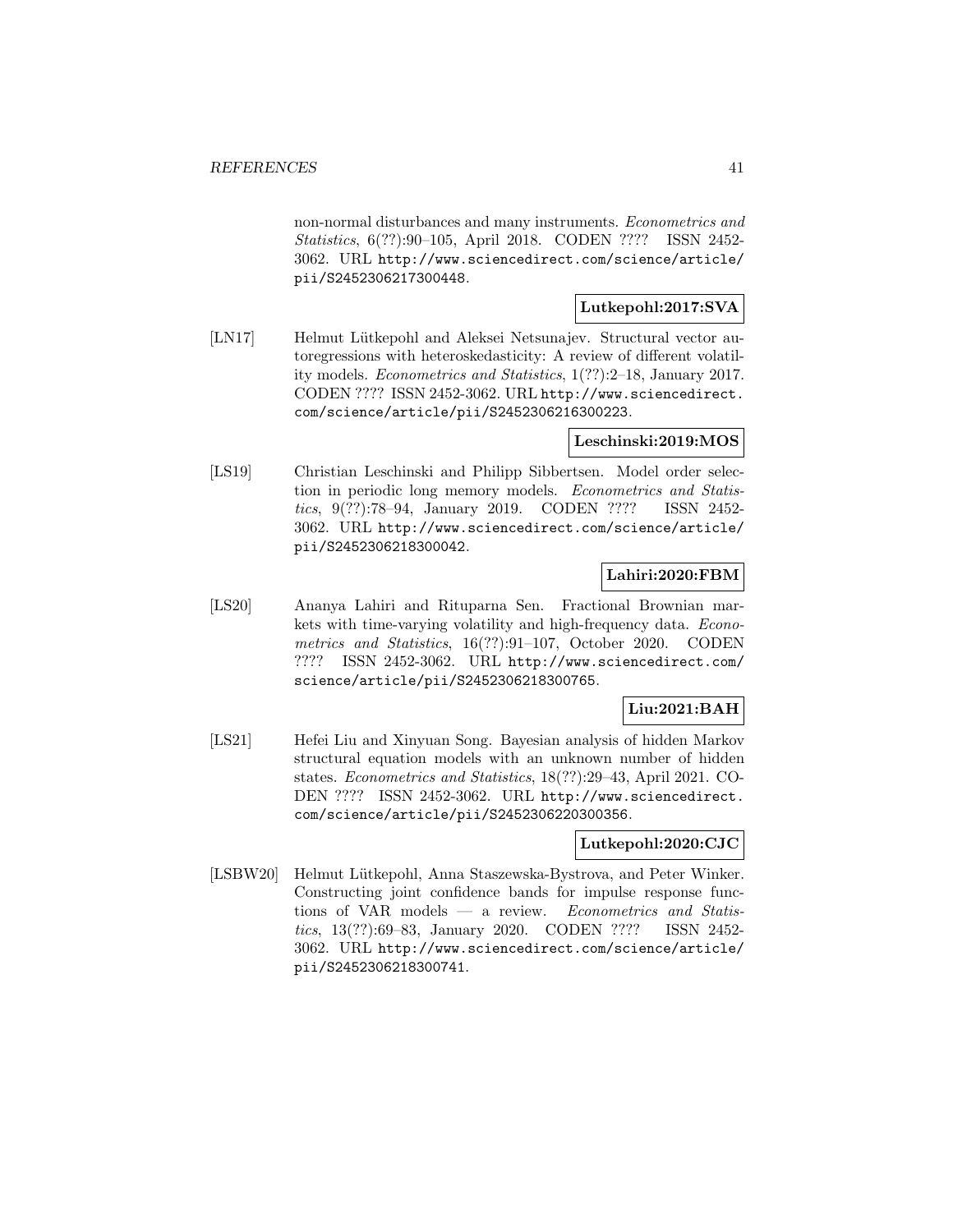## **Lux:2022:INS**

[Lux22] Thomas Lux. Inference for nonlinear state space models: a comparison of different methods applied to Markov-switching multifractal models. Econometrics and Statistics, 21(??):69–95, January 2022. CODEN ???? ISSN 2452-3062. URL http://www.sciencedirect. com/science/article/pii/S2452306220300307.

## **Liebl:2019:PRP**

[LW19] Dominik Liebl and Fabian Walders. Parameter regimes in partial functional panel regression. Econometrics and Statistics, 11(??):105–115, July 2019. CODEN ???? ISSN 2452-3062. URL https://www.sciencedirect.com/science/article/pii/ S2452306218300339.

## **Leippold:2019:PFL**

[LY19a] Markus Leippold and Hanlin Yang. Particle filtering, learning, and smoothing for mixed-frequency state-space models. Econometrics and Statistics, 12(??):25–41, October 2019. CODEN ???? ISSN 2452-3062. URL https://www.sciencedirect.com/ science/article/pii/S2452306219300437.

## **Li:2019:THH**

[LY19b] Zhaoyuan Li and Jianfeng Yao. Testing for heteroscedasticity in high-dimensional regressions. Econometrics and Statistics, 9(??):122–139, January 2019. CODEN ???? ISSN 2452- 3062. URL http://www.sciencedirect.com/science/article/ pii/S2452306218300029.

## **Liu:2021:EIS**

[LYBH21] Xin Liu, Grace Y. Yi, Glenn Bauman, and Wenqing He. Ensembling imbalanced-spatial-structured support vector machine. Econometrics and Statistics, 17(??):145–155, January 2021. CO-DEN ???? ISSN 2452-3062. URL http://www.sciencedirect. com/science/article/pii/S2452306220300344.

## **Maciak:2021:QLA**

[Mac21a] Matús Maciak. Quantile LASSO in arbitrage-free option markets. Econometrics and Statistics, 18(??):106–116, April 2021. CODEN ???? ISSN 2452-3062. URL http://www.sciencedirect.com/ science/article/pii/S2452306220300526.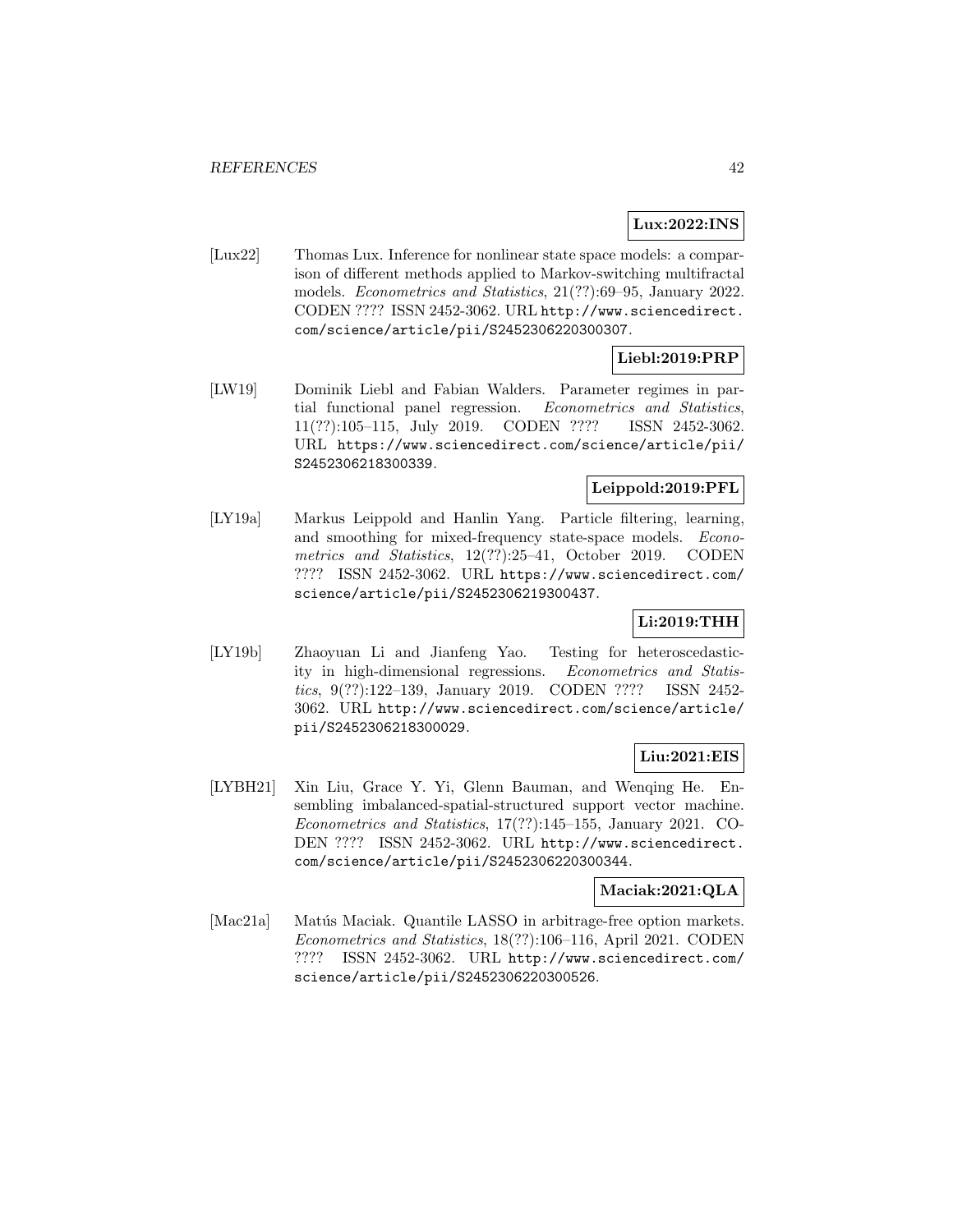## **Maciak:2021:QLC**

[Mac21b] Matús Maciak. Quantile LASSO with changepoints in panel data models applied to option pricing. Econometrics and Statistics, 20(??):166–175, October 2021. CODEN ???? ISSN 2452- 3062. URL http://www.sciencedirect.com/science/article/ pii/S2452306220300046.

## **Marron:2017:BDC**

[Mar17] J. S. Marron. Big Data in context and robustness against heterogeneity. Econometrics and Statistics, 2(??):73–80, April 2017. CO-DEN ???? ISSN 2452-3062. URL http://www.sciencedirect. com/science/article/pii/S2452306216300016.

## **Matsui:2020:QRF**

[Mat20] Hidetoshi Matsui. Quadratic regression for functional response models. Econometrics and Statistics, 13(??):125–136, January 2020. CODEN ???? ISSN 2452-3062. URL http://www. sciencedirect.com/science/article/pii/S2452306219300024.

## **Maxand:2020:IIS**

[Max20] Simone Maxand. Identification of independent structural shocks in the presence of multiple Gaussian components. Econometrics and Statistics, 16(??):55–68, October 2020. CODEN ???? ISSN 2452- 3062. URL http://www.sciencedirect.com/science/article/ pii/S2452306218300923.

### **Murray:2017:MSS**

[MBM17] Paula M. Murray, Ryan P. Browne, and Paul D. McNicholas. A mixture of SDB skew-t factor analyzers. Econometrics and Statistics, 3(??):160–168, July 2017. CODEN ???? ISSN 2452- 3062. URL http://www.sciencedirect.com/science/article/ pii/S2452306217300382.

## **Matilainen:2017:SDR**

[MCNO17] M. Matilainen, C. Croux, K. Nordhausen, and H. Oja. Supervised dimension reduction for multivariate time series. Econometrics and Statistics, 4(??):57–69, October 2017. CODEN ???? ISSN 2452- 3062. URL http://www.sciencedirect.com/science/article/ pii/S2452306217300345.

## **Mao:2020:ASV**

[MCRV20] Xiuping Mao, Veronika Czellar, Esther Ruiz, and Helena Veiga. Asymmetric stochastic volatility models: Properties and parti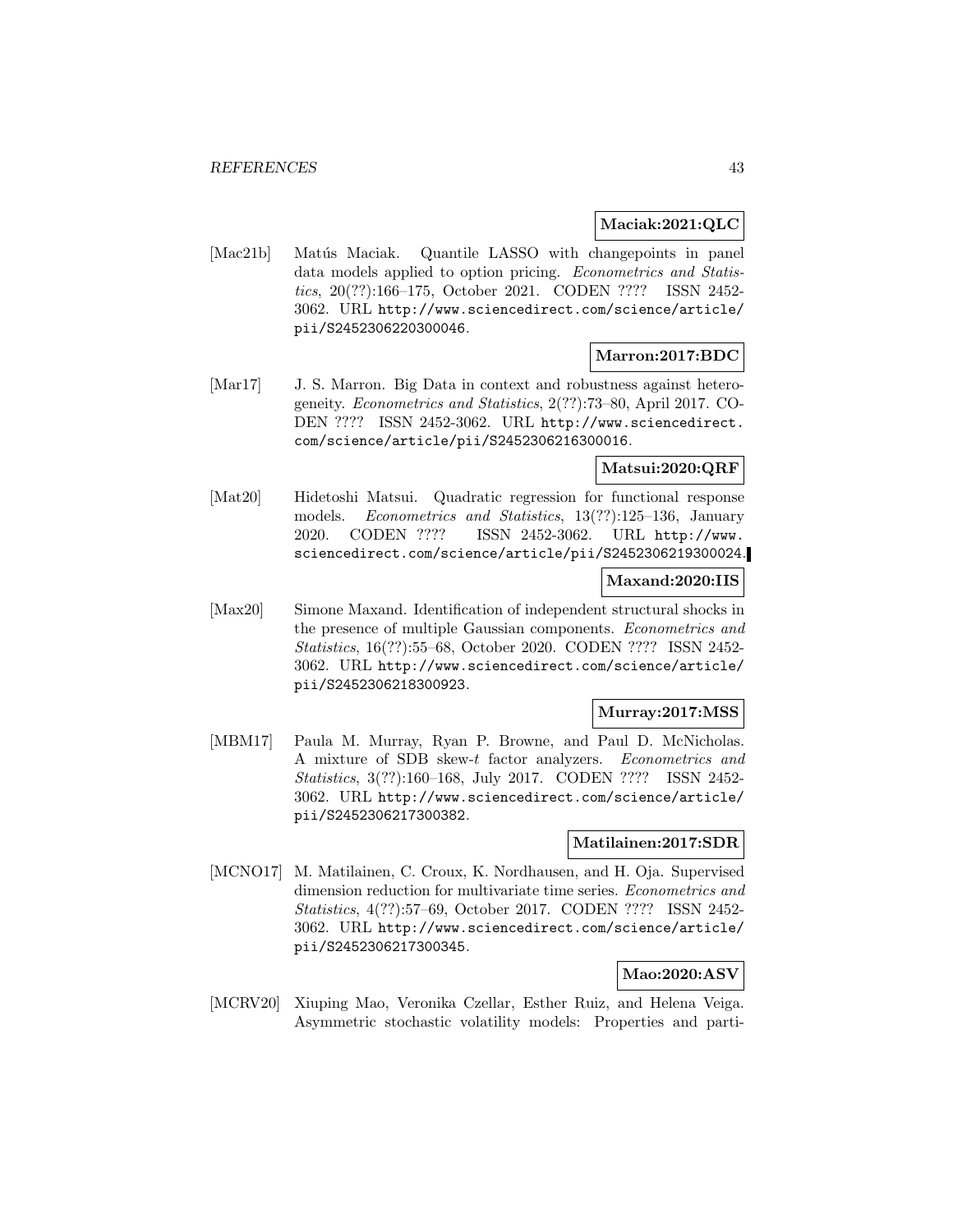cle filter-based simulated maximum likelihood estimation. Econometrics and Statistics, 13(??):84–105, January 2020. CODEN ???? ISSN 2452-3062. URL http://www.sciencedirect.com/ science/article/pii/S2452306219300486.

**Melard:2022:IPA**

[Mél22] Guy Mélard. An indirect proof for the asymptotic properties of VARMA model estimators. Econometrics and Statistics, 21(??):96–111, January 2022. CODEN ???? ISSN 2452- 3062. URL http://www.sciencedirect.com/science/article/ pii/S245230622100006X.

## **Muriel:2018:TND**

[MGF18] Nelson Muriel and Graciela González-Farías. Testing the null of difference stationarity against the alternative of a stochastic unit root: A new test based on multivariate STUR. Econometrics and Statistics, 7(??):46–62, July 2018. CODEN ???? ISSN 2452- 3062. URL http://www.sciencedirect.com/science/article/ pii/S2452306217300916.

### **Miller:2018:SRT**

[Mil18] J. Isaac Miller. Simple robust tests for the specification of highfrequency predictors of a low-frequency series. Econometrics and Statistics, 5(??):45–66, January 2018. CODEN ???? ISSN 2452- 3062. URL http://www.sciencedirect.com/science/article/ pii/S2452306216300119.

## **McCausland:2021:MSV**

[MMP21] William McCausland, Shirley Miller, and Denis Pelletier. Multivariate stochastic volatility using the HESSIAN method. Econometrics and Statistics, 17(??):76–94, January 2021. CODEN ???? ISSN 2452-3062. URL http://www.sciencedirect.com/ science/article/pii/S245230622030068X.

#### **Morales-Onate:2021:BEL**

[MOCB21] Víctor Morales-Oñate, Federico Crudu, and Moreno Bevilacqua. Blockwise Euclidean likelihood for spatio-temporal covariance models. Econometrics and Statistics, 20(??):176–201, October 2021. CODEN ???? ISSN 2452-3062. URL http://www.sciencedirect. com/science/article/pii/S2452306221000034.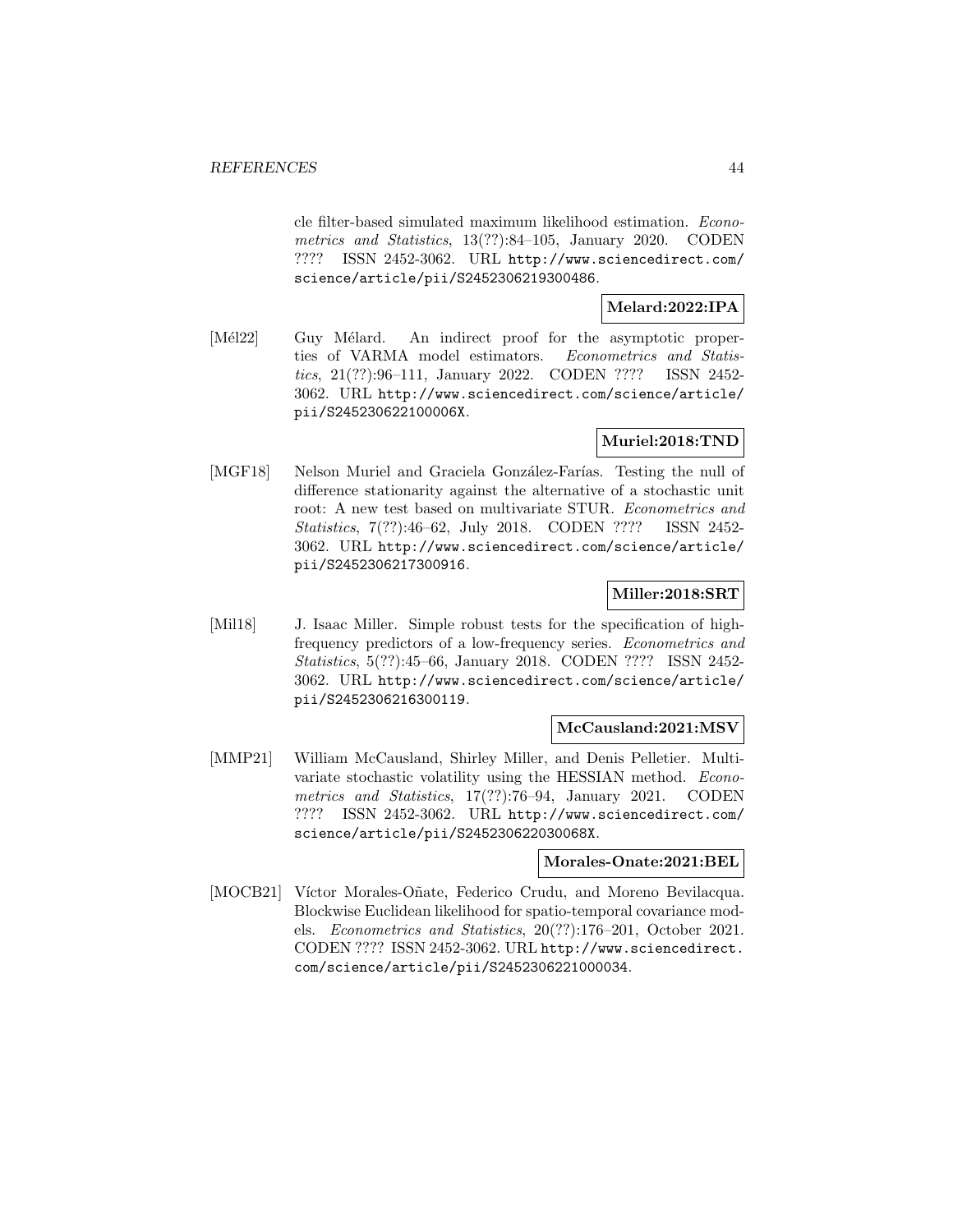#### **Morana:2019:RSE**

[Mor19] Claudio Morana. Regularized semiparametric estimation of high dimensional dynamic conditional covariance matrices. Econometrics and Statistics, 12(??):42–65, October 2019. CODEN ???? ISSN 2452-3062. URL https://www.sciencedirect.com/ science/article/pii/S2452306219300231.

## **Marczak:2018:DCA**

[MPG18] Martyna Marczak, Tommaso Proietti, and Stefano Grassi. A data-cleaning augmented Kalman filter for robust estimation of state space models. Econometrics and Statistics, 5(??): 107–123, January 2018. CODEN ???? ISSN 2452-3062. URL http://www.sciencedirect.com/science/article/pii/ S2452306217300102.

## **Maheu:2018:SIR**

[MPSS18] John M. Maheu, Marc Paolella, Tak Kuen Siu, and Mike K. P. So. Special issue on risk management. *Econometrics and Statis*tics, 8(??):159–160, October 2018. CODEN ???? ISSN 2452- 3062. URL http://www.sciencedirect.com/science/article/ pii/S2452306218300546.

## **Mousavi:2017:MFR**

[MS17] Seyed Nourollah Mousavi and Helle Sørensen. Multinomial functional regression with wavelets and LASSO penalization. Econometrics and Statistics, 1(??):150–166, January 2017. CODEN ???? ISSN 2452-3062. URL http://www.sciencedirect.com/ science/article/pii/S2452306216300211.

## **Meligkotsidou:2017:BAU**

[MTV17] Loukia Meligkotsidou, Elias Tzavalis, and Ioannis Vrontos. On Bayesian analysis and unit root testing for autoregressive models in the presence of multiple structural breaks. Econometrics and Statistics, 4(??):70–90, October 2017. CODEN ???? ISSN 2452- 3062. URL http://www.sciencedirect.com/science/article/ pii/S2452306217300369.

#### **Muller:2018:HNE**

[Mul18] Christophe Muller. Heterogeneity and nonconstant effect in two-stage quantile regression. Econometrics and Statistics, 8 (??):3–12, October 2018. CODEN ???? ISSN 2452-3062. URL http://www.sciencedirect.com/science/article/pii/ S2452306217300655.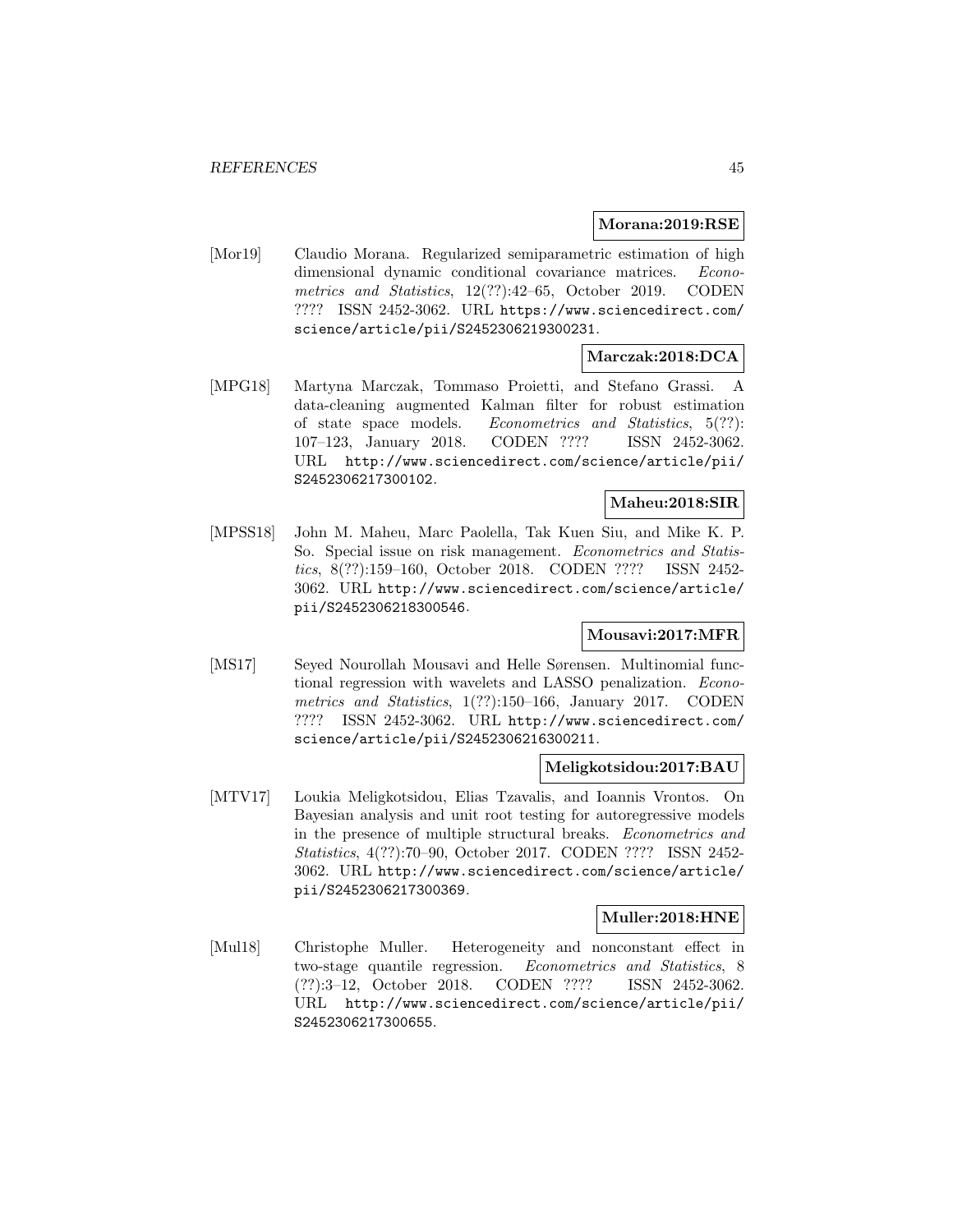#### **Mutschler:2018:HOS**

[Mut18] Willi Mutschler. Higher-order statistics for DSGE models. Econometrics and Statistics, 6(??):44–56, April 2018. CODEN ???? ISSN 2452-3062. URL http://www.sciencedirect.com/ science/article/pii/S2452306216300077.

## **McElroy:2020:MLP**

[MW20] Tucker S. McElroy and Marc Wildi. The multivariate linear prediction problem: Model-based and direct filtering solutions. Econometrics and Statistics, 14(??):112–130, April 2020. CODEN ???? ISSN 2452-3062. URL http://www.sciencedirect.com/ science/article/pii/S2452306220300034.

#### **Manisera:2022:MMO**

[MZ22] Marica Manisera and Paola Zuccolotto. A mixture model for ordinal variables measured on semantic differential scales. Econometrics and Statistics, 22(??):98–123, April 2022. CODEN ???? ISSN 2452- 3062. URL http://www.sciencedirect.com/science/article/ pii/S2452306221000782.

### **Norkute:2019:FAM**

[NW19] Milda Norkute and Joakim Westerlund. The factor analytical method for interactive effects dynamic panel models with moving average errors. Econometrics and Statistics, 11 (??):83–104, July 2019. CODEN ???? ISSN 2452-3062. URL https://www.sciencedirect.com/science/article/pii/ S2452306218300716.

## **Orsal:2017:MAC**

[ÖA17] Deniz Dilan Karaman Örsal and Antonia Arsova. Meta-analytic cointegrating rank tests for dependent panels. Econometrics and Statistics, 2(??):61–72, April 2017. CODEN ???? ISSN 2452- 3062. URL http://www.sciencedirect.com/science/article/ pii/S2452306216300028.

## **Omerovic:2022:MMR**

[OFG22] Sanela Omerovic, Herwig Friedl, and Bettina Grün. Modelling multiple regimes in economic growth by mixtures of generalised nonlinear models. Econometrics and Statistics, 22 (??):124–135, April 2022. CODEN ???? ISSN 2452-3062. URL http://www.sciencedirect.com/science/article/pii/ S2452306221000307.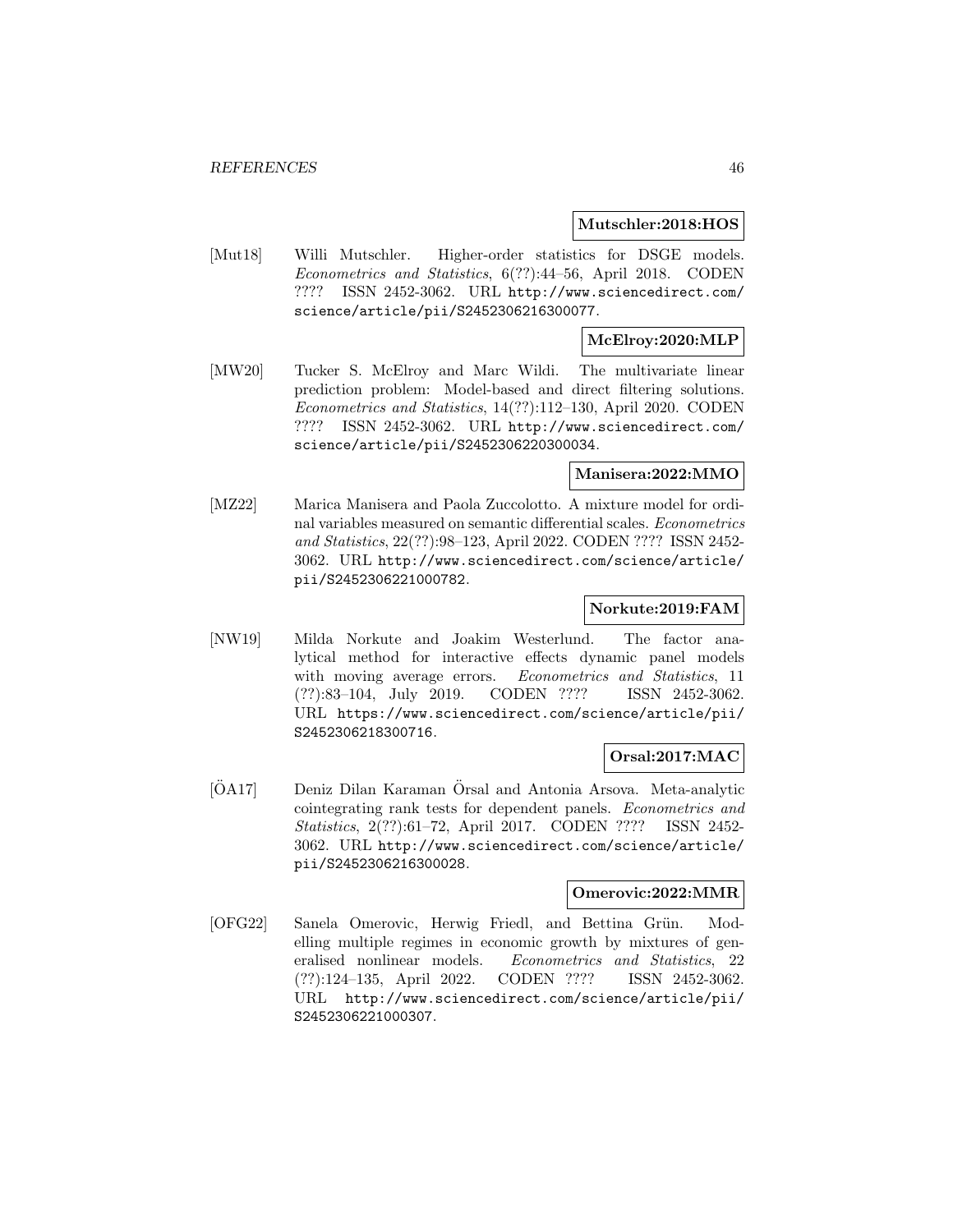#### **Otto-Sobotka:2019:ASM**

[OSSRK19] Fabian Otto-Sobotka, Nicola Salvati, Maria Giovanna Ranalli, and Thomas Kneib. Adaptive semiparametric M-quantile regression. Econometrics and Statistics, 11(??):116–129, July 2019. CODEN ???? ISSN 2452-3062. URL https://www.sciencedirect.com/ science/article/pii/S245230621930019X.

## **Paolella:2017:ASP**

[Pao17] Marc S. Paolella. Asymmetric stable Paretian distribution testing. Econometrics and Statistics, 1(??):19–39, January 2017. CODEN ???? ISSN 2452-3062. URL http://www.sciencedirect.com/ science/article/pii/S2452306216300247.

## **Pigini:2022:CIB**

[PB22] Claudia Pigini and Francesco Bartolucci. Conditional inference for binary panel data models with predetermined covariates. Econometrics and Statistics, 23(??):83–104, July 2022. CODEN ???? ISSN 2452-3062. URL http://www.sciencedirect.com/ science/article/pii/S2452306221000101.

#### **Platoni:2020:HST**

[PBMS20] Silvia Platoni, Laura Barbieri, Daniele Moro, and Paolo Sckokai. Heteroscedastic stratified two-way EC models of single equations and SUR systems. Econometrics and Statistics, 15 (??):46–66, July 2020. CODEN ???? ISSN 2452-3062. URL http://www.sciencedirect.com/science/article/pii/ S245230621930022X.

## **Phillip:2020:GBS**

[PCP20] Andrew Phillip, Jennifer Chan, and Shelton Peiris. On generalized bivariate Student-t Gegenbauer long memory stochastic volatility models with leverage: Bayesian forecasting of cryptocurrencies with a focus on Bitcoin. Econometrics and Statistics, 16(??):69–90, October 2020. CODEN ???? ISSN 2452- 3062. URL http://www.sciencedirect.com/science/article/ pii/S2452306218300753.

#### **Pollock:2018:SPL**

[Pol18] D. S. G. Pollock. Stochastic processes of limited frequency and the effects of oversampling. Econometrics and Statistics, 7(??):18–29, July 2018. CODEN ???? ISSN 2452- 3062. URL http://www.sciencedirect.com/science/article/ pii/S2452306217300011.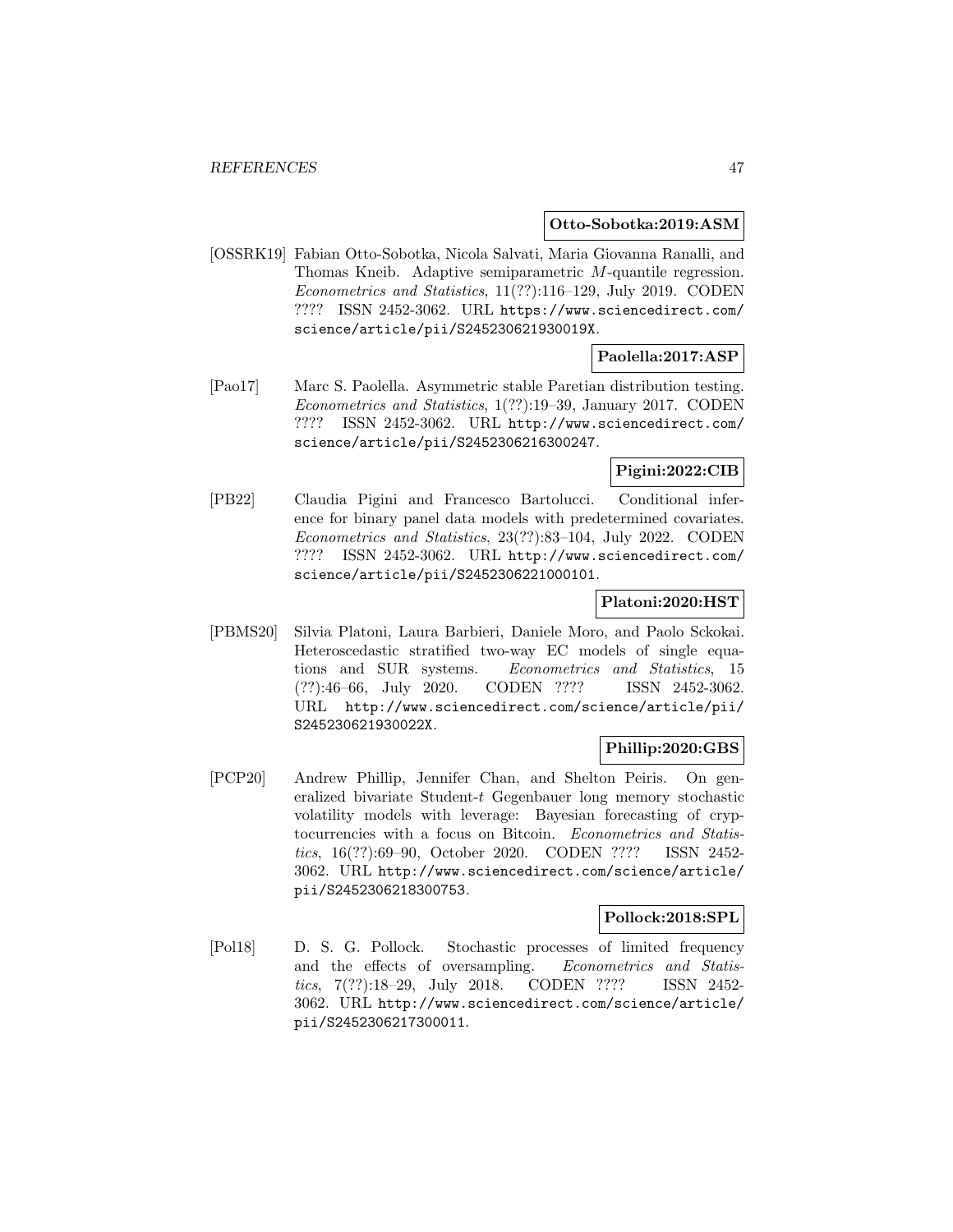### **Panayi:2018:DMM**

[PPDZ18] Efstathios Panayi, Gareth W. Peters, Jon Danielsson, and Jean-Pierre Zigrand. Designating market maker behaviour in limit order book markets. Econometrics and Statistics, 5 (??):20–44, January 2018. CODEN ???? ISSN 2452-3062. URL http://www.sciencedirect.com/science/article/pii/ S2452306216300193.

## **Paindaveine:2017:PTE**

[PRV17] Davy Paindaveine, Rondrotiana Joséa Rasoafaraniaina, and Thomas Verdebout. Preliminary test estimation for multisample principal components. Econometrics and Statistics, 2 (??):106–116, April 2017. CODEN ???? ISSN 2452-3062. URL http://www.sciencedirect.com/science/article/pii/ S2452306217300060.

## **Pesaran:2019:BAL**

[PS19a] M. Hashem Pesaran and Ron P. Smith. A Bayesian analysis of linear regression models with highly collinear regressors. Econometrics and Statistics, 11(??):1–21, July 2019. CODEN ???? ISSN 2452- 3062. URL https://www.sciencedirect.com/science/article/ pii/S2452306218300728.

## **Poloni:2019:CFR**

[PS19b] Federico Poloni and Giacomo Sbrana. Closed-form results for vector moving average models with a univariate estimation approach. Econometrics and Statistics, 10(??):27–52, April 2019. CODEN ???? ISSN 2452-3062. URL https://www.sciencedirect.com/ science/article/pii/S2452306218300327.

## **Psaradakis:2017:DTN**

[PV17] Zacharias Psaradakis and Marián Vávra. A distance test of normality for a wide class of stationary processes. Econometrics and Statistics, 2(??):50–60, April 2017. CODEN ???? ISSN 2452- 3062. URL http://www.sciencedirect.com/science/article/ pii/S2452306216300296.

#### **Petersen:2022:MPD**

[PZK22] Alexander Petersen, Chao Zhang, and Piotr Kokoszka. Modeling probability density functions as data objects. Econometrics and Statistics, 21(??):159–178, January 2022. CODEN ???? ISSN 2452- 3062. URL http://www.sciencedirect.com/science/article/ pii/S245230622100054X.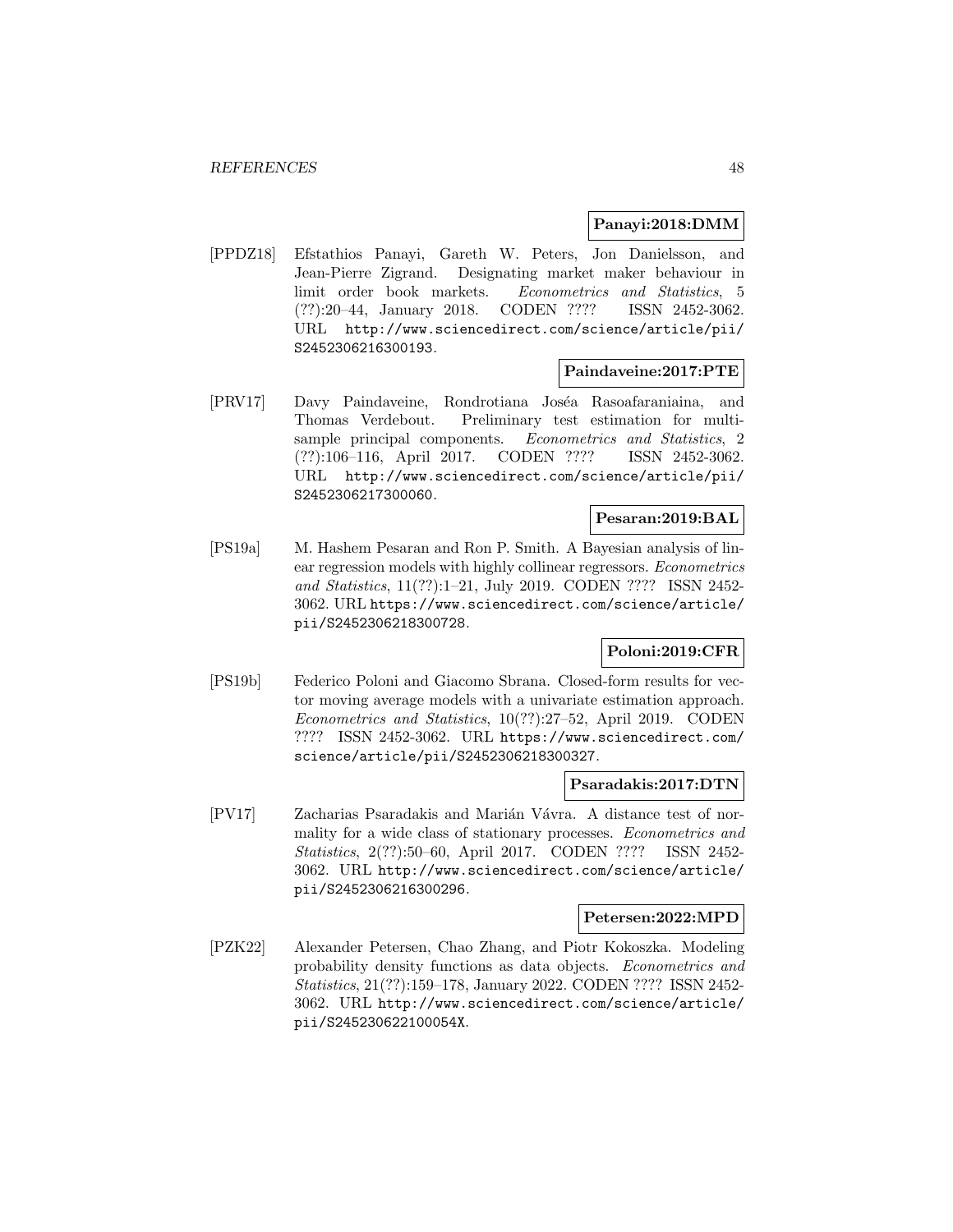### **Quessy:2019:CCA**

[QD19] Jean-François Quessy and Martin Durocher. The class of copulas arising from squared distributions: Properties and inference. Econometrics and Statistics, 12(??):148–166, October 2019. CO-DEN ???? ISSN 2452-3062. URL https://www.sciencedirect. com/science/article/pii/S2452306219300103.

#### **Rodriguez-Caballero:2022:ECG**

[RC22] Carlos Vladimir Rodríguez-Caballero. Energy consumption and GDP: a panel data analysis with multi-level cross-sectional dependence. Econometrics and Statistics, 23(??):128–146, July 2022. CO-DEN ???? ISSN 2452-3062. URL http://www.sciencedirect. com/science/article/pii/S2452306221000083.

## **Rich:2020:SFC**

[Ric20] Jeppe Rich. A spline function class suitable for demand models. Econometrics and Statistics, 14(??):24–37, April 2020. CODEN ???? ISSN 2452-3062. URL http://www.sciencedirect.com/ science/article/pii/S2452306218300078.

### **Ronchetti:2020:ARI**

[Ron20] Elvezio Ronchetti. Accurate and robust inference. Econometrics and Statistics, 14(??):74–88, April 2020. CODEN ???? ISSN 2452- 3062. URL http://www.sciencedirect.com/science/article/ pii/S2452306220300022.

### **Rousseeuw:2019:RMT**

[RPRH19] Peter Rousseeuw, Domenico Perrotta, Marco Riani, and Mia Hubert. Robust monitoring of time series with application to fraud detection. Econometrics and Statistics, 9(??):108–121, January 2019. CODEN ???? ISSN 2452-3062. URL http://www.sciencedirect. com/science/article/pii/S2452306218300303.

#### **Rombouts:2020:VSP**

[RSV20] Jeroen V. K. Rombouts, Lars Stentoft, and Francesco Violante. Variance swap payoffs, risk premia and extreme market conditions. Econometrics and Statistics, 13(??):106–124, January 2020. CO-DEN ???? ISSN 2452-3062. URL http://www.sciencedirect. com/science/article/pii/S2452306219300279.

## **Stoehr:2021:DCC**

[SAK21] Christina Stoehr, John A. D. Aston, and Claudia Kirch. Detecting changes in the covariance structure of functional time se-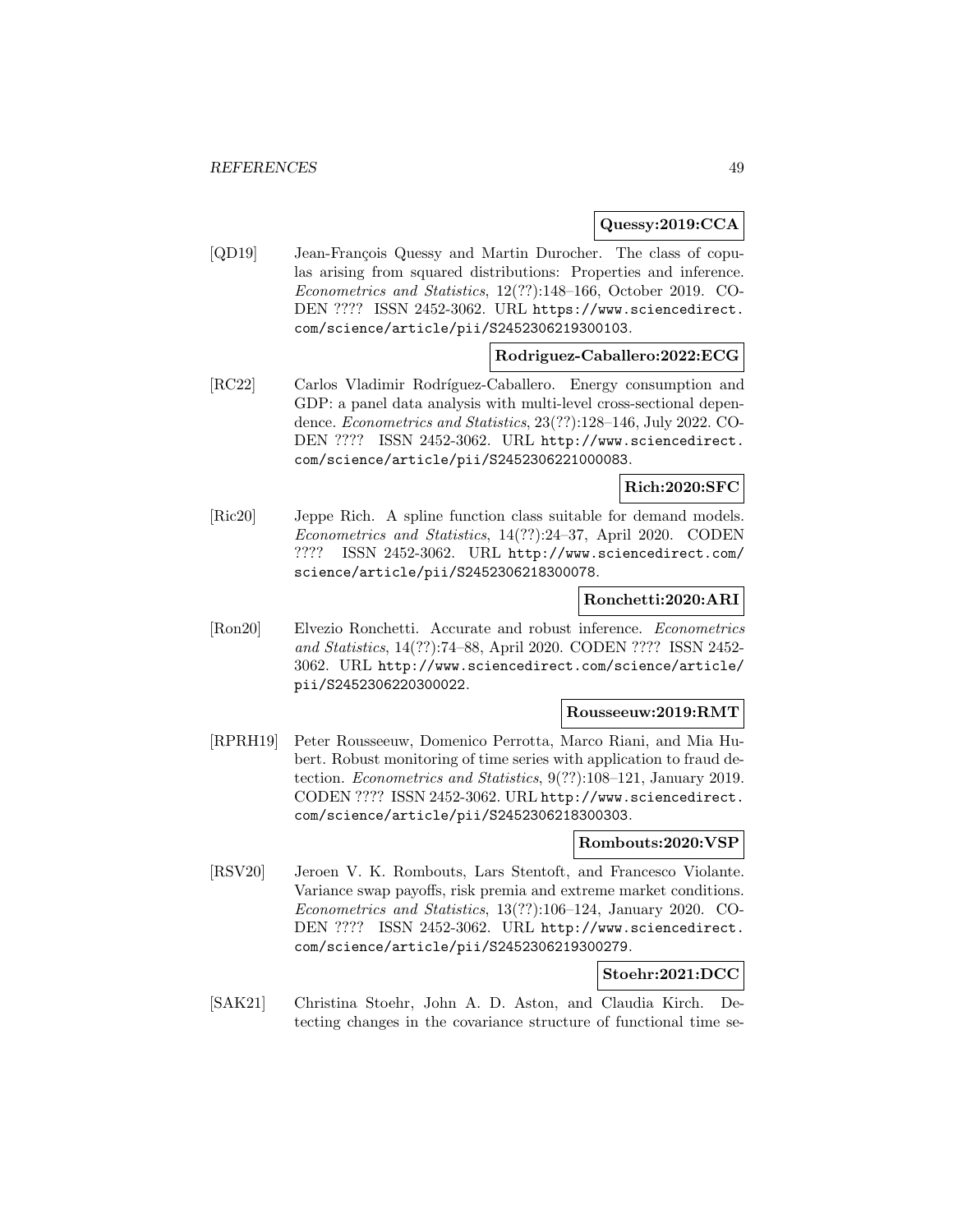ries with application to fMRI data. Econometrics and Statistics, 18(??):44–62, April 2021. CODEN ???? ISSN 2452- 3062. URL http://www.sciencedirect.com/science/article/ pii/S2452306220300460.

## **Sahin:2022:VCM**

[SC22] Ozge Sahin and Claudia Czado. Vine copula mixture models and clustering for non-Gaussian data. Econometrics and Statistics, 22(??):136–158, April 2022. CODEN ???? ISSN 2452- 3062. URL http://www.sciencedirect.com/science/article/ pii/S2452306221001052.

## **Segers:2017:NAM**

[SFdB17] Rene Segers, Philip Hans Franses, and Bert de Bruijn. A novel approach to measuring consumer confidence. Econometrics and Statistics, 4(??):121–129, October 2017. CODEN ???? ISSN 2452- 3062. URL http://www.sciencedirect.com/science/article/ pii/S2452306216300338.

## **Sakaria:2017:EBI**

[SG17] D. K. Sakaria and J. E. Griffin. On efficient Bayesian inference for models with stochastic volatility. Econometrics and Statistics, 3(??):23–33, July 2017. CODEN ???? ISSN 2452- 3062. URL http://www.sciencedirect.com/science/article/ pii/S2452306216300090.

## **Shang:2017:FTS**

[Sha17] Han Lin Shang. Functional time series forecasting with dynamic updating: An application to intraday particulate matter concentration. Econometrics and Statistics, 1(??):184–200, January 2017. CODEN ???? ISSN 2452-3062. URL http://www.sciencedirect. com/science/article/pii/S2452306216300235.

## **Skripnikov:2019:JEM**

[SM19] A. Skripnikov and G. Michailidis. Joint estimation of multiple network Granger causal models. Econometrics and Statistics, 10(??):120–133, April 2019. CODEN ???? ISSN 2452- 3062. URL https://www.sciencedirect.com/science/article/ pii/S2452306218300509.

## **Sampaio:2020:SRG**

[SM20] Jhames M. Sampaio and Pedro A. Morettin. Stable randomized generalized autoregressive conditional heteroskedastic models.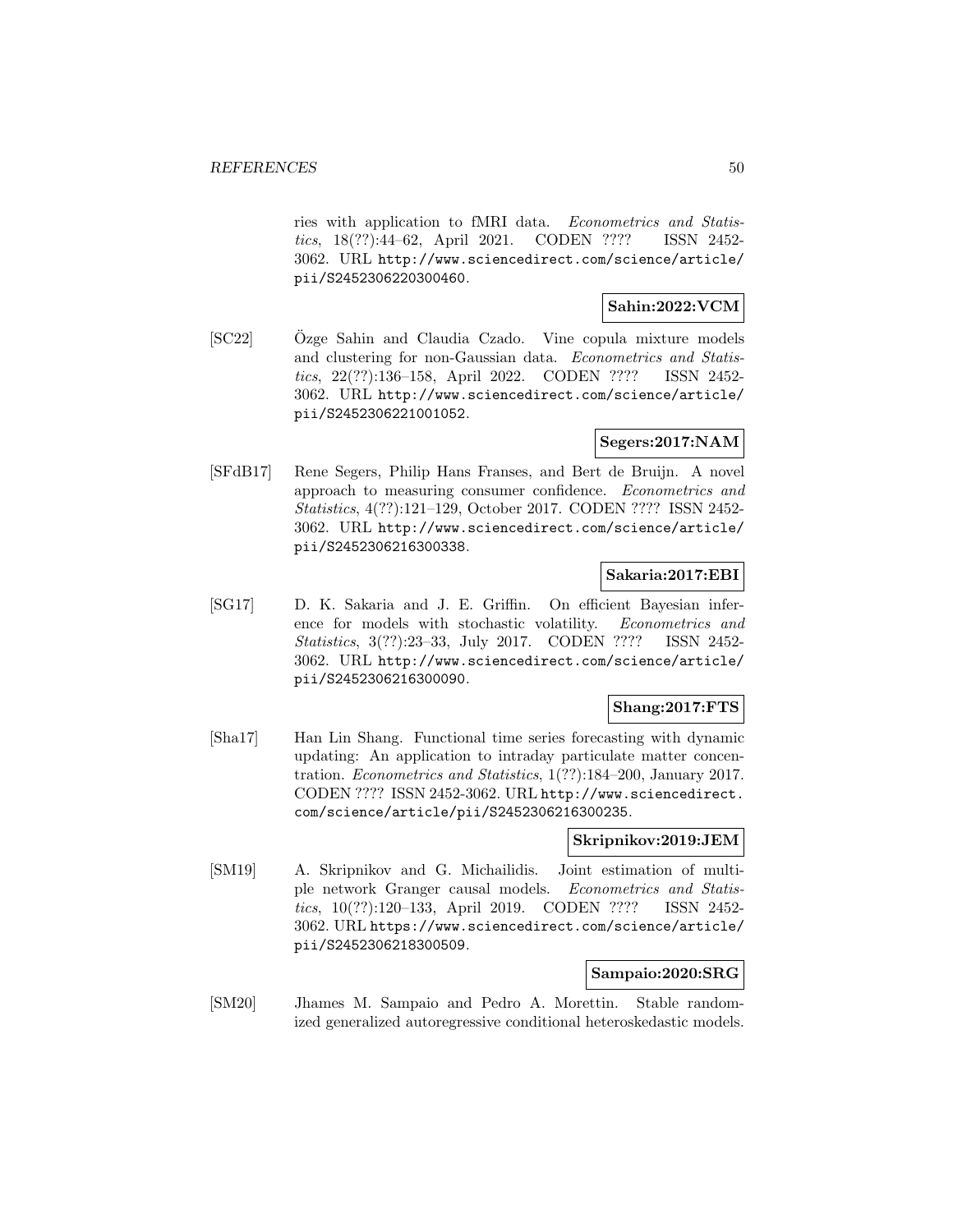Econometrics and Statistics, 15(??):67–83, July 2020. CODEN ???? ISSN 2452-3062. URL http://www.sciencedirect.com/ science/article/pii/S2452306218300947.

## **Seri:2021:MCV**

[SMSC21] Raffaello Seri, Mario Martinoli, Davide Secchi, and Samuele Centorrino. Model calibration and validation via confidence sets. Econometrics and Statistics, 20(??):62–86, October 2021. CODEN ???? ISSN 2452-3062. URL http://www.sciencedirect.com/ science/article/pii/S2452306220300162.

## **Shirota:2017:CRS**

[SOLP17] Shinichiro Shirota, Yasuhiro Omori, Hedibert. F. Lopes, and Haixiang Piao. Cholesky realized stochastic volatility model. Econometrics and Statistics, 3(??):34–59, July 2017. CODEN ???? ISSN 2452-3062. URL http://www.sciencedirect.com/ science/article/pii/S2452306216300181.

## **Simone:2020:SHR**

[STI20] Rosaria Simone, Gerhard Tutz, and Maria Iannario. Subjective heterogeneity in response attitude for multivariate ordinal outcomes. Econometrics and Statistics, 14(??):145–158, April 2020. CODEN ???? ISSN 2452-3062. URL http://www.sciencedirect.com/ science/article/pii/S2452306219300243.

## **Schmid:2018:DMD**

[STW18] Matthias Schmid, Gerhard Tutz, and Thomas Welchowski. Discrimination measures for discrete time-to-event predictions. Econometrics and Statistics, 7(??):153–164, July 2018. CODEN ???? ISSN 2452-3062. URL http://www.sciencedirect.com/ science/article/pii/S2452306217300321.

## **Sujica:2018:CGE**

[SV18] Aleksandar Sujica and Ingrid Van Keilegom. The copula-graphic estimator in censored nonparametric location-scale regression models. Econometrics and Statistics, 7(??):89–114, July 2018. CODEN ???? ISSN 2452-3062. URL http://www.sciencedirect.com/ science/article/pii/S2452306217300631.

## **Sutton:2019:MIR**

[SVG19] Maxwell Sutton, Andrey L. Vasnev, and Richard Gerlach. Mixed interval realized variance: a robust estimator of stock price volatility. Econometrics and Statistics, 11(??):43–62, July 2019. CODEN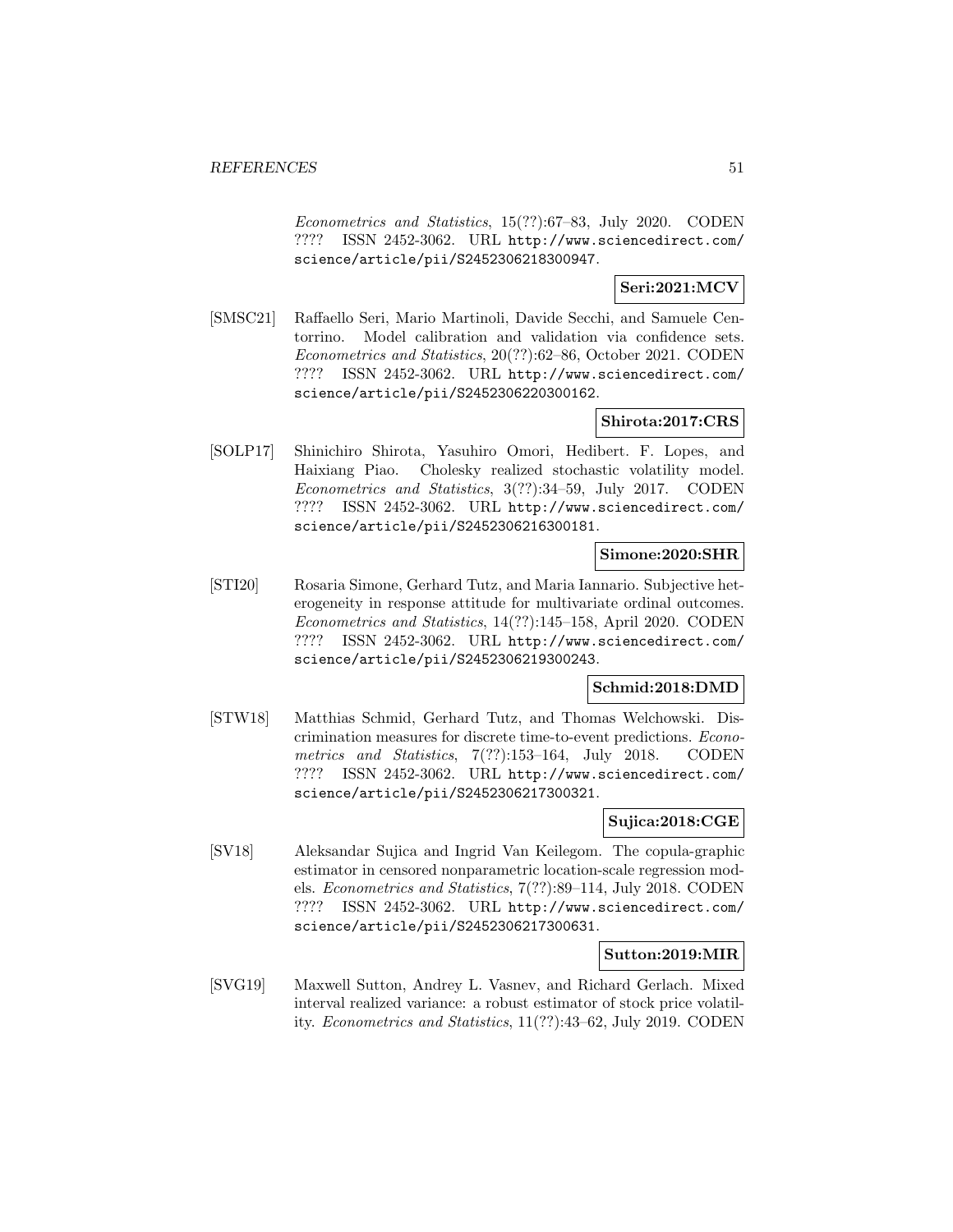???? ISSN 2452-3062. URL https://www.sciencedirect.com/ science/article/pii/S2452306218300285.

## **Sun:2019:ESV**

[SZH19] Yanqing Sun, Yuanqing Zhang, and Jianhua Z. Huang. Estimation of a semiparametric varying-coefficient mixed regressive spatial autoregressive model. Econometrics and Statistics, 9(??):140–155, January 2019. CODEN ???? ISSN 2452- 3062. URL http://www.sciencedirect.com/science/article/ pii/S2452306217300424.

## **Tutz:2017:SLD**

[TB17] G. Tutz and M. Berger. Separating location and dispersion in ordinal regression models. Econometrics and Statistics, 2(??):131–148, April 2017. CODEN ???? ISSN 2452- 3062. URL http://www.sciencedirect.com/science/article/ pii/S245230621630003X.

## **Tutz:2020:EEV**

[TB20] Gerhard Tutz and Moritz Berger. The effect of explanatory variables on income: a tool that allows a closer look at the differences in income. Econometrics and Statistics, 16(??):28–41, October 2020. CODEN ???? ISSN 2452-3062. URL http://www.sciencedirect. com/science/article/pii/S2452306218301035.

## **Tong:2018:ECT**

[THS18] Xiaojun Tong, Zhuoqiong Chong He, and Dongchu Sun. Estimating Chinese Treasury yield curves with Bayesian smoothing splines. Econometrics and Statistics, 8(??):94–124, October 2018. CODEN ???? ISSN 2452-3062. URL http://www.sciencedirect.com/ science/article/pii/S2452306217300898.

## **Vallejos:2017:IUH**

[VS17] Catalina A. Vallejos and Mark F. J. Steel. Incorporating unobserved heterogeneity in Weibull survival models: A Bayesian approach. Econometrics and Statistics, 3(??):73–88, July 2017. CO-DEN ???? ISSN 2452-3062. URL http://www.sciencedirect. com/science/article/pii/S2452306217300072.

## **Voges:2021:CFC**

[VS21] Michelle Voges and Philipp Sibbertsen. Cyclical fractional cointegration. Econometrics and Statistics, 19(??):114–129, July 2021.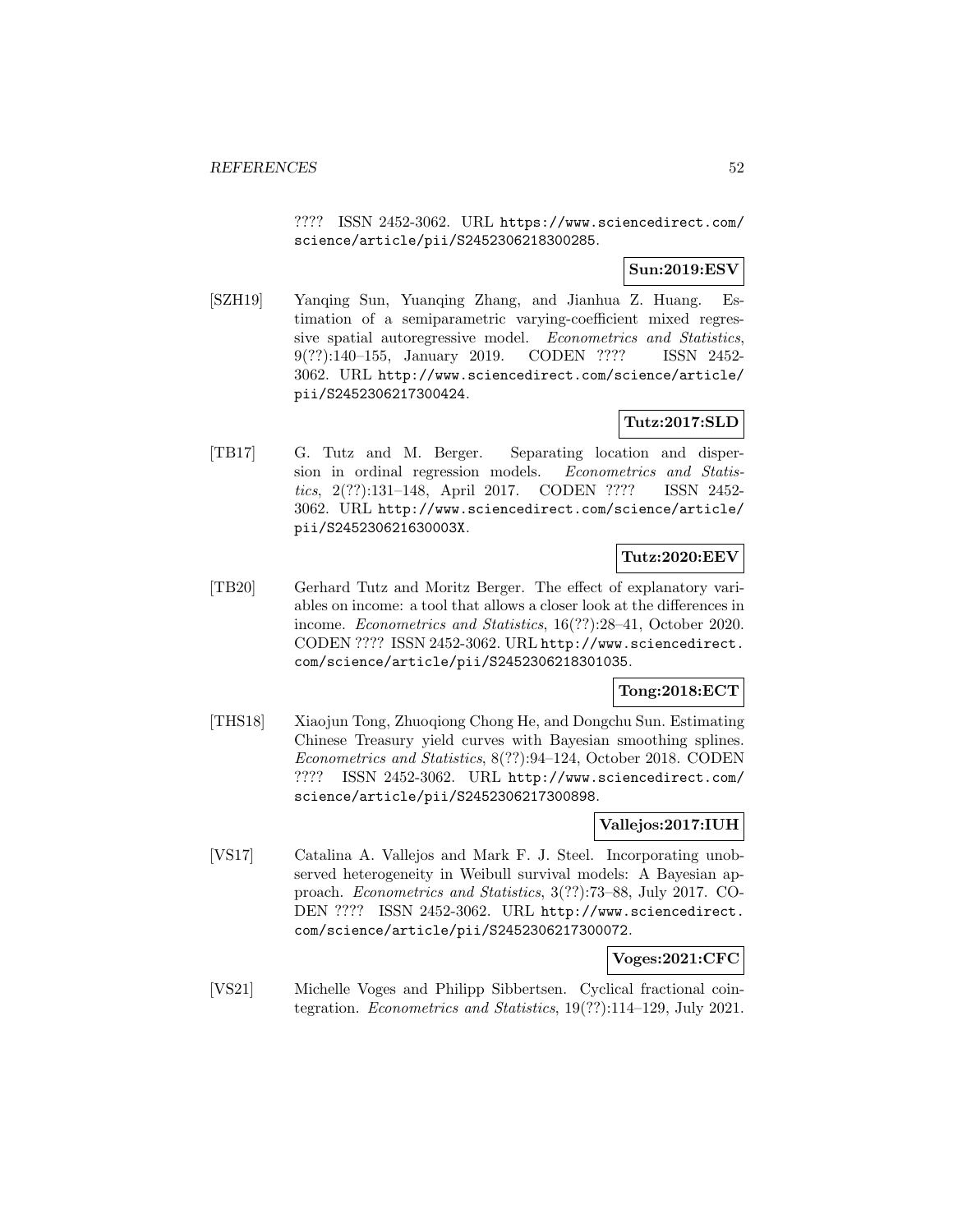CODEN ???? ISSN 2452-3062. URL http://www.sciencedirect. com/science/article/pii/S2452306220300502.

## **Wee:2022:LIM**

[WCD22] Damien C. H. Wee, Feng Chen, and William T. M. Dunsmuir. Likelihood inference for Markov switching GARCH(1,1) models using sequential Monte Carlo. Econometrics and Statistics, 21(??):50–68, January 2022. CODEN ???? ISSN 2452- 3062. URL http://www.sciencedirect.com/science/article/ pii/S2452306220300368.

## **Wang:2018:CQR**

[WCW18] Meng Wang, Zhao Chen, and Christina Dan Wang. Composite quantile regression for GARCH models using high-frequency data. Econometrics and Statistics, 7(??):115–133, July 2018. CODEN ???? ISSN 2452-3062. URL http://www.sciencedirect.com/ science/article/pii/S2452306216300284.

## **Wenger:2021:FBC**

[WL21] Kai Wenger and Christian Leschinski. Fixed-bandwidth CUSUM tests under long memory. Econometrics and Statistics, 20 (??):46–61, October 2021. CODEN ???? ISSN 2452-3062. URL http://www.sciencedirect.com/science/article/pii/ S2452306219300474.

## **Wu:2018:SEU**

[WS18] Ximing Wu and Robin Sickles. Semiparametric estimation under shape constraints. Econometrics and Statistics, 6(??):74–89, April 2018. CODEN ???? ISSN 2452-3062. URL http://www. sciencedirect.com/science/article/pii/S2452306217300436.

## **Werge:2022:AAR**

[WW22] Nicklas Werge and Olivier Wintenberger. AdaVol: an adaptive recursive volatility prediction method. Econometrics and Statistics, 23(??):19–35, July 2022. CODEN ???? ISSN 2452- 3062. URL http://www.sciencedirect.com/science/article/ pii/S2452306221000113.

## **Xue:2022:MLE**

[XY22] Jiacheng Xue and Weixin Yao. Machine learning embedded semiparametric mixtures of regressions with covariatevarying mixing proportions. Econometrics and Statistics, 22 (??):159–171, April 2022. CODEN ???? ISSN 2452-3062.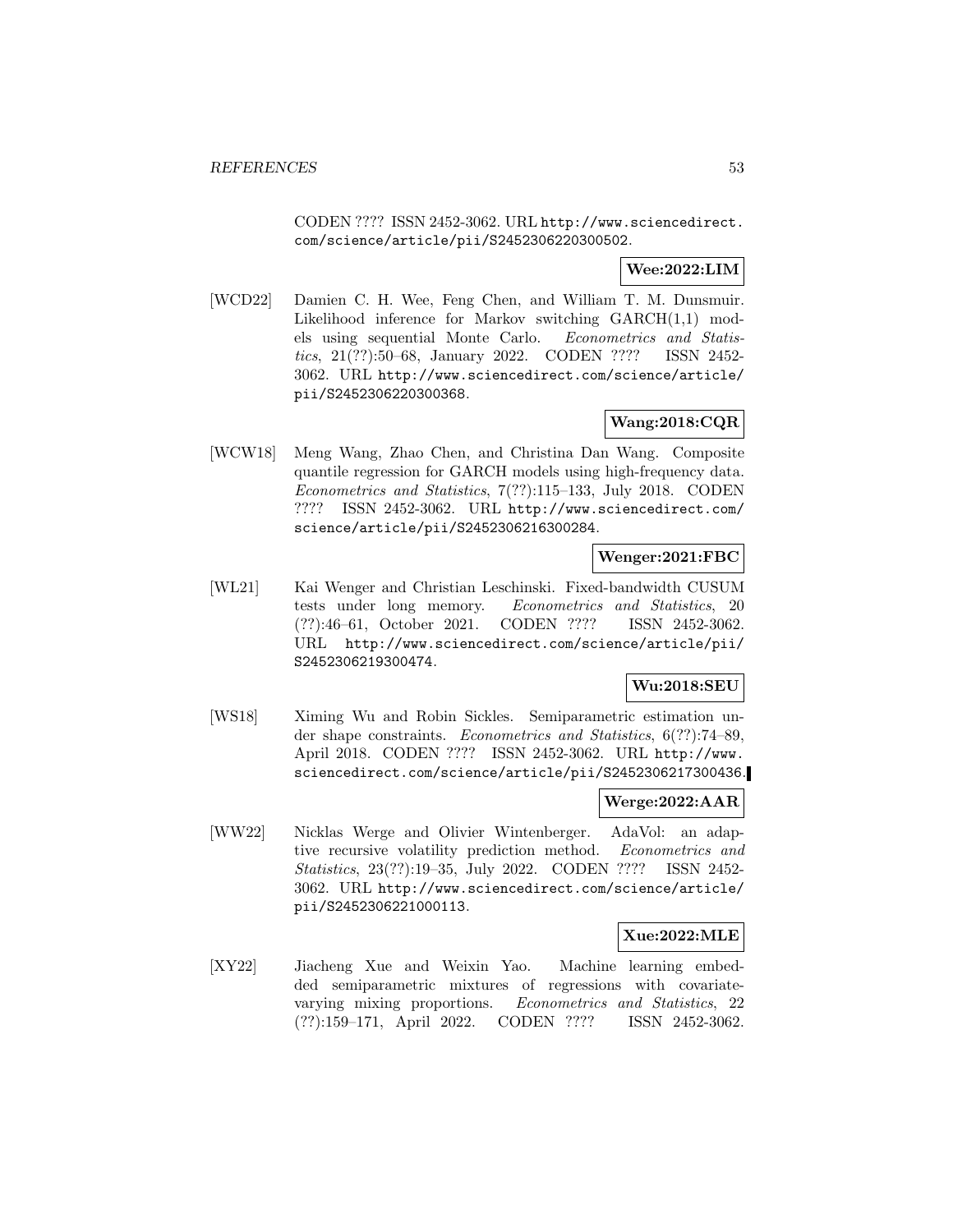URL http://www.sciencedirect.com/science/article/pii/ S2452306221001453.

## **Yoshida:2018:SMM**

[Yos18] Takuma Yoshida. Semiparametric method for model structure discovery in additive regression models. Econometrics and Statistics, 5(??):124–136, January 2018. CODEN ???? ISSN 2452- 3062. URL http://www.sciencedirect.com/science/article/ pii/S245230621730014X.

## **Sin:2021:UHN**

[ySL21] C. Y. (Chor yiu) Sin and Cheng-Few Lee. Using heteroscedasticitynon-consistent or heteroscedasticity-consistent variances in linear regression. Econometrics and Statistics, 18(??):117–142, April 2021. CODEN ???? ISSN 2452-3062. URL http://www. sciencedirect.com/science/article/pii/S2452306220300848.

## **Zhuang:2022:BNM**

[ZDY22] Haoxin Zhuang, Liqun Diao, and Grace Y. Yi. A Bayesian nonparametric mixture model for grouping dependence structures and selecting copula functions. Econometrics and Statistics, 22(??):172–189, April 2022. CODEN ???? ISSN 2452- 3062. URL http://www.sciencedirect.com/science/article/ pii/S2452306221000526.

## **Zhao:2018:TDM**

[ZMG18] Yixing Zhao, Rogemar Mamon, and Huan Gao. A twodecrement model for the valuation and risk measurement of a guaranteed annuity option. Econometrics and Statistics, 8 (??):231–249, October 2018. CODEN ???? ISSN 2452-3062. URL http://www.sciencedirect.com/science/article/pii/ S2452306218300340.

## **Zou:2021:BSU**

[ZP21] Nan Zou and Dimitris N. Politis. Bootstrap seasonal unit root test under periodic variation. Econometrics and Statistics, 19(??):1–21, July 2021. CODEN ???? ISSN 2452- 3062. URL http://www.sciencedirect.com/science/article/ pii/S2452306220300174.

## **Zhang:2019:ETI**

[ZZ19] Yonghui Zhang and Qiankun Zhou. Estimation for time-invariant effects in dynamic panel data models with application to income